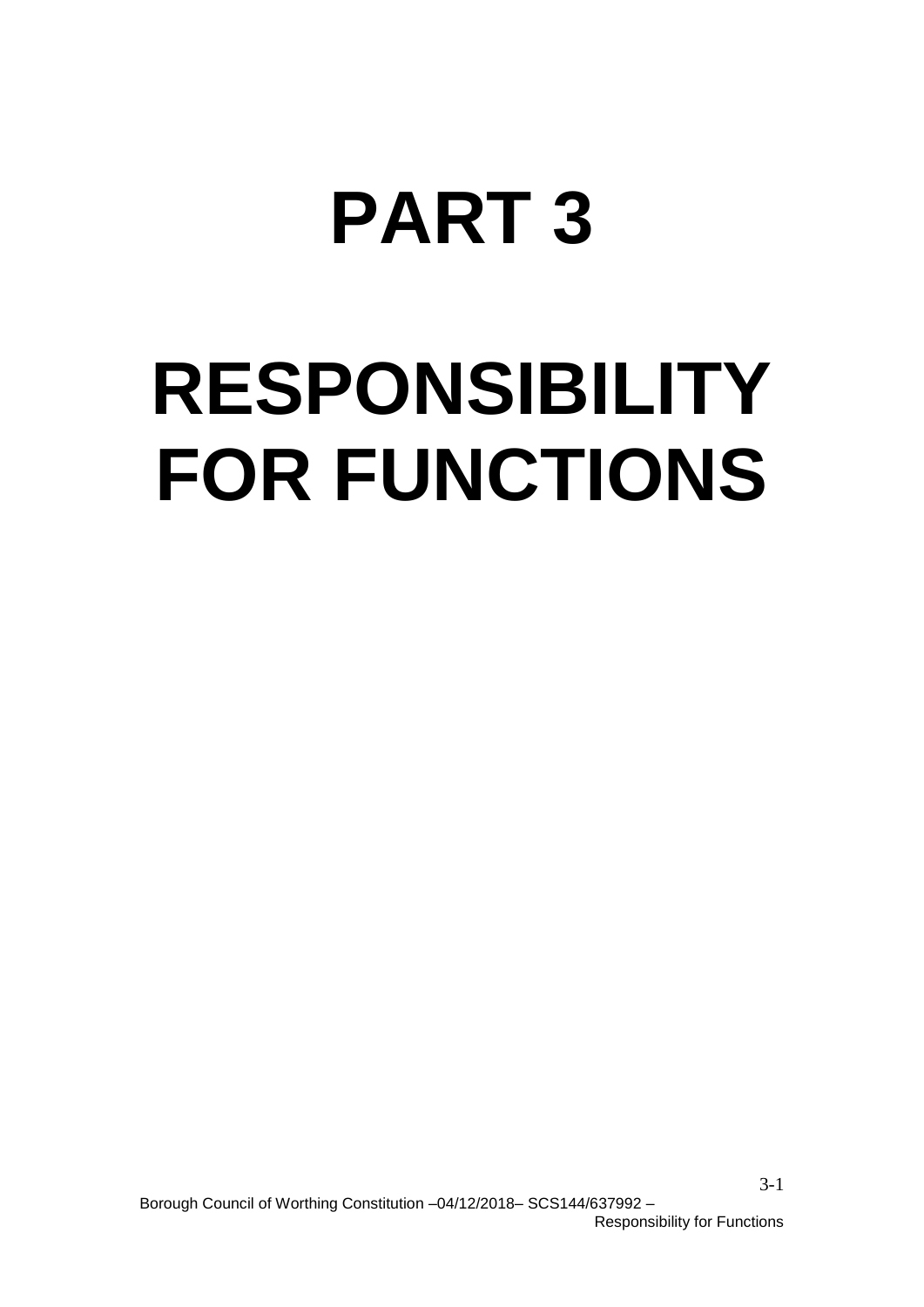# **1. COMMENTARY**

- 1.1 The Local Authorities (Functions and Responsibilities) (England) Regulations 2000 specify that all functions are the responsibility of the Executive except for:
	- Those specified in the legislation as not being the responsibility of the Executive;
	- Those which are specified in the legislation as being capable of being the responsibility of the Executive (the 'local choice functions'); and
	- Those which are specified in the legislation to be, only to some extent, the responsibility of the Executive.

The Executive arrangements contained in the Constitution make clear how these distinctions are given effect.

# **2. THE PRINCIPLES OF DELEGATION**

2.1 One of the primary purposes of the Constitution is to make it clear where responsibility for a particular function lies, and which person or body (Full Council, Committee, Sub-Committee, Executive (whether acting individually or collectively), Joint Committee or Officer) is accountable for making a particular decision or not.

# 2.2 **The Hierarchy of Decision-Making**

# **The Full Council**

The Full Council will exercise the functions reserved by law to Full Council as set out in Article 4 of this Constitution, and those determined locally to be functions of Full Council, as set out in Sections 3 and 4 of this Part 3 of the Constitution.

# **The Executive**

The Executive will exercise the functions set out in Sections 3 and 5 of this Part 3 of the Constitution.

# **The Responsibility for Local Choice Functions**

The responsibility for local choice functions will be exercised in accordance with Section 3 of this Part 3 of the Constitution.

# **Non-Executive Committees**

Non-Executive Committees will exercise the functions set out in Section 4 of this Part 3 of the Constitution. Committees are able to appoint Sub-Committees. The Overview and Scrutiny Committee and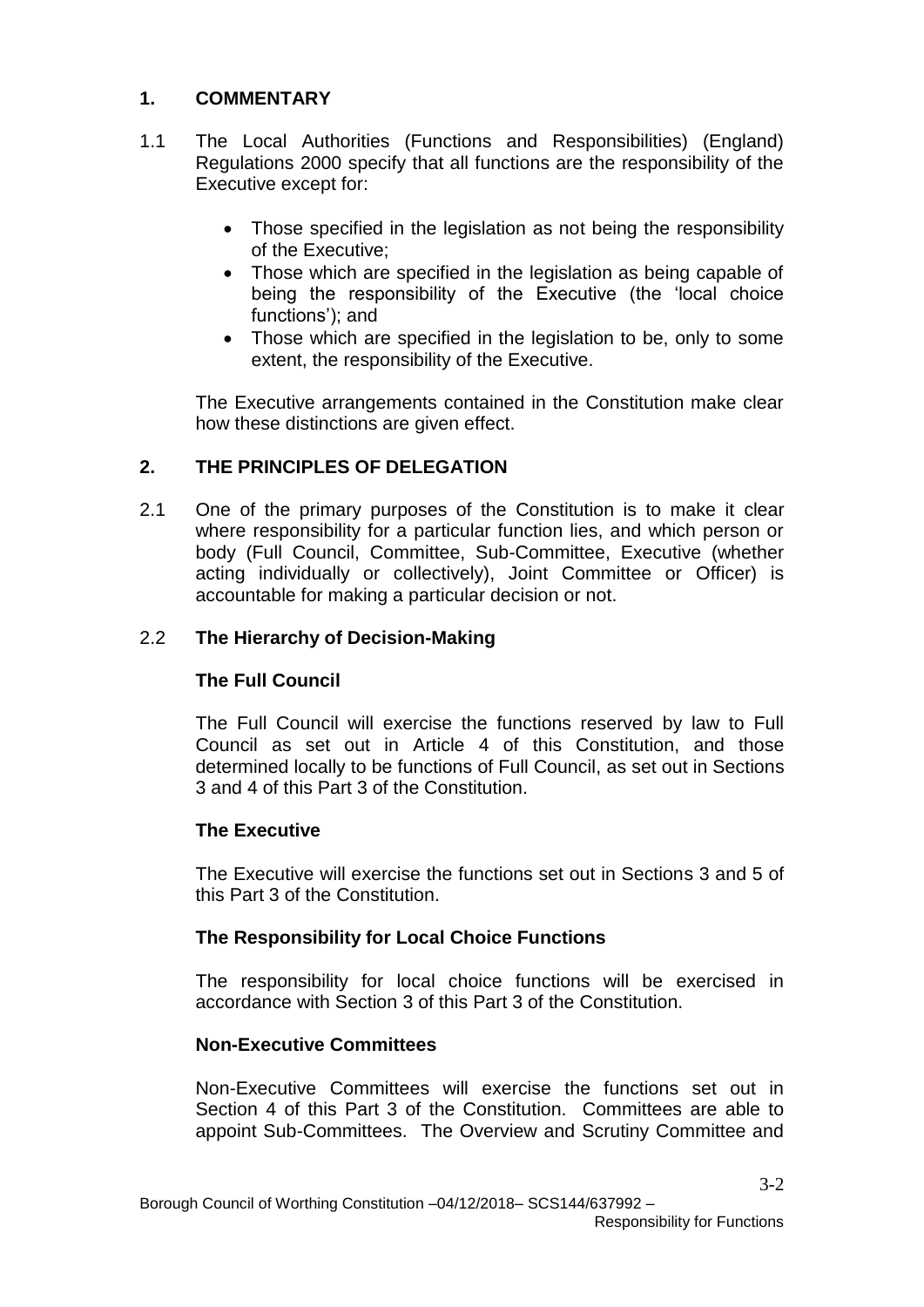Joint Overview and Scrutiny Committee may appoint Panels or Working Groups from time to time to carry out reviews.

# **Officers**

Officers will exercise delegated functions, in accordance with:

- (a) Section 2 of Part 3 of the Constitution (Principles of Delegation);
- (b) Column 4 of the table in Section 4 of Part 3 of the Constitution (Responsibility for Council functions);
- (c) Section 5 of Part 3 of the Constitution (Terms of Reference and Delegated Powers of the Executive and non-Executive Committees);
- (d) The Scheme of Delegations to Officers in Part 4 of the Constitution;
- (e) Provisions made elsewhere in the Constitution.
- 2.3 If a function is delegated to the appropriate Director, the Chief Executive may nominate a substitute Director or exercise the delegation himself, where this would, in the Chief Executive's opinion, be appropriate, provided that the Chief Executive or Director has the requisite professional qualification, experience and knowledge, where such is required.
- 2.4 If a decision falls within the remit of an Executive Member described in Section 3 of this Part 3 of the Constitution, that Member may take the decision. However if responsibility overlaps with the portfolios of other Executive Members, the decision must be referred to the Executive as a whole.
- 2.5 If a decision falls within the remit of an Executive Member and:
	- a) that Executive Member is unavailable to make the decision; or
	- b) has not made the decision

then the Leader may make the decision in their place.

- 2.6 Limitations and parameters of delegations
	- (a) The exercise of a delegated power, duty or function shall be subject to:
		- i) The Council's policy framework and budget; and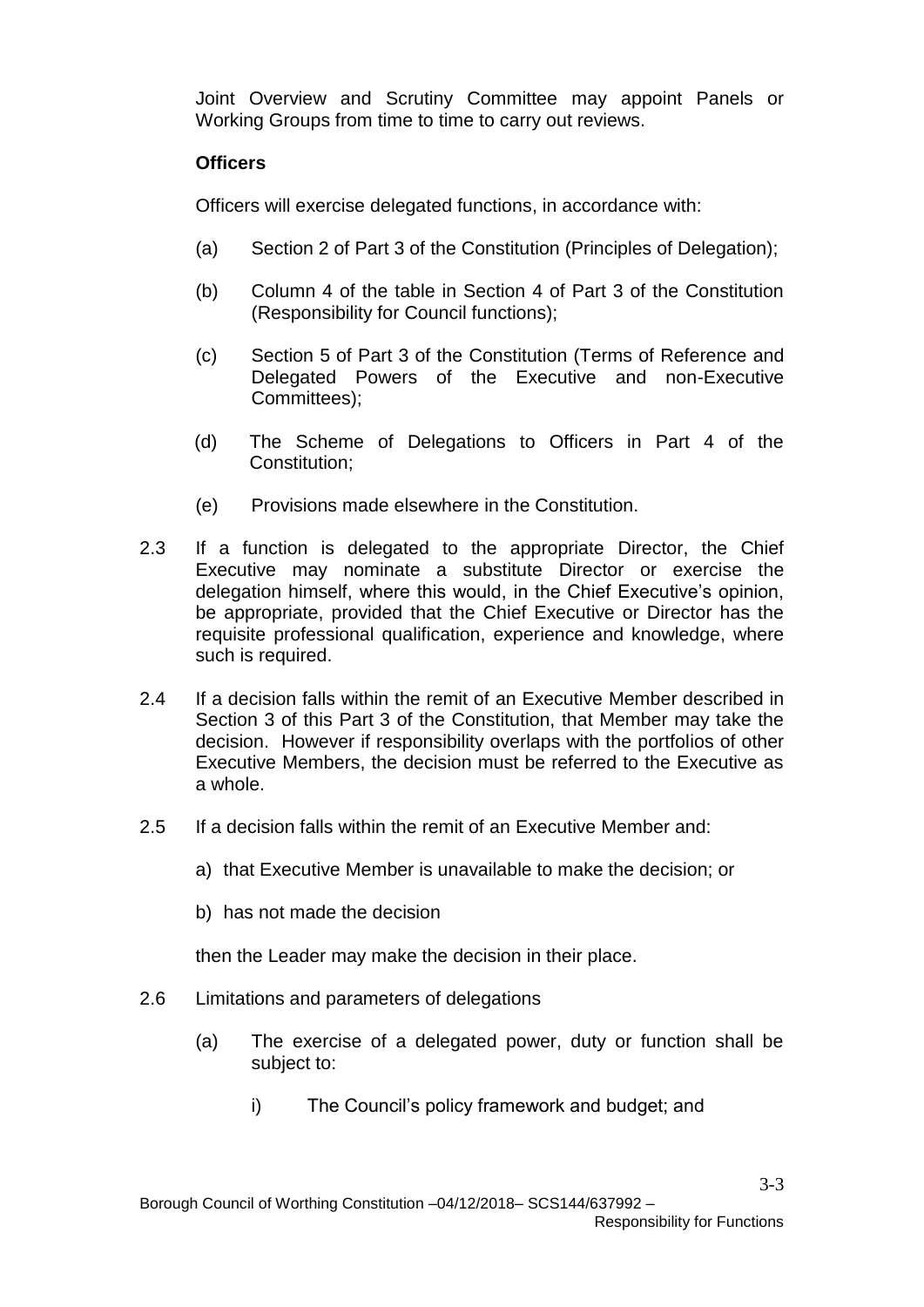- ii) The Council's Constitution (including, but not limited to, the Council Standing Orders, Financial Regulations and Contract Procedure Rules) and any corporate standards;
- (b) All delegated functions shall be deemed to be exercised on behalf of and/or in the name of the Council;
- (c) An Officer to whom a power, duty or function is delegated may, unless prohibited by the delegation, authorise another Officer to exercise that power, duty or function, subject to a requirement that the seniority of the Officer exercising the power should be of an appropriate level having regard to the nature of the power in question. Such authorisation shall be in writing, copied to the Monitoring Officer, and shall include whether or not the receiving Officer can further delegate.
- (d) References to any Act, regulation, Order or byelaw shall be construed as including any re-enactment or remaking of the same, whether or not with amendments.
- (e) Any reference to any Act of Parliament includes reference to regulations, subordinate and EU legislation upon which either UK legislation is based, or from which powers, duties and functions of the Council are derived.
- (f) Where the exercise of powers is subject to prior consultation with an Executive Member or Officer, the consultation shall be in writing, unless due to urgency that is not practicable, in which case there may be verbal consultation which must be confirmed, by the Officer undertaking the consultation to the consultee in writing, as soon as reasonably practicable and, in any event, within five working days.
- (g) Subject to any express instructions to the contrary from the delegating body, any power to approve also includes the power to refuse, and the power to impose appropriate conditions.
- (h) All delegations are subject to:
	- The right of the delegating body to decide any matter in a particular case;
	- The right of an individual delegatee, in any case, to refer the matter to the delegating body for a decision, rather than exercising their delegation; and
	- Any restrictions, conditions or directions of the delegating body and of the delegation.
- (i) In exercising delegated powers, the delegatee shall: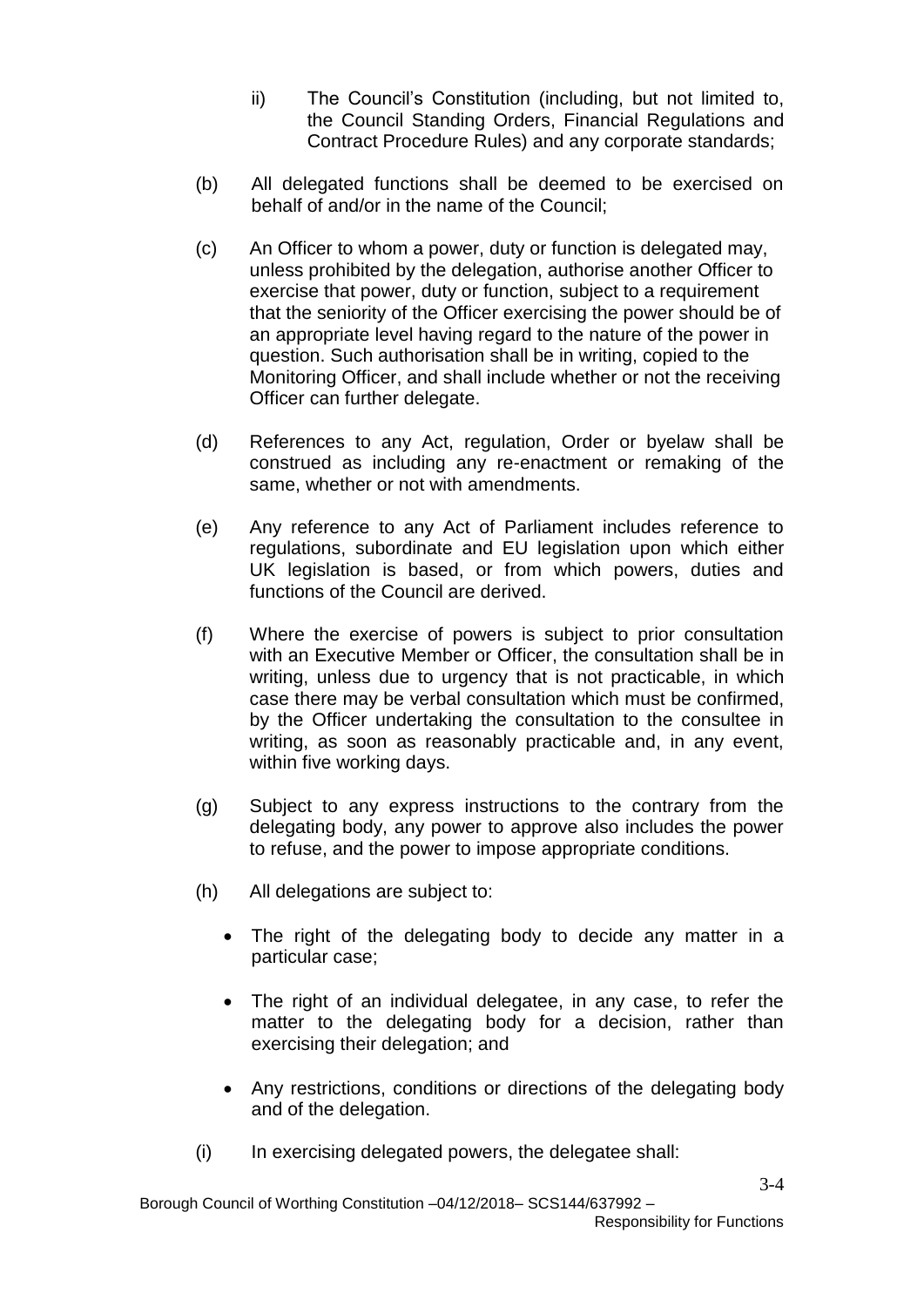- Take account of the requirements of the Constitution and shall address all legal, financial and other professional safeguards as if the matter were not delegated;
- Exercise the delegation so as to promote the efficient, effective and economic running of the Council, and in furtherance of the Council's visions and value;
- Ensure that, except where otherwise expressly provided, either within this part of the Constitution or by resolution of the delegating body, the exercise of any delegated power, duty or function is subject to having the appropriate and necessary budgetary provision in place.
- (j) Any post specifically referred to shall be deemed to include any successor post, or a post which includes within the job description, elements relevant to any particular delegation, which were also present in the earlier post and shall include anyone acting up or seconded.
- (k) Any reference to a Committee shall be deemed to include reference to a successor Committee, provided that the subject matter of a particular delegation can be found within the Terms of Reference of both the earlier and the successor Committee or Sub-Committee.
- (l) Where a power or duty is delegated, the exercise of that power or duty is contingent upon the opinion of the Council that particular conditions or factual circumstances exist, then the delegatee in question has the power to determine whether or not those circumstances do exist, or those conditions have been fulfilled, in the name of, and with the authority of, the Council.
- (m) If a matter is delegated, but that delegation cannot be implemented, that should be reported to the delegating body.
- (n) Functions, matters, powers, authorisations, delegations, duties and responsibilities, shall be construed in a broad and inclusive fashion, and shall include the doing of anything which is calculated to facilitate, or is conducive, or incidental, to the discharge of anything specified.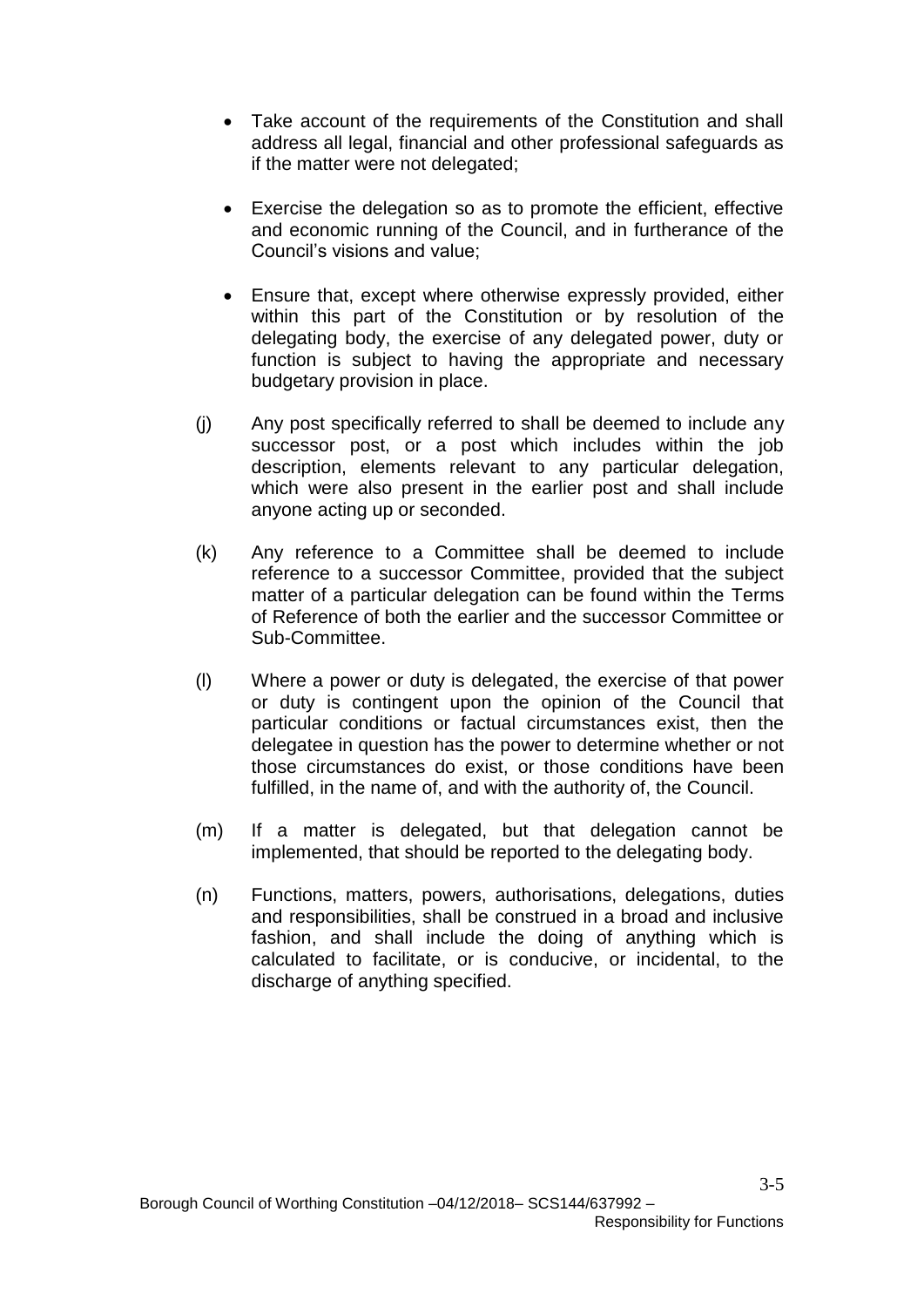# **3. RESPONSIBILITY FOR LOCAL CHOICE FUNCTIONS**

- 3.1 These are functions that could be, but don't have to be, the responsibility of the Executive, and whether a function is Executive or non-Executive, is down to local choice. The Council has determined the decision-maker for local choice functions to be as set out in the table below, but the decision-maker is able to further delegate to Officers in accordance with the Officer Scheme of Delegations in Part 4 of the Constitution.
- 3.2 Where it has been determined locally to be a non-Executive function, see Article 4 and the table below. Where it has been determined locally to be an Executive function, see Article 7 and the table below.

| <b>Function</b>                                                                                           | <b>Local Choice</b> | <b>Decision-Maker</b>                          |
|-----------------------------------------------------------------------------------------------------------|---------------------|------------------------------------------------|
| Any function relating to<br>contaminated land                                                             | Executive           | <b>Executive Member for</b><br>the Environment |
| to the extent that the<br>(a)<br>function involves the<br>formulation of a<br>strategic policy            |                     |                                                |
| to the extent that the<br>(b)<br>function does not<br>involve the<br>formulation of a<br>strategic policy | Non-Executive       | Governance<br>Committee                        |
| Performing any function<br>relating to controlling<br>pollution or managing air<br>quality:               | Executive           | <b>Executive Member for</b><br>the Environment |
| to the extent that the<br>(a)<br>function involves the<br>formulation of a<br>strategic policy            |                     |                                                |
| to the extent that the<br>(b)<br>function does not<br>involve the<br>formulation of a<br>strategic policy | Non-Executive       | Governance<br>Committee                        |
| The service of an<br>Abatement Notice in                                                                  | Non-Executive       | Governance<br>Committee                        |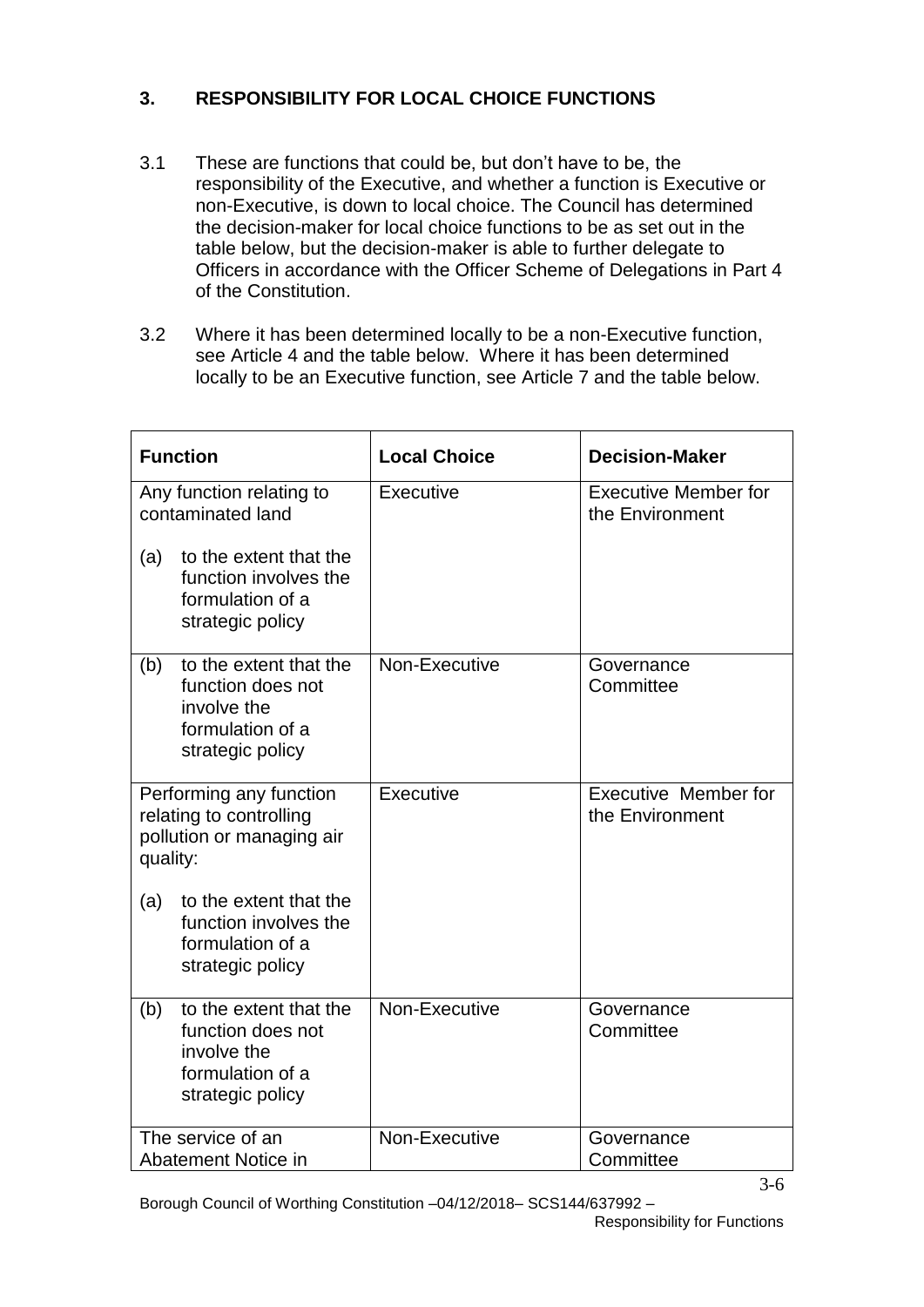| respect of a statutory<br>nuisance under Section<br>80(1) Environmental<br>Protection Act 1990                                                                                 |                  |                                                |
|--------------------------------------------------------------------------------------------------------------------------------------------------------------------------------|------------------|------------------------------------------------|
| The passing of a<br>resolution that Schedule 2<br>Noise and Statutory<br>Nuisance Act 1993 should<br>apply under Section 8 of<br>the Noise and Statutory<br>Nuisance Act 1993: | Executive        | <b>Executive Member for</b><br>the Environment |
| to the extent that the<br>(a)<br>function involves the<br>formulation of a<br>strategic policy                                                                                 |                  |                                                |
| to the extent that the<br>(b)<br>function does not<br>involve the<br>formulation of a<br>strategic policy                                                                      | Non-Executive    | Governance<br>Committee                        |
| Inspection of the<br>Authority's area to detect<br>any statutory nuisance                                                                                                      | <b>Executive</b> | <b>Executive Member for</b><br>the Environment |
| to the extent that the<br>(a)<br>function involves the<br>formulation of a<br>strategic policy                                                                                 |                  |                                                |
| to the extent that the<br>(b)<br>function does not<br>involve the<br>formulation of a<br>strategic policy                                                                      | Non-Executive    | Governance<br>Committee                        |
| The investigation of any<br>complaints as to the<br>existence of a statutory<br>nuisance                                                                                       | Non-Executive    | Governance<br>Committee                        |
| Obtaining information from<br>Section 330 of the Town<br>and Country Planning Act<br>1990 about interests in<br>land:                                                          | Executive        | Executive Member for<br>the Environment        |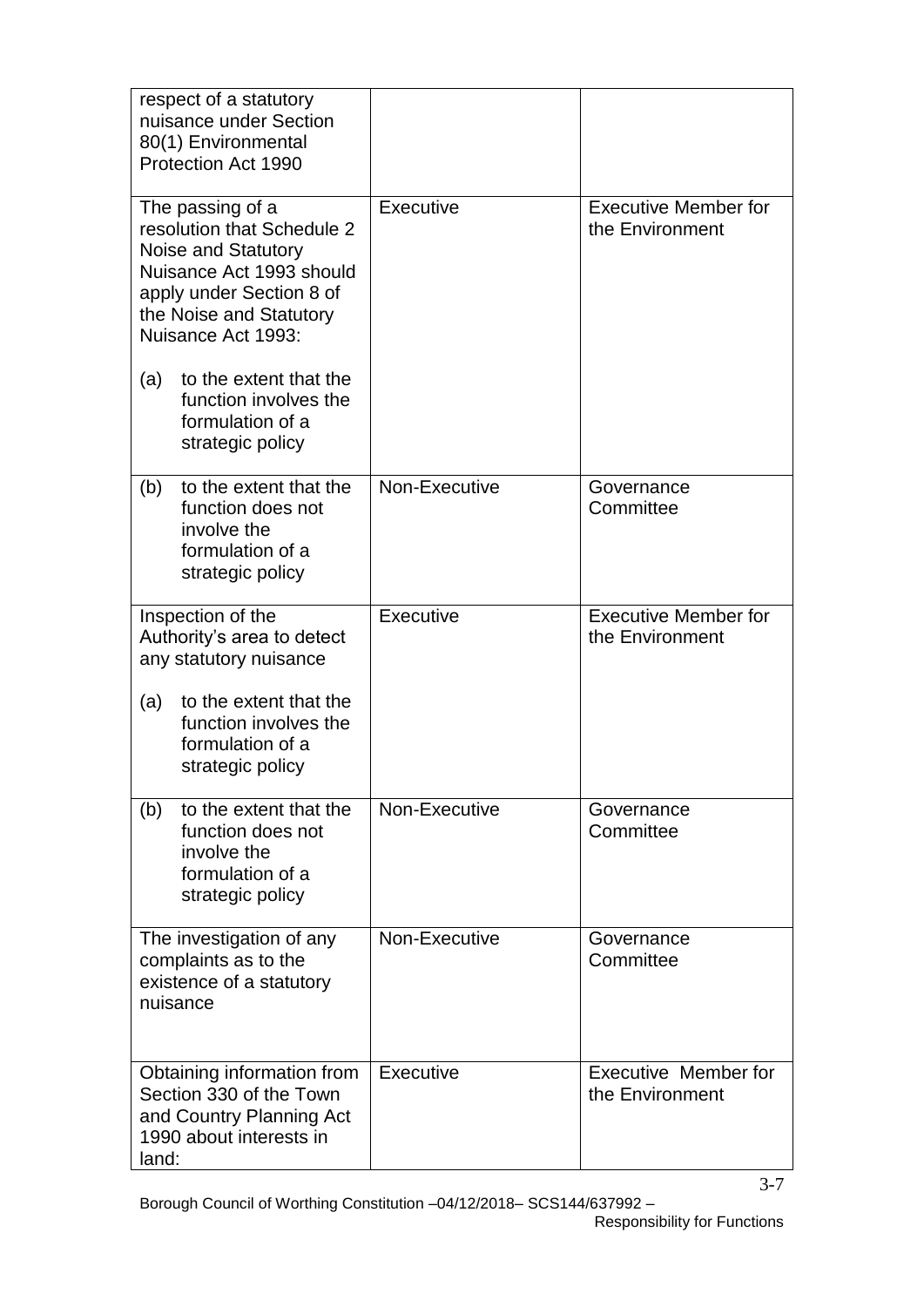| to the extent that it is<br>(a)<br>necessary to exercise<br>these powers in<br>respect of actions<br>which are preliminary<br>to the exercise of<br>powers to make<br>compulsory purchase<br>orders     |               |                                                |
|---------------------------------------------------------------------------------------------------------------------------------------------------------------------------------------------------------|---------------|------------------------------------------------|
| to the extent that it is<br>(b)<br>necessary to exercise<br>these powers in<br>respect of actions<br>which are not<br>preliminary to the<br>exercise of powers to<br>make compulsory<br>purchase orders | Non-Executive | <b>Planning Committee</b>                      |
| Obtaining information<br>about people interested in<br>land under Section 16 of<br>the Local Government<br>(Miscellaneous Provisions)<br>Act 1976:                                                      | Executive     | <b>Executive Member for</b><br>the Environment |
| to the extent that it is<br>(a)<br>necessary to exercise<br>these powers in<br>respect of actions<br>which are preliminary<br>to the exercise of<br>powers to make<br>compulsory purchase<br>orders     |               |                                                |
| to the extent that it is<br>(b)<br>necessary to exercise<br>these powers in<br>respect of actions<br>which are not<br>preliminary to the<br>exercise of powers to<br>make compulsory<br>purchase orders | Non-Executive | Governance<br>Committee                        |
| Making agreements for<br>highways works to be                                                                                                                                                           | Non-Executive | Governance<br>Committee                        |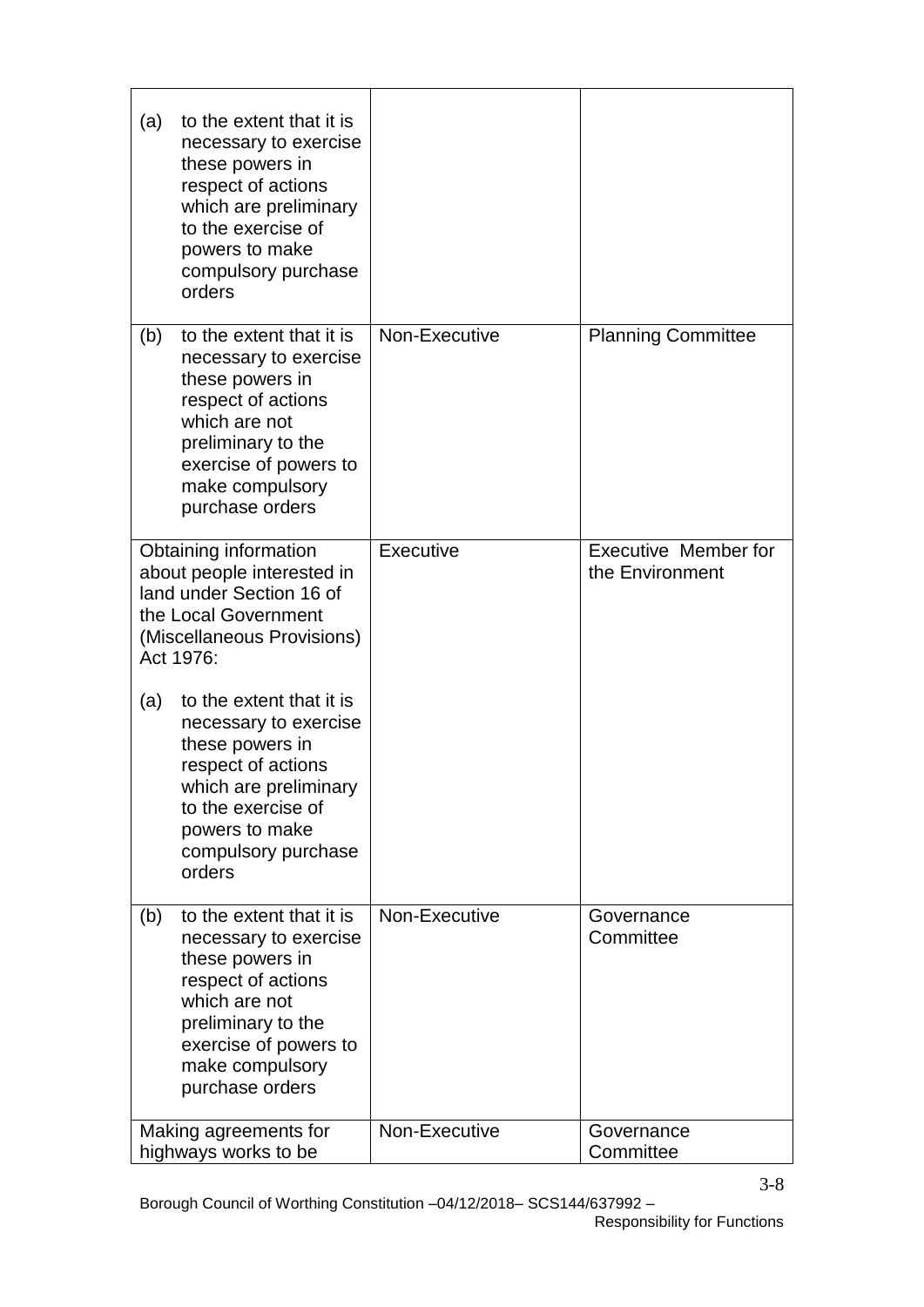|     | carried out                                                                                                                                                        |               |                         |
|-----|--------------------------------------------------------------------------------------------------------------------------------------------------------------------|---------------|-------------------------|
|     | The appointment of any<br>individual:                                                                                                                              | Executive     | Leader                  |
| (1) | to any office other<br>than an office in<br>which she / he is<br>employed by the<br>Authority;                                                                     |               |                         |
| (2) | to any body other<br>than:                                                                                                                                         |               |                         |
|     | the Authority;<br>(a)<br>(b)<br>a Joint<br>Committee of<br>two or more<br>Authorities; or<br>(c)<br>to any<br>Committee or<br>Sub-<br>Committee of<br>such a body; |               |                         |
|     | And the revoking of<br>any such<br>appointments                                                                                                                    |               |                         |
| (a) | to the extent that<br>appointments are to<br>outside bodies in<br>connection with the<br>functions which are<br>the responsibility of<br>the Executive             | Executive     | Leader                  |
| (b) | to the extent that the<br>appointments are not<br>the responsibility of<br>the Executive                                                                           | Non-Executive | Council                 |
|     | The making of agreements<br>with other Local<br>Authorities for the placing<br>of staff at the disposal of<br>those other Authorities:                             | Non-Executive | Governance<br>Committee |
| (a) | to the extent that the<br>staff are being placed                                                                                                                   |               |                         |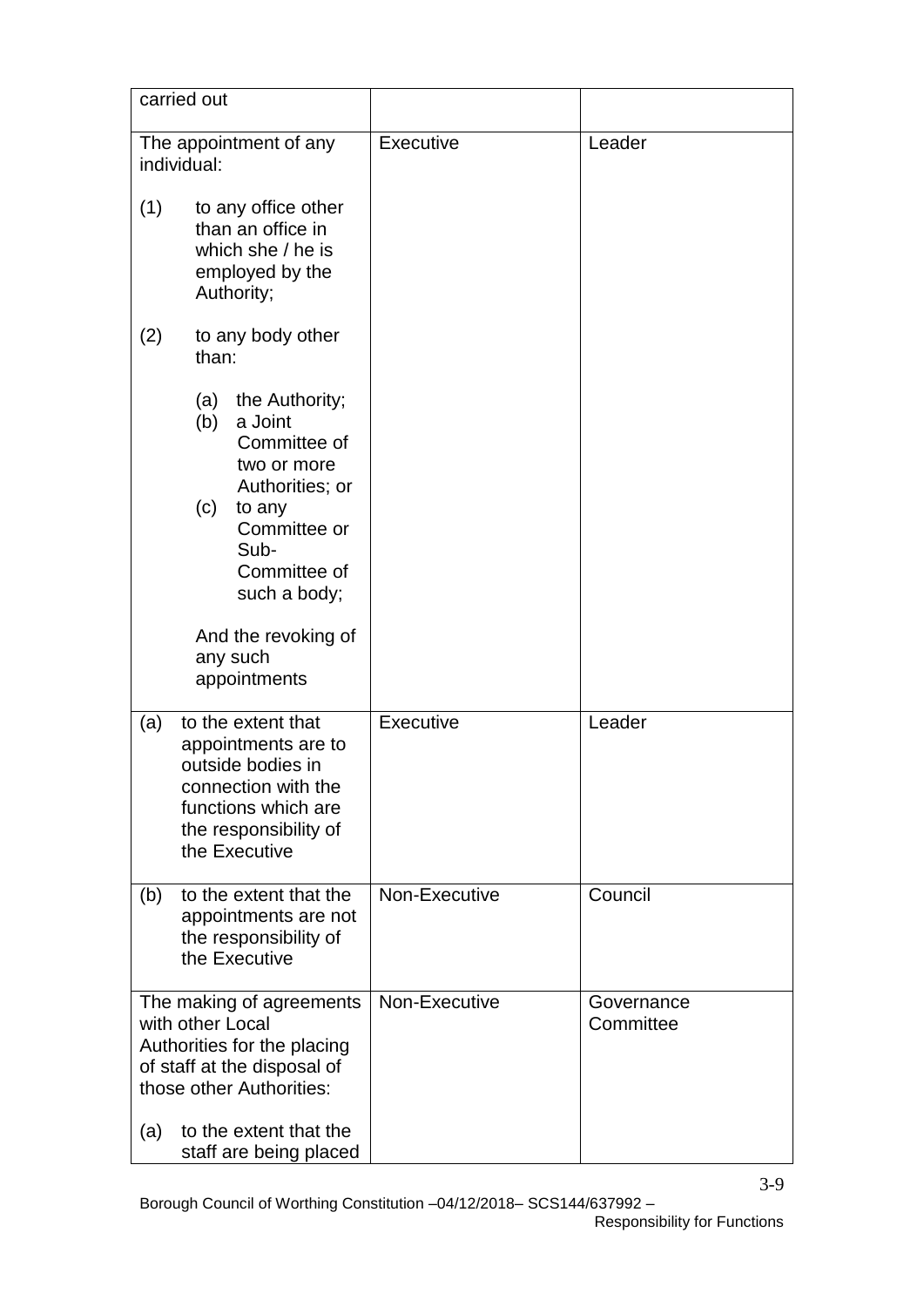|     | at the disposal of the<br>other Authority in<br>relation to the<br>discharge of<br>functions which are<br>the responsibility of<br>the Authority placing<br>the staff                                                         |           |                      |
|-----|-------------------------------------------------------------------------------------------------------------------------------------------------------------------------------------------------------------------------------|-----------|----------------------|
| (b) | to the extent that the<br>staff are being placed<br>at the disposal of the<br>other Authority in<br>relation to the<br>discharge of<br>functions which are<br>not the responsibility<br>of the Authority<br>placing the staff | Executive | Executive as a whole |

# **4. RESPONSIBILITY FOR COUNCIL FUNCTIONS**

- 4.1 Regulation 2 and Schedule 1 Local Authorities (Functions and Responsibilities) (England) Regulations 2000, provides that the following responsibilities may not be the responsibility of the Executive. These functions are therefore all non-Executive. See table below, Article 4 and the Terms of Reference at Section 5 in Part 3 of the Constitution.
- 4.2 The functions may be further delegated to Officers, and the table below should be read in conjunction with the Officer Scheme of Delegations at Part 4 of the Constitution.

| <b>Body</b>         | <b>Functions</b><br>(in addition to those in Article 4)                                | <b>Service Area with</b><br>responsibility for Function<br>(See also the Officer Scheme<br>of delegations) |
|---------------------|----------------------------------------------------------------------------------------|------------------------------------------------------------------------------------------------------------|
| <b>Full Council</b> | <b>Functions relating to Electoral</b><br>Registration and the holding of<br>elections | Returning Officer /<br><b>Electoral Registration Officer</b>                                               |
|                     | Power to make, amend, revoke<br>or re-enact byelaws                                    | Solicitor to the Council                                                                                   |
|                     | Power to promote or oppose<br>local or personal Bills                                  | Solicitor to the Council                                                                                   |
|                     | Power to confer the title of<br>honorary alderman or<br>alderwoman                     | <b>Director for Communities</b>                                                                            |
|                     | Make rules of procedure                                                                | Solicitor to the Council                                                                                   |
|                     | <b>Appoint Proper Officers</b>                                                         | Solicitor to the Council                                                                                   |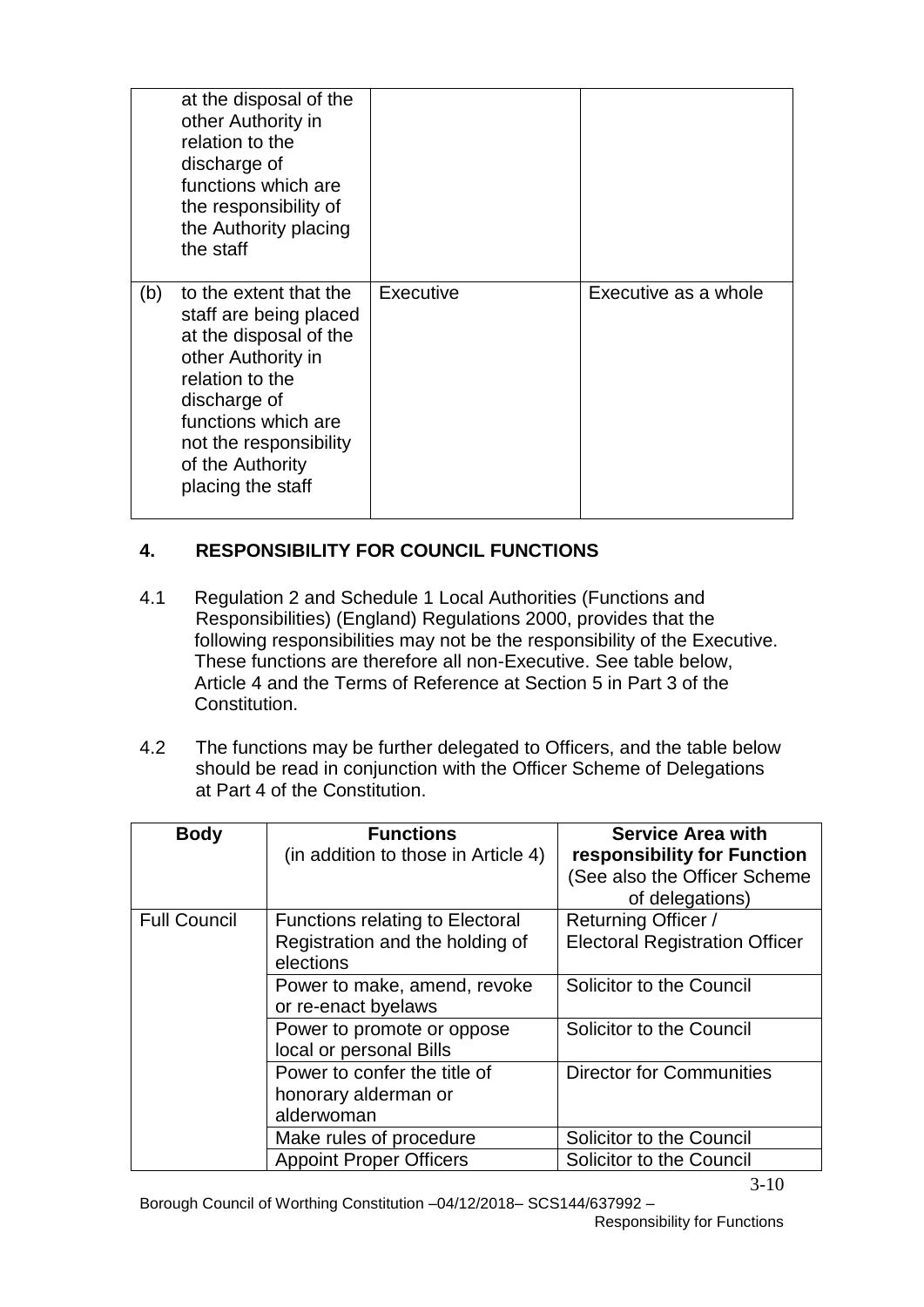|                     | Approve the Authority's                                    | <b>Head of Financial Services</b>     |
|---------------------|------------------------------------------------------------|---------------------------------------|
|                     | <b>Statement of Accounts</b>                               | (Section 151 Officer)                 |
|                     | <b>Operate Members Allowances</b>                          | <b>Democratic Services</b>            |
|                     | <b>Scheme</b>                                              | Manager                               |
|                     | Make arrangements for the                                  | Solicitor to the Council              |
|                     | structure of Committees and                                |                                       |
|                     | discharge of the Council's                                 |                                       |
|                     | functions                                                  |                                       |
|                     | Make arrangements for the                                  | <b>Director for Communities</b>       |
|                     | appointment of Members to                                  |                                       |
|                     | Committees                                                 |                                       |
|                     | Adoption and revision of the                               | <b>Director for Customer</b>          |
|                     | <b>Statement of Licensing Policy</b>                       | <b>Services</b>                       |
|                     | (Licensing Act, 2003)                                      |                                       |
|                     | Adoption and revision of the                               | <b>Director for Customer</b>          |
|                     | <b>Statement of Gambling Policy</b>                        | <b>Services</b>                       |
|                     | (Gambling Act, 2005)                                       |                                       |
| <b>Full Council</b> | Making a request for single-                               | Returning Officer / Electoral         |
|                     | Member electoral areas                                     | <b>Registration Officer</b>           |
|                     | Resolving to change a Scheme                               | Returning Officer /                   |
|                     | for Elections                                              | <b>Electoral Registration Officer</b> |
|                     | Deciding whether to make                                   | Solicitor to the Council              |
|                     | proposals for a change in                                  |                                       |
|                     | governance arrangements or                                 |                                       |
|                     | complying with a duty to make a                            |                                       |
|                     | change in governance                                       |                                       |
|                     | arrangements, approving the                                |                                       |
|                     | proposals, deciding whether the                            |                                       |
|                     | change should be subject to                                |                                       |
|                     | approval and a referendum to<br>make the change, including |                                       |
|                     | provision in Executive                                     |                                       |
|                     | arrangements for the Executive                             |                                       |
|                     | Leader to be removed by                                    |                                       |
|                     | resolution and passing a                                   |                                       |
|                     | resolution for the removal of the                          |                                       |
|                     | <b>Executive Leader</b>                                    |                                       |
|                     | Making a reorganisation order                              | Solicitor to the Council              |
|                     | implementing recommendations                               |                                       |
|                     | of a community governance                                  |                                       |
|                     | review                                                     |                                       |
| Licensing and       | See Section 5 of this part of the                          |                                       |
| Control             | Constitution                                               |                                       |
| Committee A         |                                                            |                                       |
| Licensing and       | See Section 5 of this part of the                          |                                       |
| Control             | Constitution                                               |                                       |
| <b>Committee B</b>  |                                                            |                                       |
| Joint               | See Section 5 of this part of the                          |                                       |
| Governance          | Constitution                                               |                                       |
| Committee           |                                                            |                                       |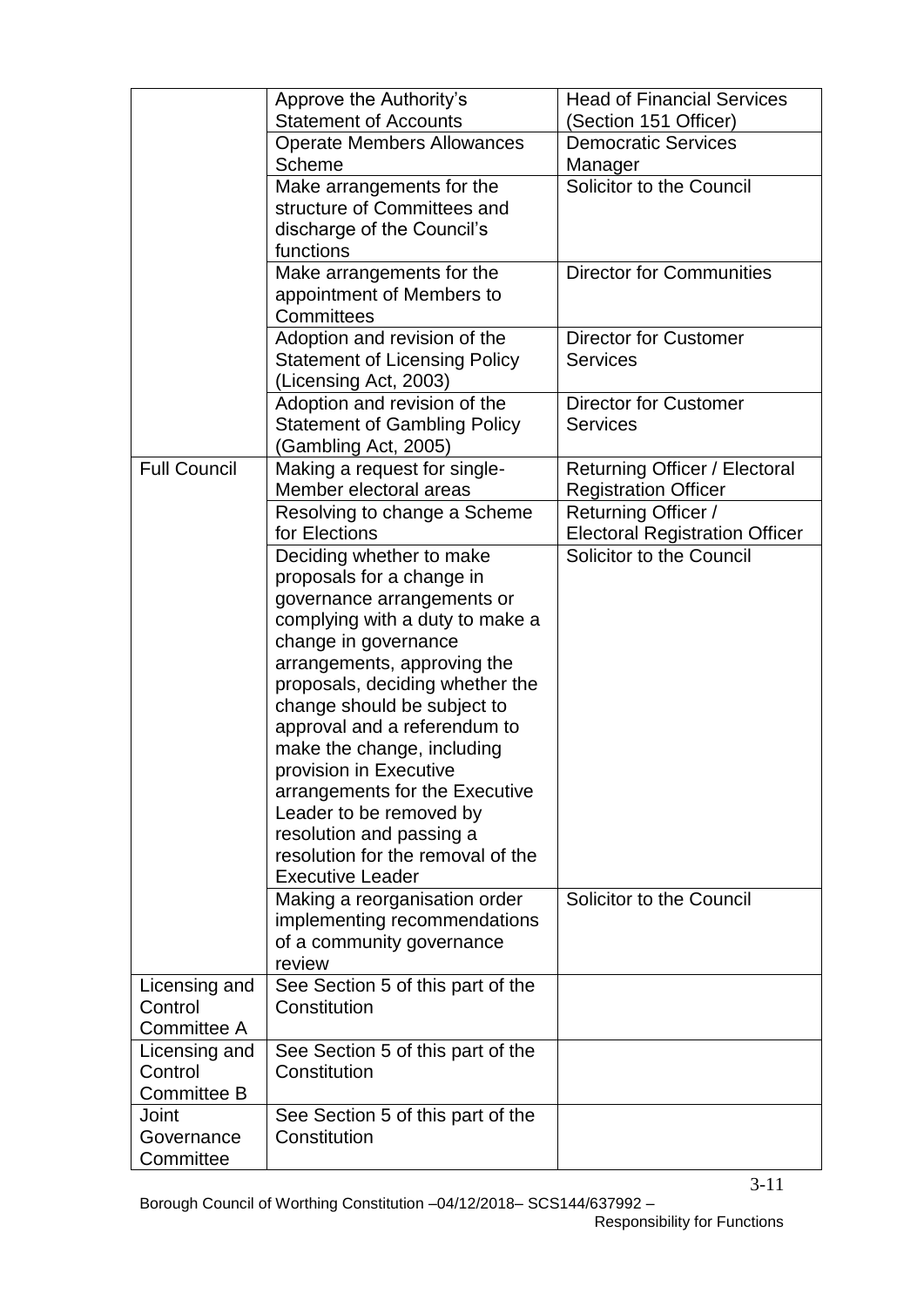| Joint              | See Section 5 of this part of the |  |
|--------------------|-----------------------------------|--|
| Overview &         | Constitution                      |  |
| Scrutiny           |                                   |  |
| Committee          |                                   |  |
| <b>Joint Staff</b> | See Section 5 of this part of the |  |
| Committee          | Constitution                      |  |
| Joint Senior       | See Section 5 of this part of the |  |
| Staff              | Constitution                      |  |
| Committee          |                                   |  |
| Joint Senior       | See Section 5 of this part of the |  |
| Staff              | Constitution                      |  |
| (Appeals)          |                                   |  |
| Committee          |                                   |  |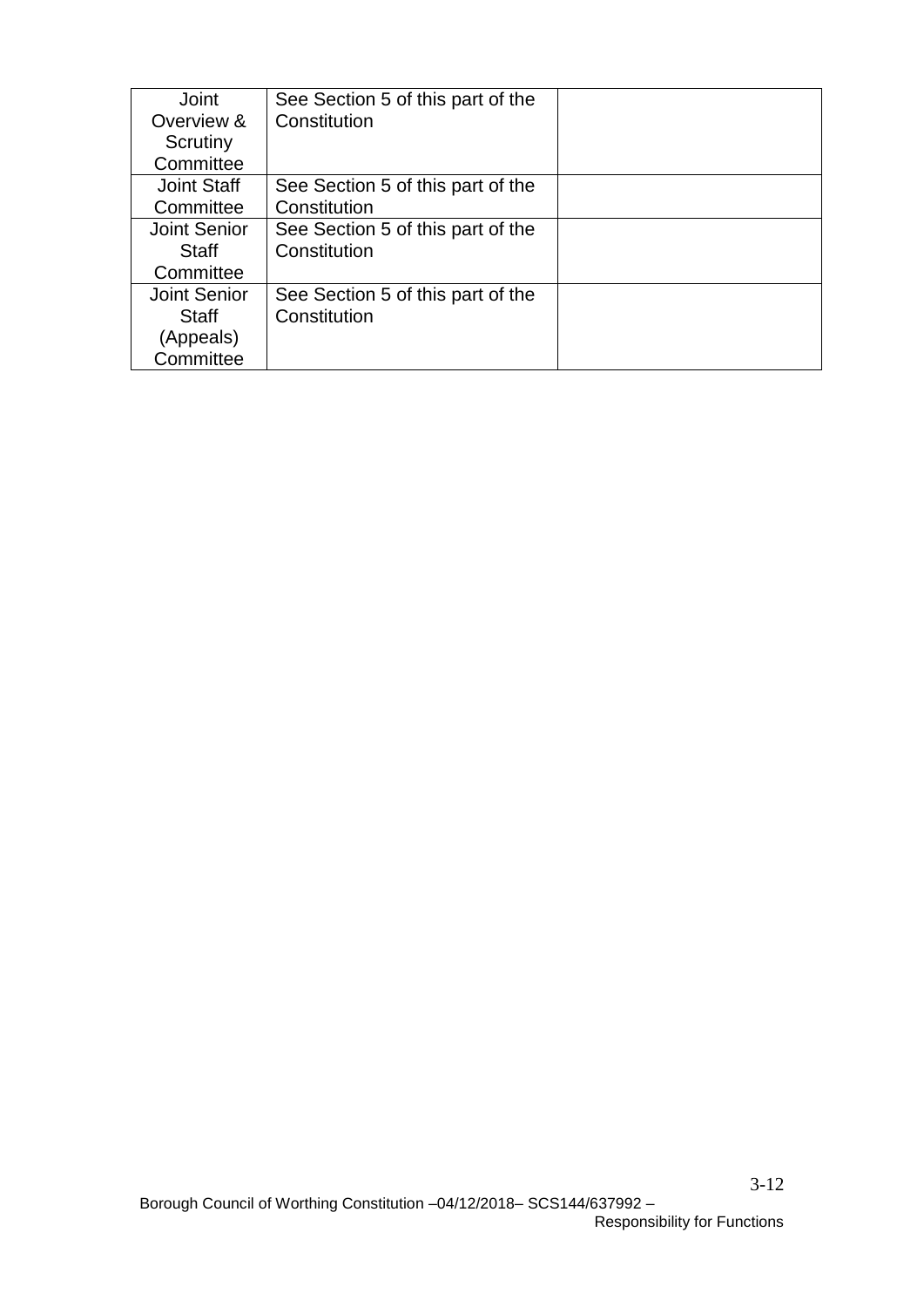# **5 TERMS OF REFERENCE AND DELEGATED POWERS OF THE EXECUTIVE AND NON-EXECUTIVE COMMITTEES**

#### **5.1 Non-Executive Committees**

## **Powers Delegated to Non-Executive Committees**

Each Committee is authorised to exercise such powers and duties as are delegated to it by the Council and shall act within the plans, policies, strategies and budgets approved by the Council.

All Committees have power to create such Sub-Committees as are necessary for the efficient conduct of their business.

#### **The following functions may not be delegated to Non-Executive Committees:**

- (a) to approve any matter which the Council is required by statute to approve;
- (b) to decide the major policies or objectives of the Council, and specifically to approve the budget and financial strategies, and the plans and strategies listed in Article 4 under the policy framework;
- (c) the discontinuance of, or major alterations to, existing services;
- (d) amendment to Council Standing Orders, Financial Regulations, Contract Procedure Rules or the Terms of Reference of Committees:
- (e) to make major decisions relating to Borough, County or other boundaries;
- (f) the right to dissolve a Committee or alter its membership or Terms of Reference; and
- (g) the appointment of Members to other organisations.

# **5.2 The Executive**

#### **Powers of the Executive**

Composition: Between three and ten Elected Members of the Council, including the Leader and Deputy Leader;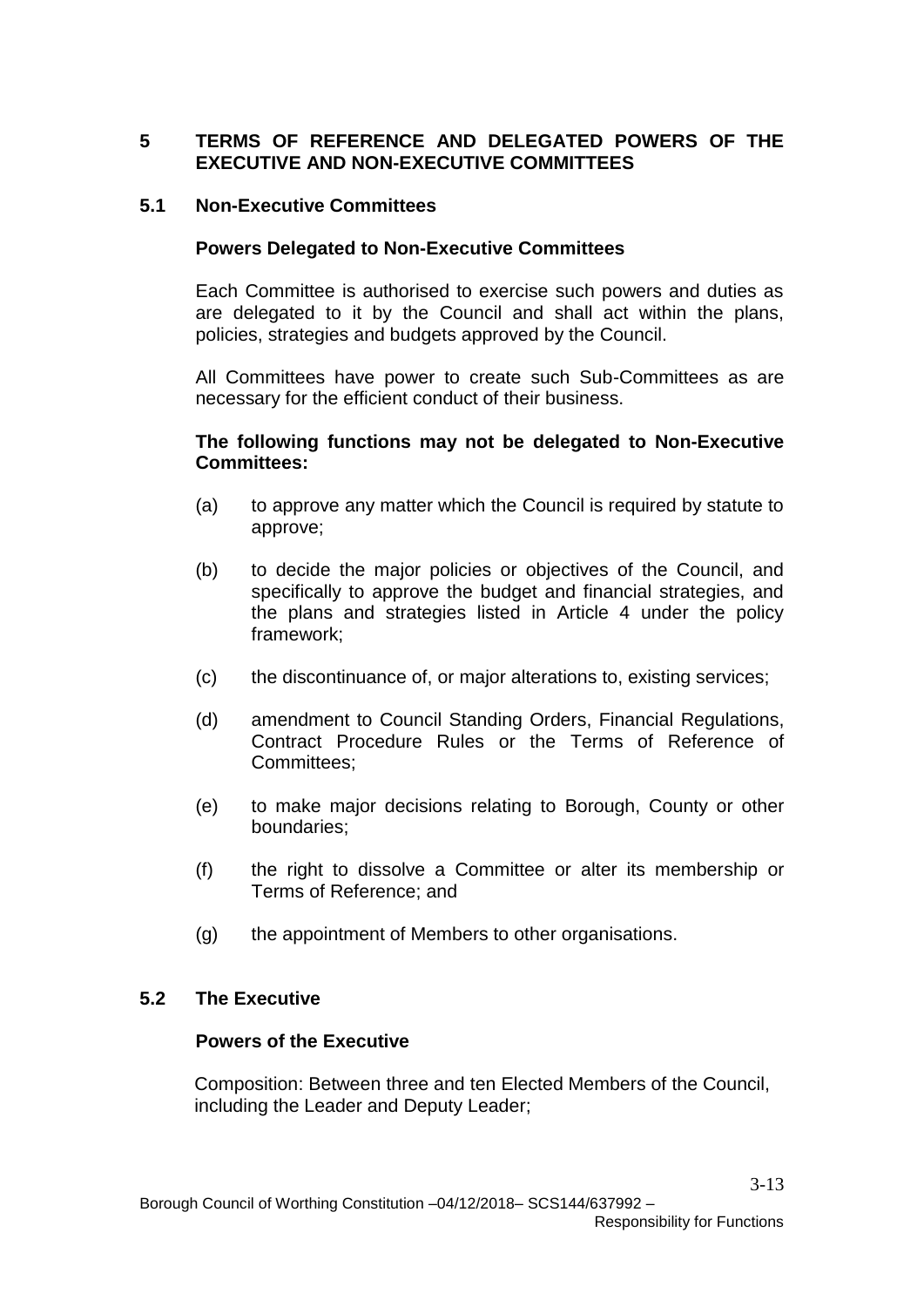Meetings: Up to twelve Ordinary Meetings per year.

The Executive will be the Executive arm of the Council with the authority to action policies within the planned strategies and budget approved by the Council.

The composition of between three and ten Members does not, and is not, required to, follow the rules of proportionality relating to political groups.

The Leader of the Council, as elected by Council, shall chair the Executive meetings and may designate a portfolio role to each Member of the Executive.

The Leader will appoint Executive Members and delegate to them a portfolio as set out in the Terms of Reference to follow. The Leader will notify the Solicitor to the Council within two working days of any such appointments, changes to the Executive, or Executive delegations. On at least an annual basis, the Solicitor to the Council will advise Council of the Executive structure for its noting.

The Leader may also appoint Policy Advisers to assist Executive Members.

The Leader shall prepare the 28 Calendar Day Notice of Key and/or Exempt Decisions to be made by the Executive.

For the avoidance of doubt, any reference to partnerships contained below may not include legally binding partnerships.

The Executive has the power to appointment Members to other organisations, in respect of Executive functions.

#### **Terms of Reference of the Executive:**

- 1. To exercise those Executive functions delegated to it by the Leader.
- 2. To establish joint arrangements with one or more Local Authorities to exercise functions which are Executive functions, including the delegation or acceptance of a delegation to or from another Local Authority or public agency. Such arrangements may involve the appointment of Joint Committees with these other Local Authorities.
- 3. To implement policies as determined by Council.
- 4. To determine Key Decisions.

3-14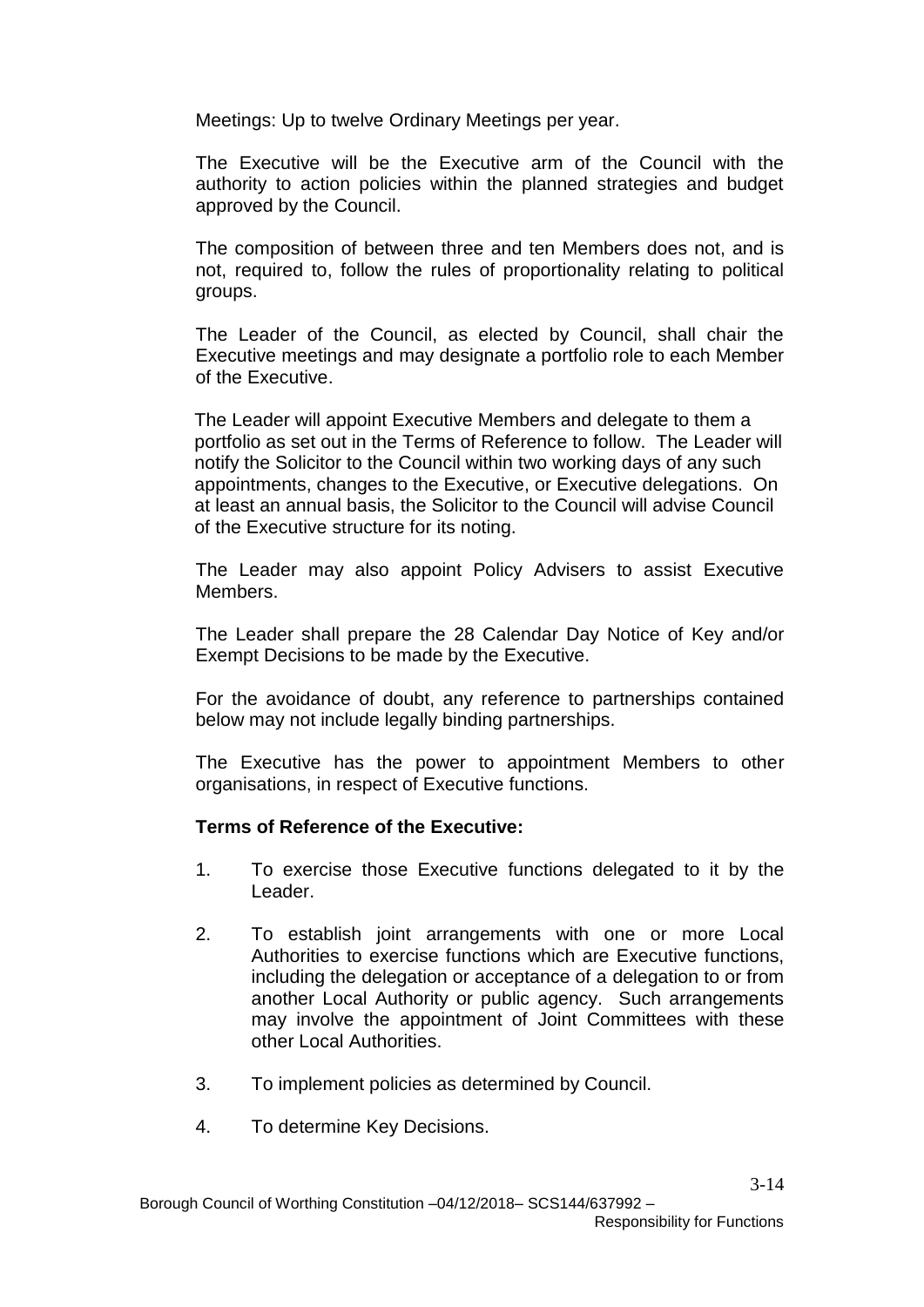- 5. To advise the Council on financial and economic policy, to determine the Council Tax Base and to recommend annually, as determined by statute, proposals for the Council Tax. To exercise overall responsibility for the proper administration of the Council's financial affairs under Section 151 of the Local Government Act 1972.
- 6. To maintain overall control of the accounts and approved budgets and to consider virement requests in accordance with financial regulations.
- 7. To determine an itemised asset renewal programme annually as part of the approved capital programme.
- 8. To recommend to Licensing and Control Committees 'A' and 'B' fees and charges relating to licences and registration.
- 9. In partnership with other agencies, to review and update as required the Sustainable Community Strategy for the consideration of the Council.
- 10. To submit annually to the Council a corporate plan and annual report and to monitor its effectiveness.
- 11. (a) to be responsible for the production and review of the Local Plan under the Town & Country Planning Act 1990, consulting the Planning Committee as appropriate and subject to final approval by the Council of :
	- (i) issues, papers and draft policies and proposals prior to public consultation on them; and
	- (ii) the final version of the Local Plan; and
	- (b) to prepare supplementary planning guidance, designate conservation areas, areas of archaeological interest and nature reserves, remove permitted development rights through Article 4 directions and undertake other Executive functions under the Town & Country Planning Act which are not carried out by the Planning Committee or otherwise delegated to Officers.
- 12. To prepare, or consider (new or amended) policies from the Overview and Scrutiny Committee for the consideration of Council.
- 13. To exercise the Executive powers and duties of the Council under all statutes, regulations and codes of practice relating to the health and safety of Council staff.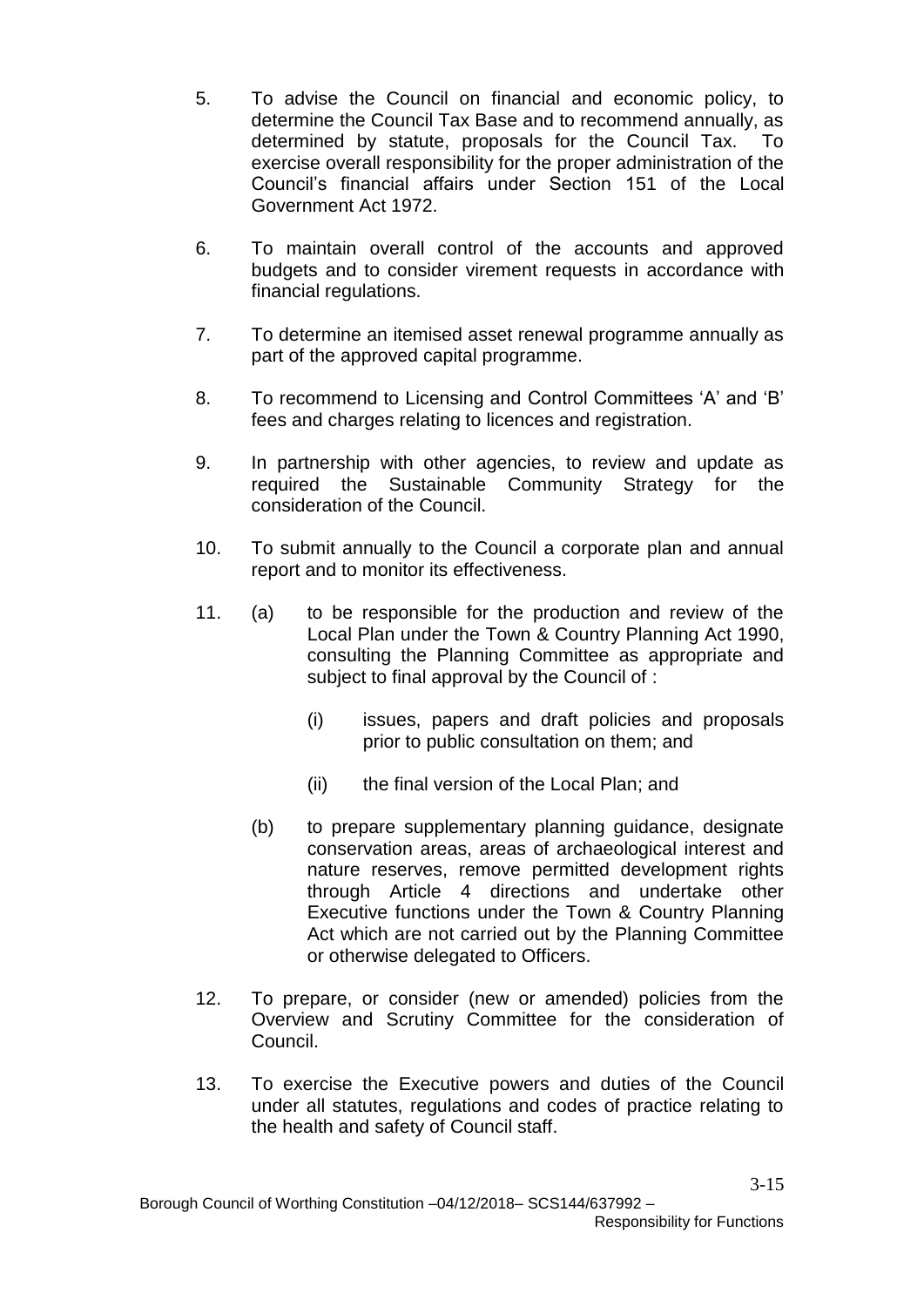- 14. To let contracts on behalf of the Council in accordance with Contract Standing Orders.
- 15. To oversee the Council's corporate accommodation and to ensure the provision of safe, well-maintained premises to staff and public and to recommend the acquisition and disposal of such property.
- 16. To be responsible for the acquisition, management, maintenance, disposal and letting of all property of the Council and to consider the views of the Council before making a compulsory purchase order.
- 17. To be responsible for the review and implementation of the Council's Asset Management Plan and Capital Strategy.
- 18. To advise the Council on proposals for emergency planning and to ensure an adequate response to incidents affecting the Borough.
- 19. To exercise general control over the information, public relations and publicity services of the Council.
- 20. To prepare, approve and implement the Council's ICT Strategy.
- 21. To respond on behalf of the Council to external reports and consultation papers.
- 22. To authorise exceptions to approved policies only where the particular merits of individual cases justify the exceptions being made.
- 23. To authorise the spend of Section 106 monies in accordance with the Financial Regulations, following consultation with the Ward Member.
- 24. To appoint appropriate panels and forums to assist to advise the Executive in carrying out its functions.
- 25. To appoint or nominate persons to outside organisations which relate to functions of the Executive.
- 26. To receive quarterly reports on risk and to approve the Annual Risk Management Strategy.

#### **Delegation of Executive functions**

The Executive may delegate any of its functions to:

a) a Committee of the Executive;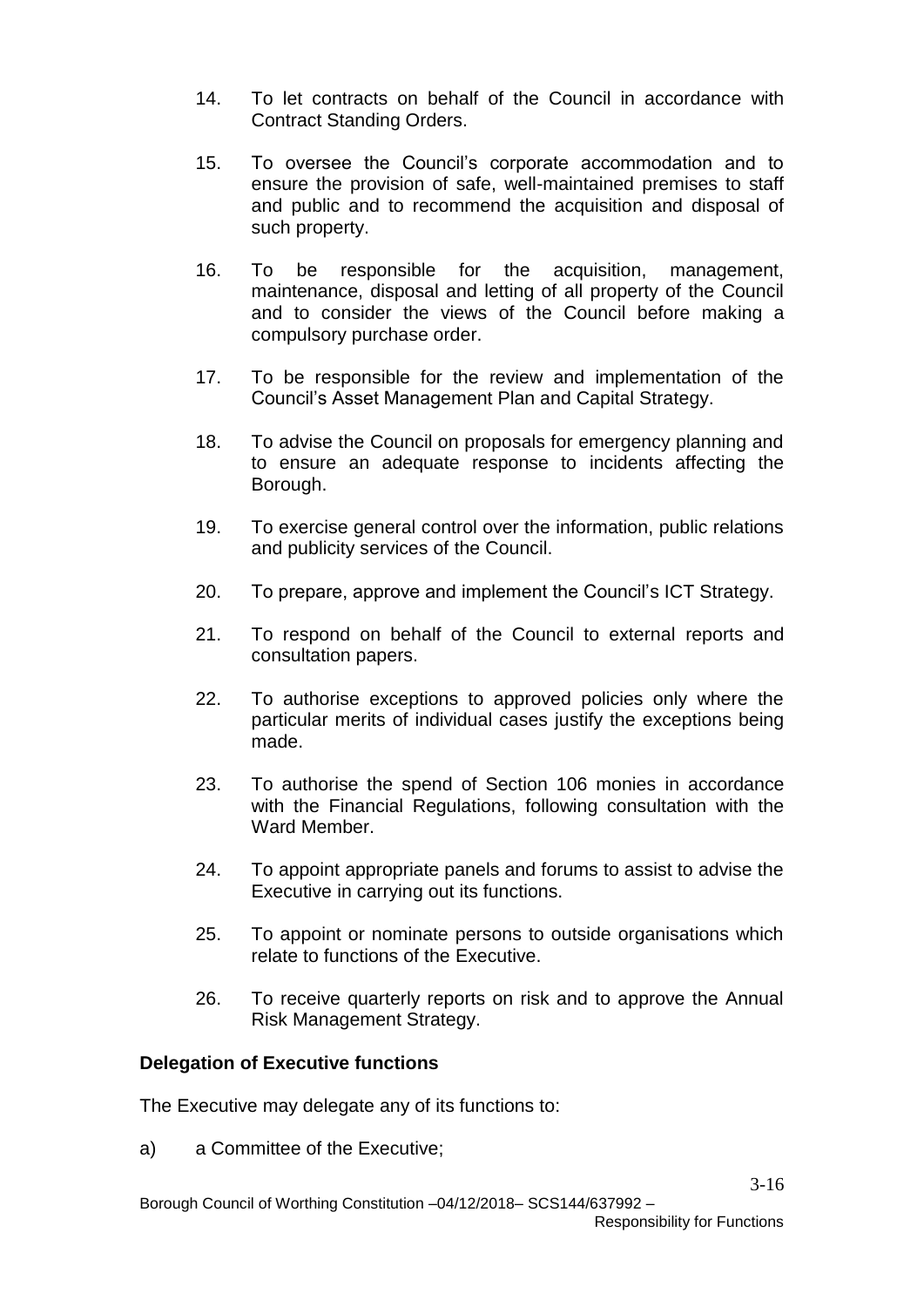- b) an individual Executive Member;
- c) the Chief Executive, Director or Head of Service;
- d) another Officer; or
- e) another body in accordance with joint working arrangements.

# **5.3 Leader of the Council**

## **Responsibility for the following functions**

- Overall policy and strategy (vision and priorities).
- External relations, including complaints management, marketing and promotion.
- Reputation management, including risk (policy).
- Performance management, including improvement plans.
- Media and communications (internal and external).
- Democratic Services, including committee management.
- Electoral Services within the remit of the Executive.
- Member Services.
- Mayor of the Borough and civic matters.
- Partnership working (lead).
- Public Consultation, including Community Engagement and Citizens Panels.
- City Deal (Strategic matters)
- **Devolution**
- Energy management and sustainability.

#### **Onward Limits on Delegations**

The Leader of the Council may delegate to:

- 1. The Executive as a whole;
- 2. Joint Strategic Committee;
- 3. An individual Executive Member;
- 4. An Officer.

#### **Executive Representation on Outside Bodies & Joint Committees**

The Leader of the Council shall be the Executive Member representative on:-

Greater Brighton Economic Joint Committee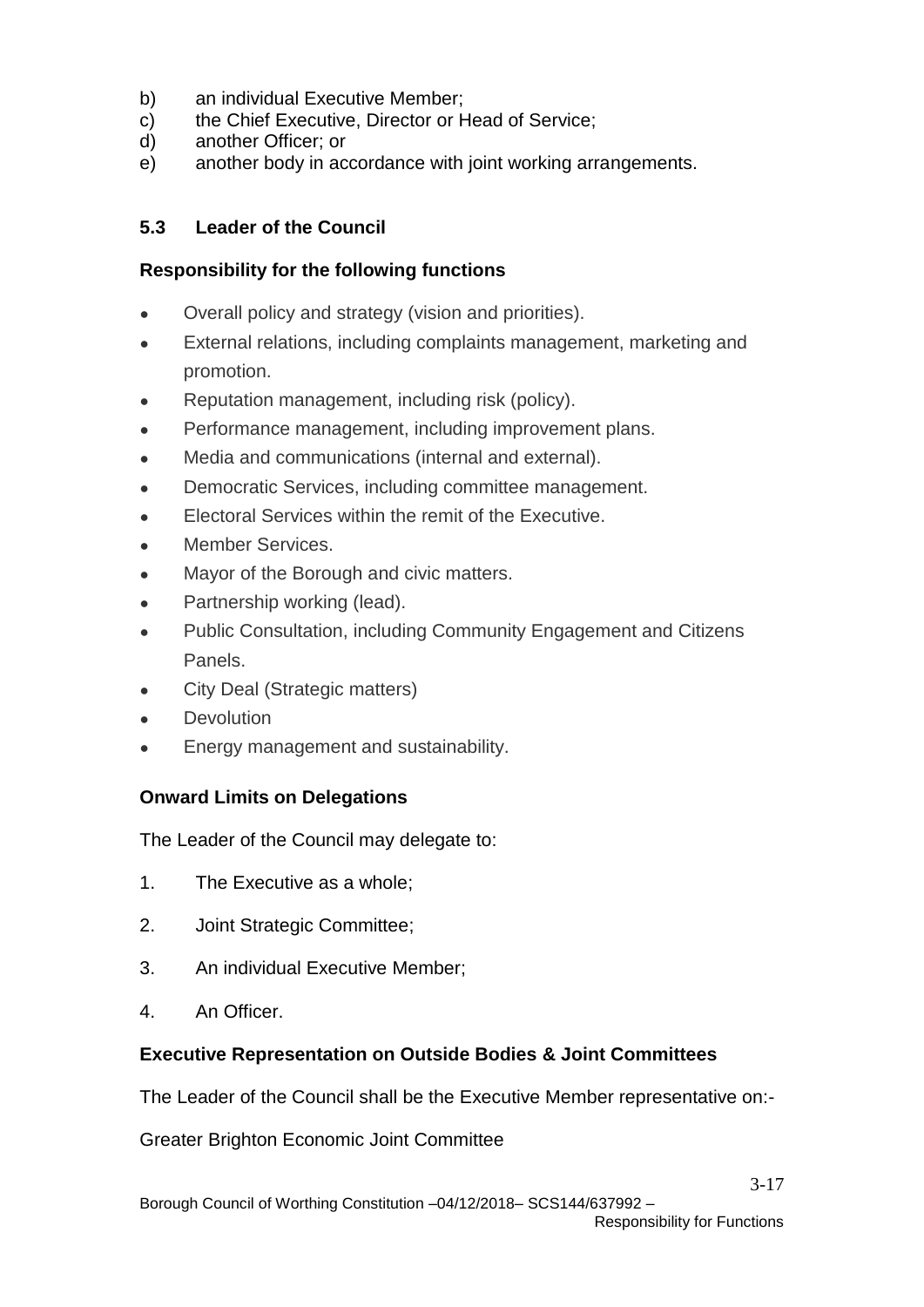# Local Government General Assembly

South Downs National Park Authority (Representative for Adur District Council and Worthing Borough Council, effective until 2017).

# **5.4 Deputy Leader of the Council**

# **Responsibility for the following functions**

In the absence of the Leader of the Council, the Deputy Leader of the Council has overall responsibility for the portfolio of the Leader of the Council.

# **Onwards Limits on Delegations:-**

The Deputy Leader of the Council may delegate to:

- 1. The Executive as a whole (when acting in absence of the Leader).
- 2. Joint Strategic Committee (when acting in the absence of the Leader).
- 3. An individual Executive Member (when acting in the absence of the Leader).
- 4. An Officer.

# **Executive Representation on Outside Bodies**

None in their capacity as Deputy Leader, other than in the absence of the Leader.

# **5.5 Executive Member for Digital and Environmental Services**

# **Responsibility for the following delegated functions**

- Waste collection and recycling.
- Street cleaning.
- Environmental management and strategy.
- Cemeteries and burials.
- Crematorium (Worthing)
- Client for South Downs Leisure Trust and management of Worthing Leisure facilities and sites.
- Parks and ground maintenance, including allotments.
- Public conveniences.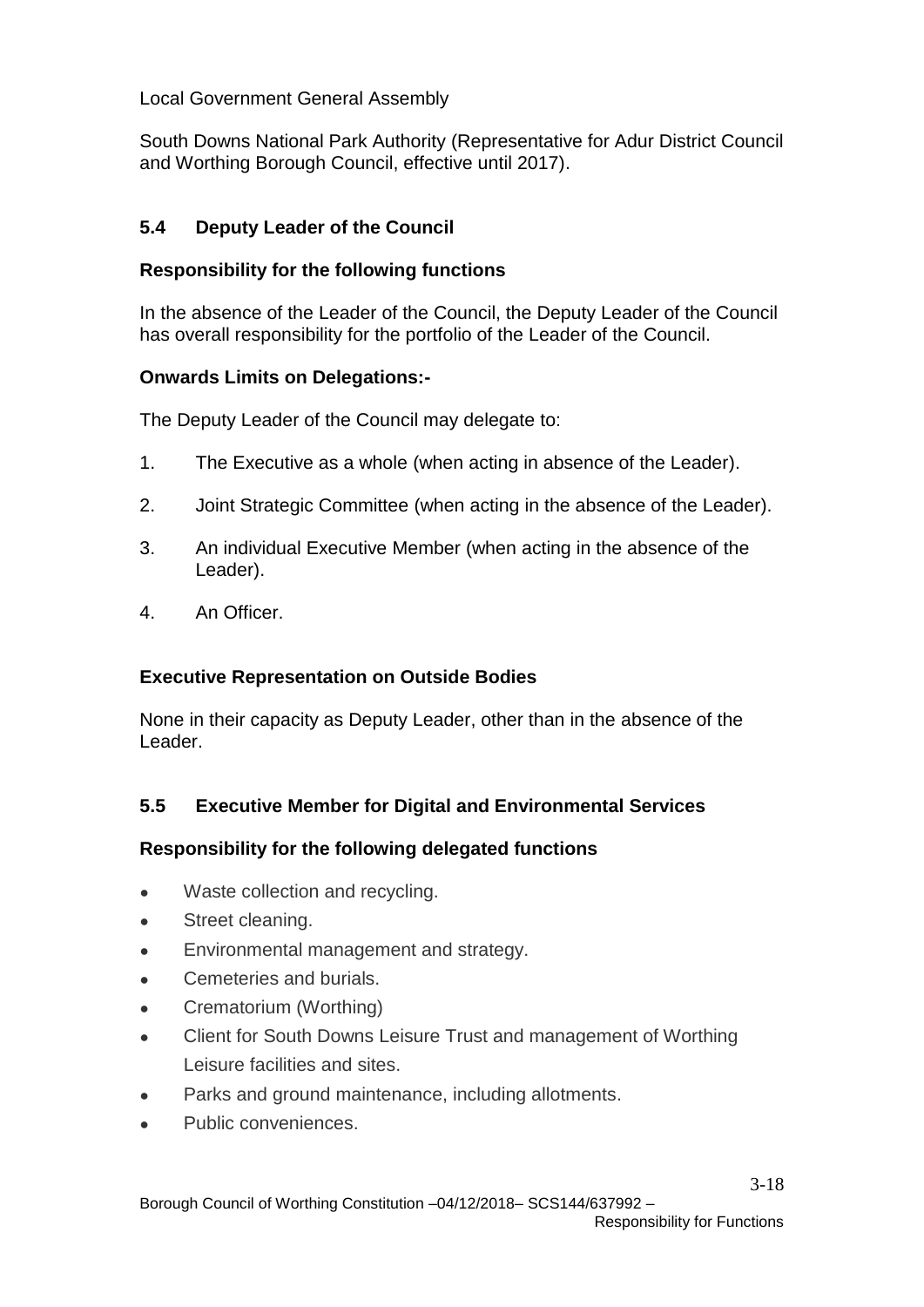- ICT, telephony and Data Protection, Freedom of Information, information security and web team.
- Digital transformation programme.

# **Onward limits on delegations**

The Executive Member for the Environment may delegate to:

1. An Officer.

# **Executive Representation on Outside Bodies**

Federation of British Cremation Authorities – Executive Committee

# **5.6 Executive Member for Health & Wellbeing**

# **Responsibility for the following delegated functions**

- Community safety anti-social behaviour management, neighbourhood disputes, safer communities.
- Community development, including cohesion and planning, fuel poverty, wellbeing hubs.
- Public health, health protection and enforcement, including Food Safety Enforcement Plan.
- Cross-cutting health issues and NHS Liaison.
- Equalities and diversity.
- Children and young people, including family intervention project.
- Partnership working with voluntary and community organisations (including local strategic partnership; grants and commissioning).
- Wellbeing and development functions for culture, leisure and sport, including the cultural strategy.
- Police performance and intelligence liaison.
- Environmental protection, including noise, dog control, food hygiene, land drainage, pest control, air quality.

# **Onward Limits on Delegations**

The Executive Member for Health & Wellbeing may delegate to:

1. An Officer.

# **Executive Representation on Outside Bodies**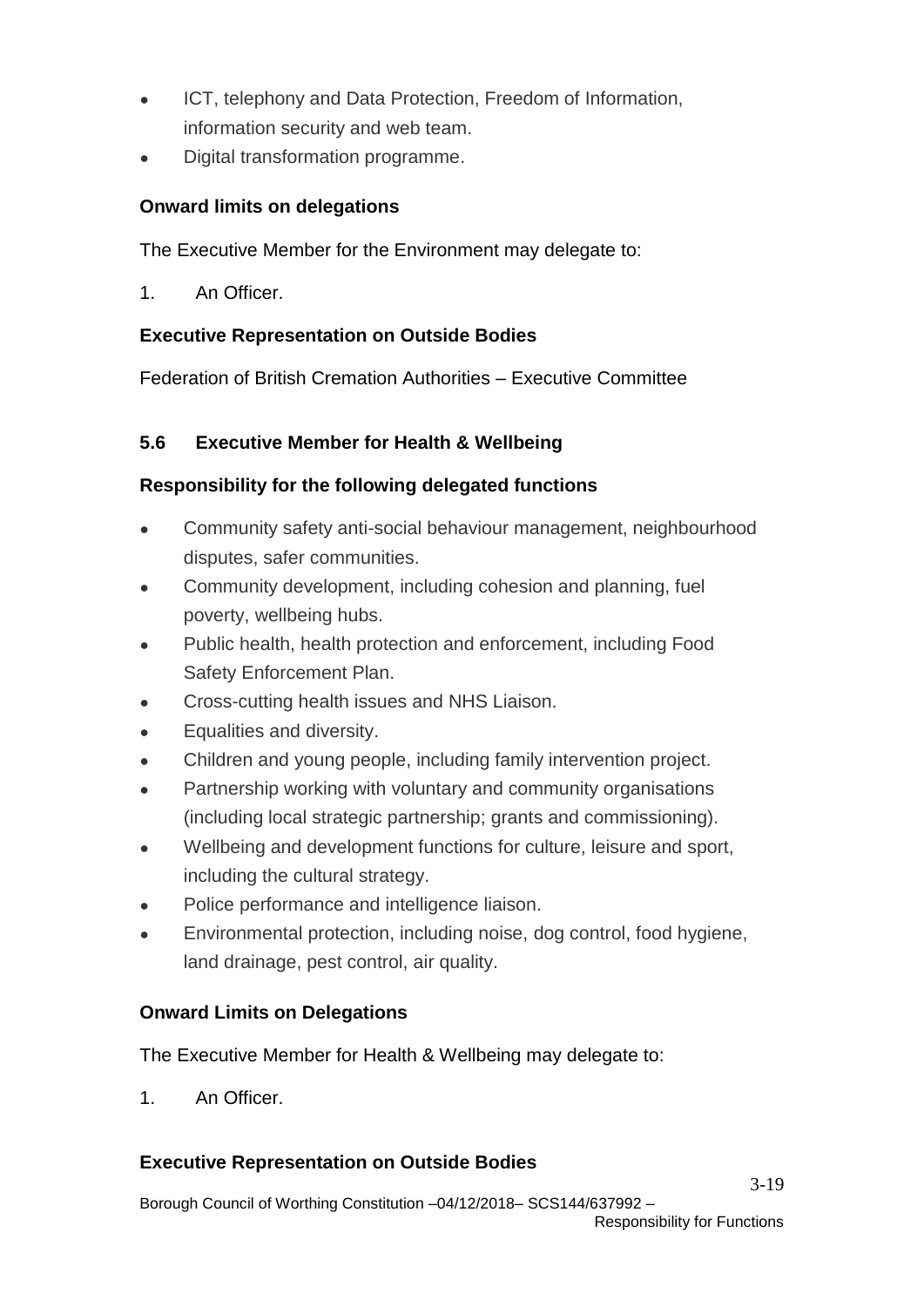Adur and Worthing Health & Wellbeing Partnership.

Adur and Worthing Safer Communities Partnership.

Waves Ahead: Adur and Worthing Local Strategic Partnership.

Sussex Police and Crime Panel

Western Sussex Hospitals NHS Foundation Trust

# **5.7 Executive Member for Customer Services**

# **Responsibility for the following delegated functions**

- Customer contacts and services, including Help Points.
- Affordable Housing Provision.
- Benefit Fraud Detection/Prevention (Worthing).
- Housing and Council Tax Benefits and Adjudication (Worthing).
- Disabled Facilities Grant and other Housing Grants.
- Empty Properties.
- Housing Strategy Development & Review.
- Non-Domestic Rates (Worthing).
- Revenues and Benefits (Worthing).
- Strategic Housing and Enabling.
- Supported People (Other).
- Private Sector Housing.
- Worthing Cultural Assets; Museum, Art Gallery, Ritz Cinema, Assembly Hall, Pavilion Theatre and Connaught Theatre. (NB. Worthing Pier is with the Regeneration Portfolio).
- Homelessness and Advice (Prevention and Management), including Choice Based Lettings, Bed & Breakfast.
- Housing Need, Options and Advice and Housing Register.

# **Onward Limits on Delegations**

The Executive Member for Improved Customer Services may delegate to:

1 An Officer

# **Executive Representation on Outside Bodies**

Adur and Worthing Homelessness Forum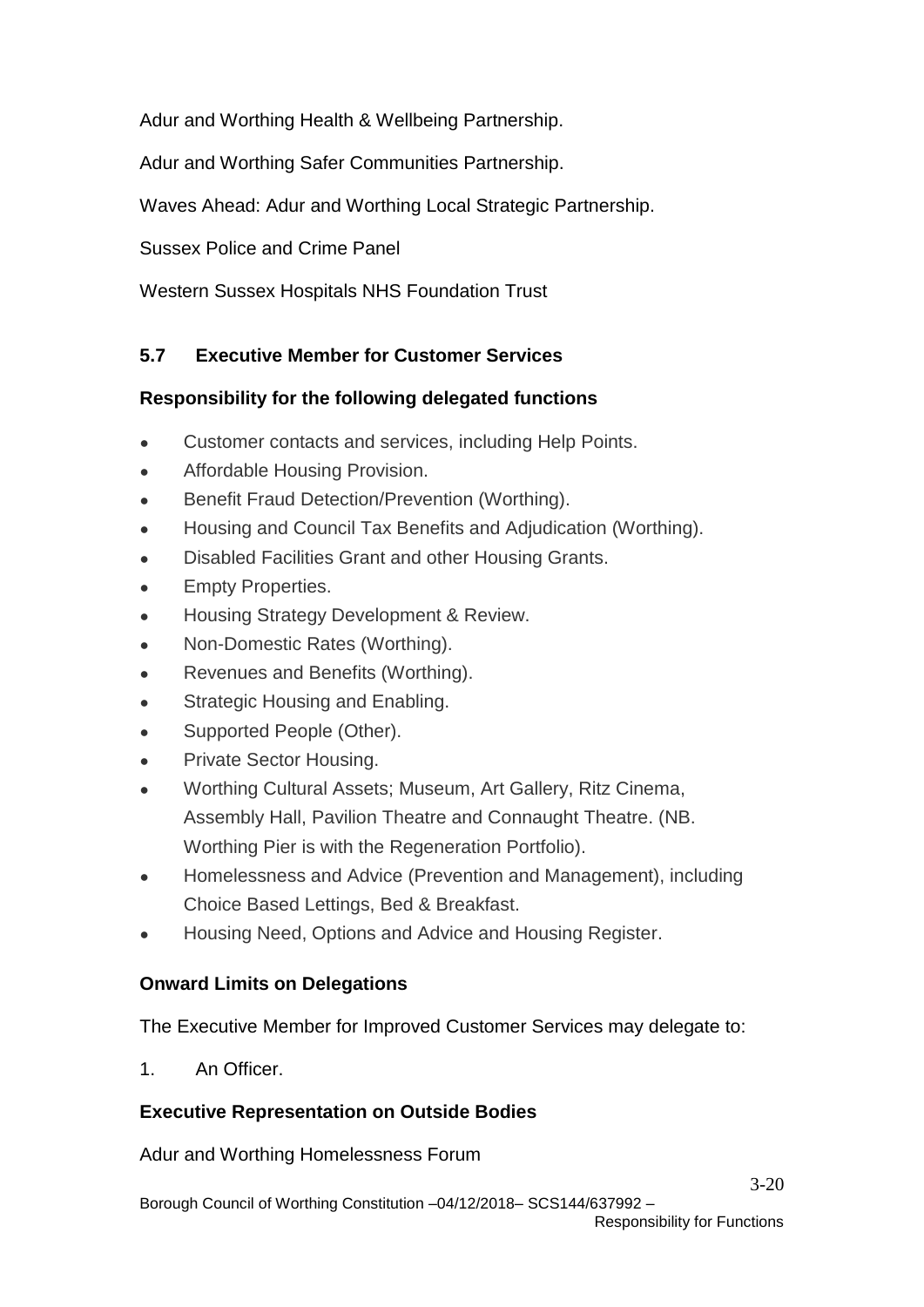# **5.8 Executive Member for Regeneration**

# **Responsibility for the following delegated functions**

- Economic strategy and development, including regeneration (visitor economy, tourism, business partnerships, concessions, events and/or projects to encourage or are likely to generate viable, sustainable economic gain)
- Education liaison.
- Transport planning and infrastructure.
- Minor amendments to Planning policy, Local Development Plans, conservation areas and management plans, development briefs, infrastructure delivery plans.
- **Building Control.**
- **Beach Huts and Chalets.**
- Beach Maintenance.
- Foreshore management, including Worthing Pier.
- Coastal Protection.
- **Coastal West Sussex**
- Health and safety and civil contingencies (Emergency Plan), including business continuity.
- **Tourist Information Centres.**
- **Local Growth Plan.**
- Street-scene, including abandoned vehicles, bus shelters, enforcement, street names and numbering, road name plates, street furniture.
- Highways liaison.
- On and off-street car parking.
- Transport (maintenance).
- Cultural Projects and/public entertainment events (not covered by the licensing functions, with a potential attendance of 500) to enhance the Borough's cultural offer to residents and visitors.

# **Onward Limits on Delegations**

The Executive Member for Regeneration may delegate to:

1. An Officer.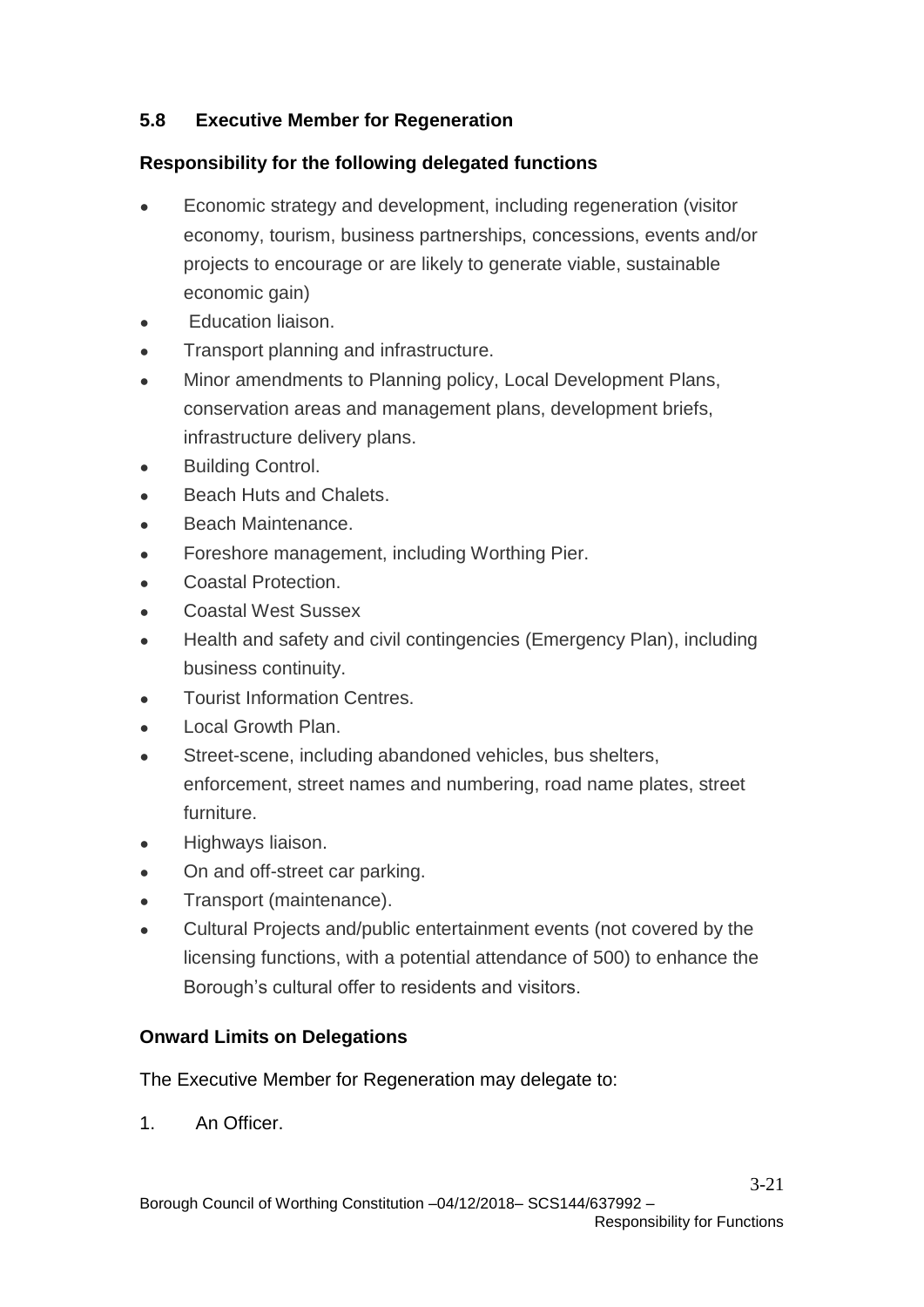# **Executive Representation on Outside Bodies**

- (a) Greater Brighton Economic Joint Committee.
- (b) Coastal West Sussex Partnership Board.
- (c) Court of the University of Sussex.
- (d) Adur and Worthing Business Partnership.
- (e) Tourism South East.
- (f) PATROL Adjudication Joint Committee

# **5.9 Executive Member for Resources**

# **Responsibility for the following delegated functions**

- Budgets (including the overall allocation of revenue and capital), external funding.
- Capital programme.
- Local taxation (fraud investigation (Worthing)).
- Treasury management, including insurance, investments, loans, leasing and banking matters.
- Procurement, including contracts.
- Personnel and staffing (where executive functions); including organisational development, occupational health, payroll and learning and development of staff.
- Other central support services.
- Internal Audit and audit fees.
- Property and Asset Management, including the Town Hall and Portland House sites; non-housing property repairs, corporate property, terriers, property not included in other portfolios, estates management.

# **Onward Limits on Delegations**

The Executive Member for Digital and Resources may delegate to:

1. An Officer.

# **Executive Representation on Outside Bodies**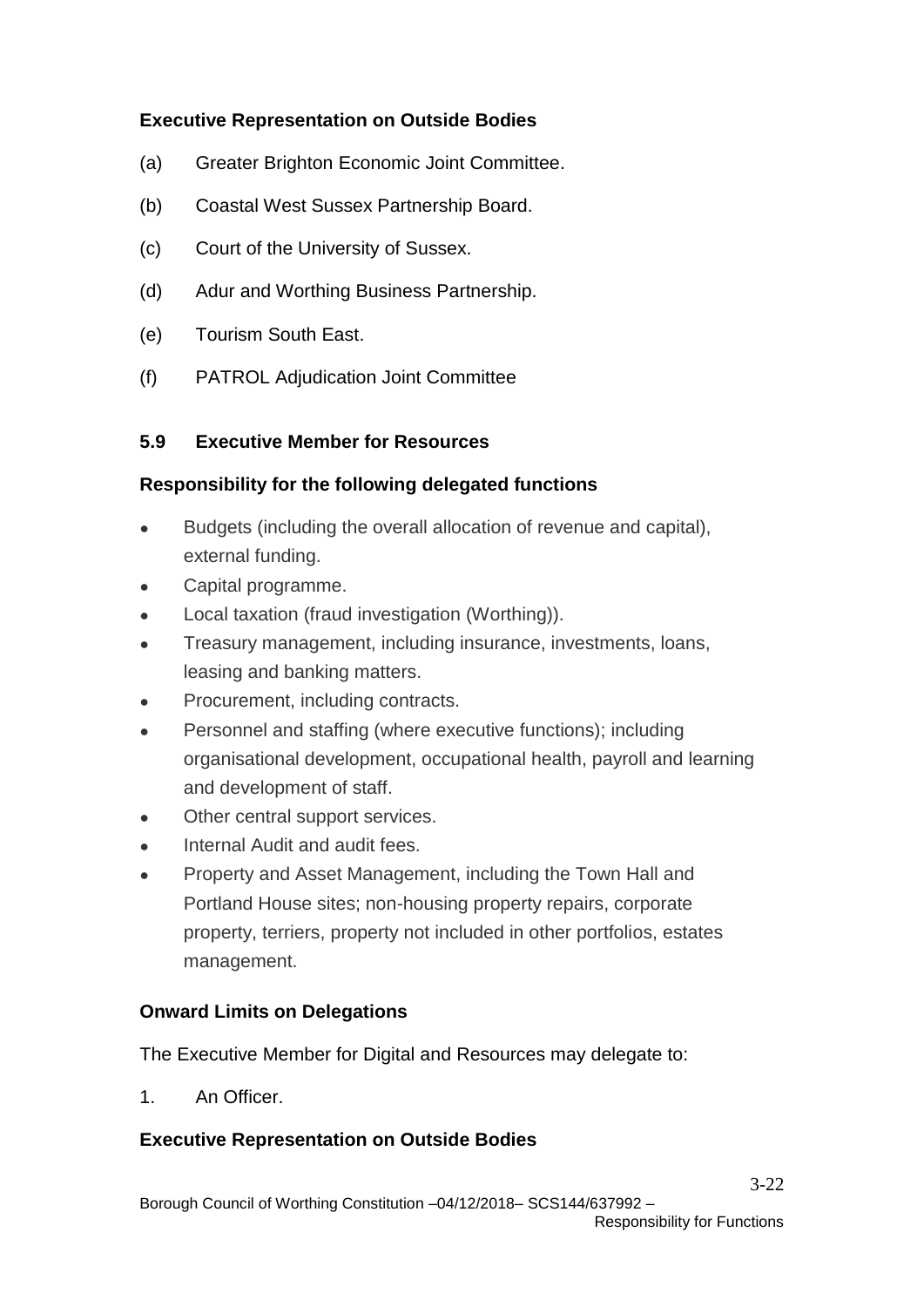# **5.10 Planning Committee**

# **General:**

- (a) The Committee is a Committee of the Council appointed by the Council under Section 101(2) of the Local Government Act 1972;
- (b) The Council has arranged under Section 101(1) of that Act for the discharge by the Committee of the Council's functions as are within the Committee's Terms of Reference (set out below);
- (c) Certain functions are delegated by this Committee to Officers. Full details of which may be found in the Officer Scheme of Delegations to Officers which can be found in Part 4 of this Constitution;
- (d) Where a function or matter within the Committee's competence has been delegated to an Officer, the Committee may exercise that function / matter concurrently with the Officer to whom it has been delegated;
- (e) The exercise of any function or matter within the Committee's competence is always subject to any relevant requirement of the Council's Constitution;
- (f) The Committee shall consist of 8 Members;
- (g) The Committee shall be quorate with 3 or more Members.

#### **Terms of reference:**

| No.            | <b>Delegation</b>                                                                                           | Legislation                                                                                                                                      |
|----------------|-------------------------------------------------------------------------------------------------------------|--------------------------------------------------------------------------------------------------------------------------------------------------|
| 1              | To be consulted on the draft local<br>development framework                                                 | <b>Planning &amp; Compulsory Purchase</b><br>Act 2004                                                                                            |
| 2              | Power to determine application for<br>planning permission                                                   | Town & Country Planning Act 1990                                                                                                                 |
| 3              | Power to decline to determine an<br>application for planning permission                                     | Town & Country Planning Act 1990                                                                                                                 |
| $\overline{4}$ | Power to determine application to<br>develop land without compliance with<br>conditions previously attached | Town & Country Planning Act 1990                                                                                                                 |
| 5              | Power to grant planning permission<br>for development already carried out                                   | Town & Country Planning Act 1990                                                                                                                 |
| 6              | Duties relating to the making of<br>determinations of planning<br>permissions                               | Town & Country Planning Act 1990<br>and Town & Country Planning<br>(Development Management<br>Procedure) Order 2010 and<br>directions thereunder |
| 7              | Power to determine application for<br>planning permission made by a Local                                   | Town & Country Planning Act 1990<br>and Town & Country Planning                                                                                  |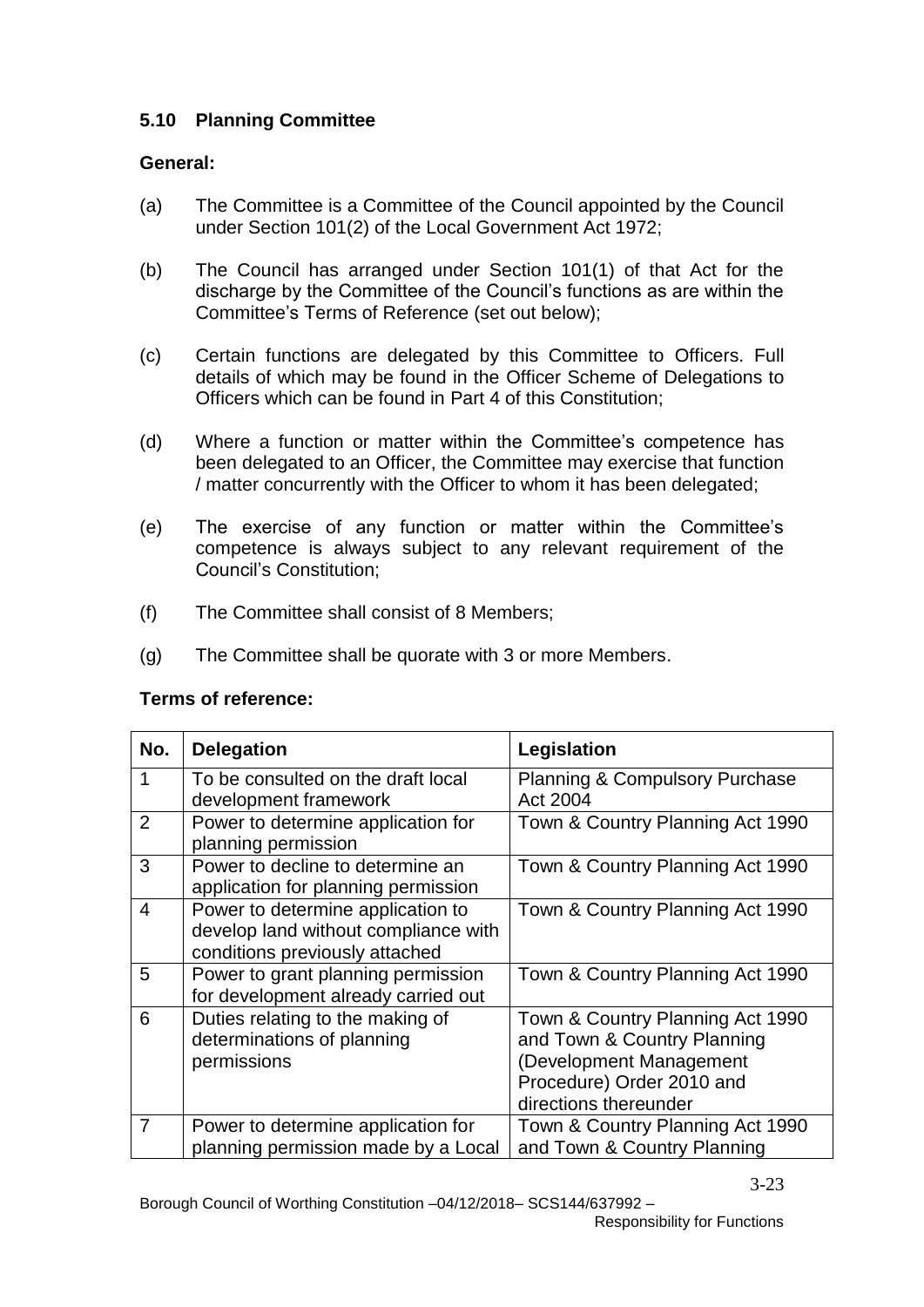|    | Authority, alone or jointly with<br>another person                                                                                             | <b>General Regulations 1992</b>                                                                                             |
|----|------------------------------------------------------------------------------------------------------------------------------------------------|-----------------------------------------------------------------------------------------------------------------------------|
| 8  | Power to make determinations, give<br>approvals and agree certain other<br>matters relating to the exercise of<br>permitted development rights | Town and Country Planning<br>(General Permitted Development)<br>Order 1995                                                  |
| 9  | Power to enter into agreement<br>regulating development or use of<br>land                                                                      | Town & Country Planning Act 1990                                                                                            |
| 10 | Power to issue a certificate of<br>existing or proposed lawful use or<br>development                                                           | Town & Country Planning Act 1990                                                                                            |
| 11 | Power to serve a completion notice                                                                                                             | Town & Country Planning Act 1990                                                                                            |
| 12 | Power to authorise entry on to land                                                                                                            | Town & Country Planning Act 1990                                                                                            |
| 13 | Power to grant consent for the<br>display of advertisements                                                                                    | Town & Country Planning Act 1990<br>and Town & Country Planning<br>(Control of Advertisement) (England)<br>Regulations 2007 |
| 14 | To exercise the Council powers and<br>duties relating to advertisement<br>control other than the grant of<br>consent to display advertisements | Town & Country Planning Act 1990                                                                                            |
| 15 | Power to require the discontinuance<br>of a use of land                                                                                        | Town & Country Planning Act 1990                                                                                            |
| 16 | Power to serve a planning<br>contravention notice, breach of<br>condition notice, stop notice or<br>temporary stop notice                      | Town & Country Planning Act 1990                                                                                            |
| 17 | Power to issue an enforcement<br>notice                                                                                                        | Town & Country Planning Act                                                                                                 |
| 18 | Power to apply for an injunction<br>restraining a breach of planning<br>control                                                                | Town & Country Planning Act                                                                                                 |
| 19 | Power to determine application for<br>hazardous substances consent and<br>related powers                                                       | Planning (Hazardous Substances)<br>Act 1990                                                                                 |
| 20 | Power to require the proper<br>maintenance of land                                                                                             | Town & Country Planning Act 1990                                                                                            |
| 21 | Power to determine application for<br>listed building consent and related<br>powers                                                            | Planning (Listed Buildings and<br>Conservation Areas) Act 1990                                                              |
| 22 | Power to determine application for<br>conservation area consent and<br>related powers                                                          | Planning (Listed Buildings and<br>Conservation Areas) Act 1990                                                              |
| 23 | Duties relating to applications for<br>listed building consent and<br>conservation area consent                                                | Planning (Listed Buildings and<br>Conservation Areas) Act 1990<br>Arrangements for Handling Heritage<br>Applications        |
| 24 | Power to serve a building                                                                                                                      | Planning (Listed Buildings and                                                                                              |

3-24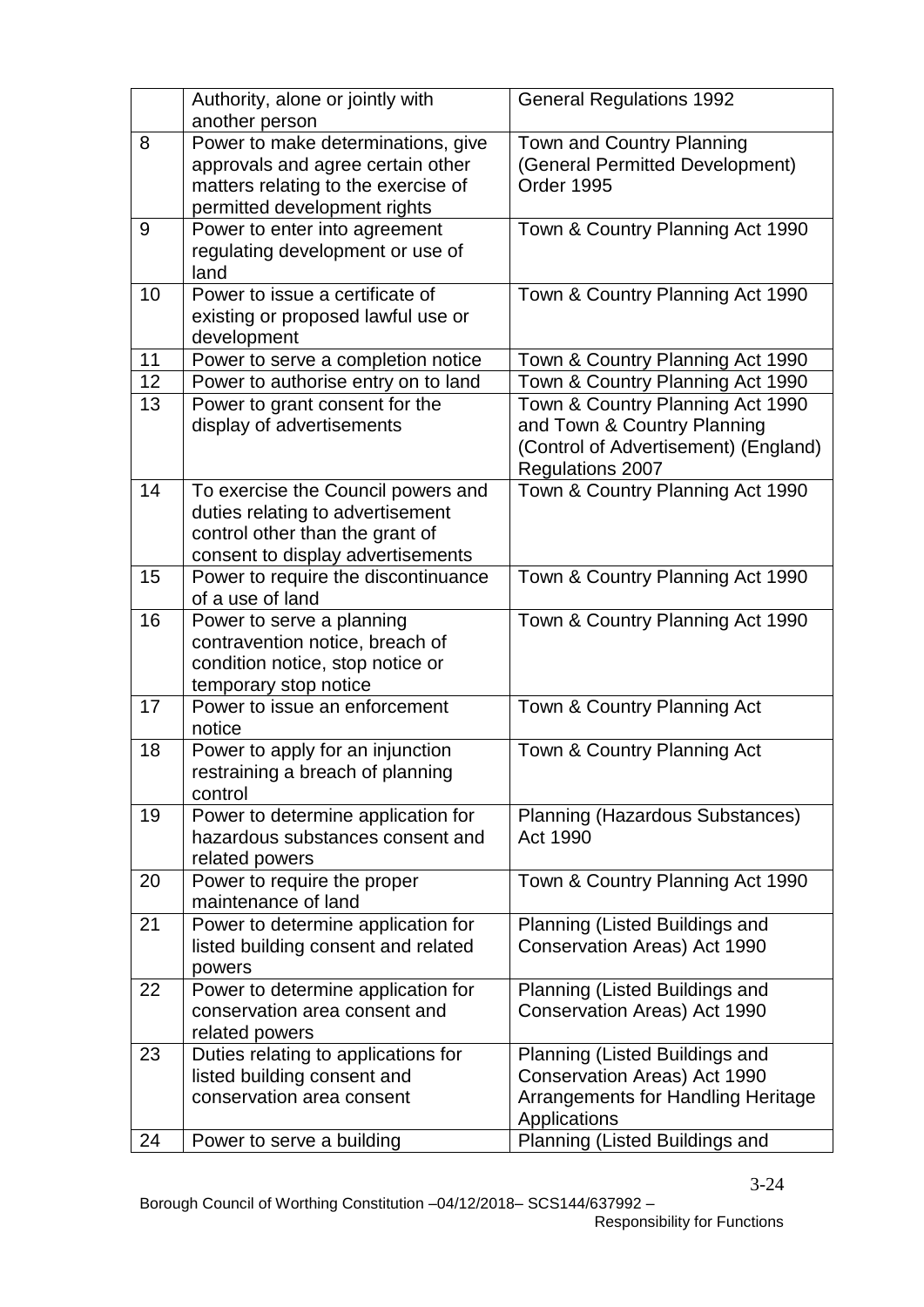|          | preservation notice, and related<br>powers                                                                                                                                                                                                        | Conservation Areas) Act 1990                                                                                                  |
|----------|---------------------------------------------------------------------------------------------------------------------------------------------------------------------------------------------------------------------------------------------------|-------------------------------------------------------------------------------------------------------------------------------|
| 25       | Power to issue a listed building<br>enforcement notice                                                                                                                                                                                            | Planning (Listed Buildings and<br>Conservation Areas) Act 1990                                                                |
| 26       | Power to acquire a listed building in<br>need of repair and to serve repairs<br>notice                                                                                                                                                            | Planning (Listed Buildings and<br>Conservation Areas) Act 1990                                                                |
| 27       | Power to apply for an injunction in<br>relation to a listed building                                                                                                                                                                              | Planning (Listed Buildings and<br>Conservation Areas) Act 1990                                                                |
| 28       | Power to execute urgent works                                                                                                                                                                                                                     | Planning (Listed Buildings and<br>Conservation Areas) Act 1990                                                                |
| 29       | The obtaining of information as to<br>interests in land                                                                                                                                                                                           | Town & Country Planning Act 1990                                                                                              |
| 30       | Power to create footpaths bridleways<br>or restricted byways by agreement                                                                                                                                                                         | Highways Act 1980                                                                                                             |
| 31       | Power to create footpaths bridleways<br>or restricted byways                                                                                                                                                                                      | Highways Act 1980                                                                                                             |
| 32       | Power to stop up footpaths<br>bridleways or restricted byways (and<br>highways in respect of s118C)                                                                                                                                               | Highways Act 1980                                                                                                             |
| 33       | Power to divert footpaths bridleways<br>or restricted byways                                                                                                                                                                                      | Highways Act 1980                                                                                                             |
| 34       | Power to obtain particulars of<br>persons interested in land, where<br>relevant to the other functions of the<br>committee                                                                                                                        | <b>Local Government (Miscellaneous</b><br>Provisions) Act 1976                                                                |
| 35       | To exercise the Council's powers<br>and duties in relation to Hedgerows                                                                                                                                                                           | <b>Hedgerows Regulations 1997</b>                                                                                             |
| 36       | To exercise the Council's powers<br>and duties in relation to the<br>preservation of trees                                                                                                                                                        | Town & Country Planning Act 1990<br>and Town and Country Planning<br>(Tree Preservation) (England)<br><b>Regulations 2012</b> |
| 37       | To exercise all powers provided<br>under the terms of any delegation<br>arrangements from the South Downs<br>National Park Authority in relation to<br>applications that fall within the South<br>Downs National Park area, within the<br>Borough |                                                                                                                               |
| 38       | make<br>recommendations<br>To<br>to<br>Council, where such is considered<br>desirable                                                                                                                                                             |                                                                                                                               |
| 39<br>40 | To make recommendations to the<br>Executive in relation to matters of<br>planning policy reserved to<br>the<br>Executive, where such is considered<br>desirable<br>To advise the Executive on any                                                 |                                                                                                                               |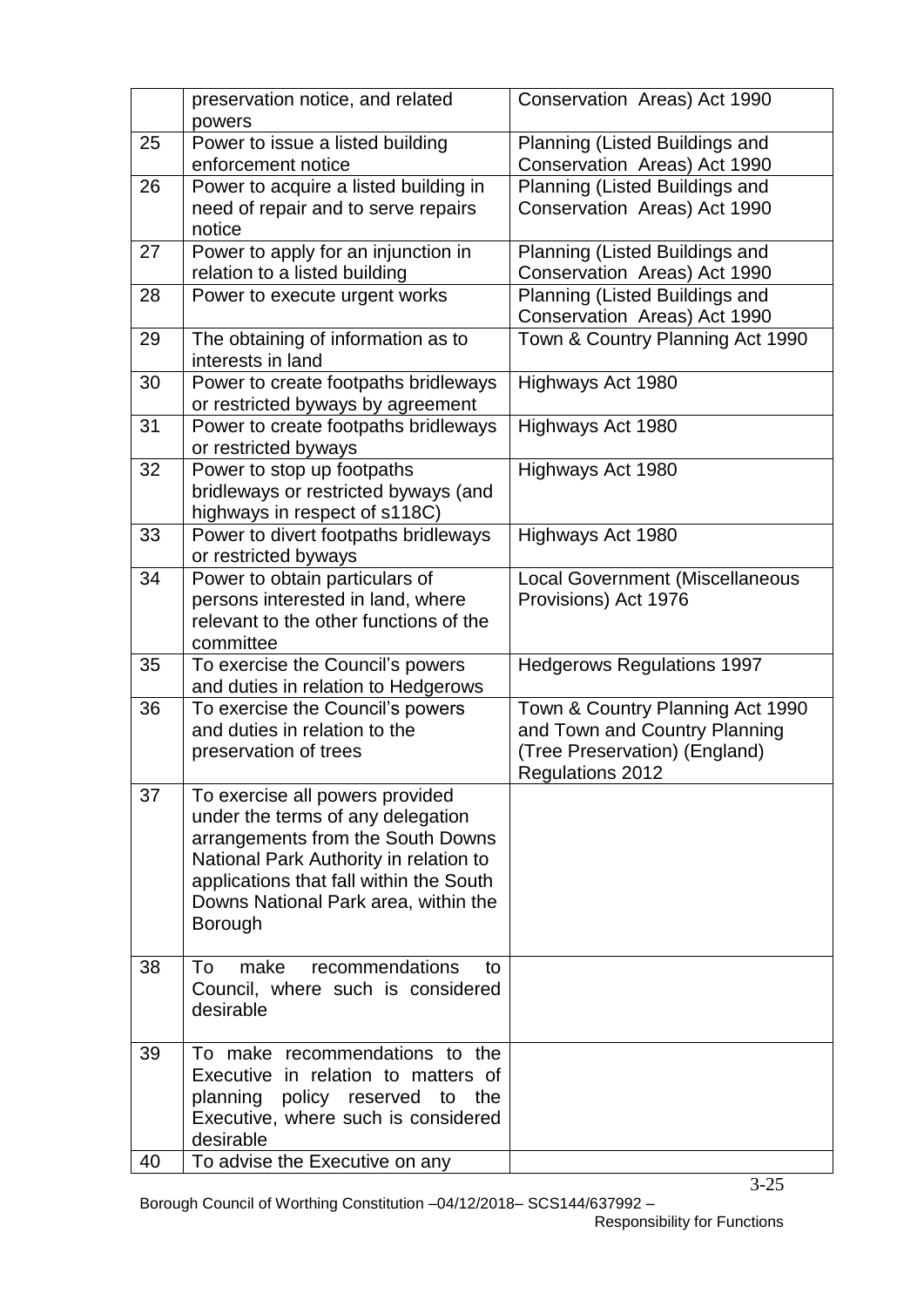|    | matters relating to claims and<br>payments or statutory compensation<br>arising from decisions on planning<br>matters                                                                                                                                                                                                                                                                                                                                                                                                                                                    |  |
|----|--------------------------------------------------------------------------------------------------------------------------------------------------------------------------------------------------------------------------------------------------------------------------------------------------------------------------------------------------------------------------------------------------------------------------------------------------------------------------------------------------------------------------------------------------------------------------|--|
| 41 | In the event that any or all of the<br>above Acts or Statutory Instruments<br>are amended, repealed and re-<br>enacted by another Act or Statutory<br>Instrument, or any of the general<br>functions referred to in 1-5 above<br>become the subject of additional<br>legislation, then all such functions as<br>contained in the new or amending<br>legislation shall be delegated to the<br><b>Planning Committee unless</b><br>otherwise determined by Full Council<br>or the new amending legislation<br>provides that they shall be carried<br>out by the Executive. |  |

# **5.11 Licensing and Control Committee "A"**

## **General:**

- (a) The Committee is a committee of the Council appointed by the Council under Section 101(2) of the Local Government Act 1972;
- (b) The Council has arranged under Section 101(1) of that Act for the discharge by the Committee of the Council's functions as are within the Committees terms of reference (set out below);
- (c) Certain functions are delegated by this Committee to Officers. Full details of which may be found in the Officer Scheme of Delegations which can be found in Part 4 of this Constitution;
- (d) Where a function or matter within the Committee's competence has been delegated to an Officer, the Committee may exercise that function / matter concurrently with the Officer to whom it has been delegated;
- (e) The exercise of any function or matter within the Committee's competence is always subject to any relevant requirement of the Council's Constitution;
- (f) The Committee shall consist of 15 Members;
- (g) The Committee shall be quorate with 4 or more Members.
- (h) The Committee does not have the power to constitute a Sub-**Committee**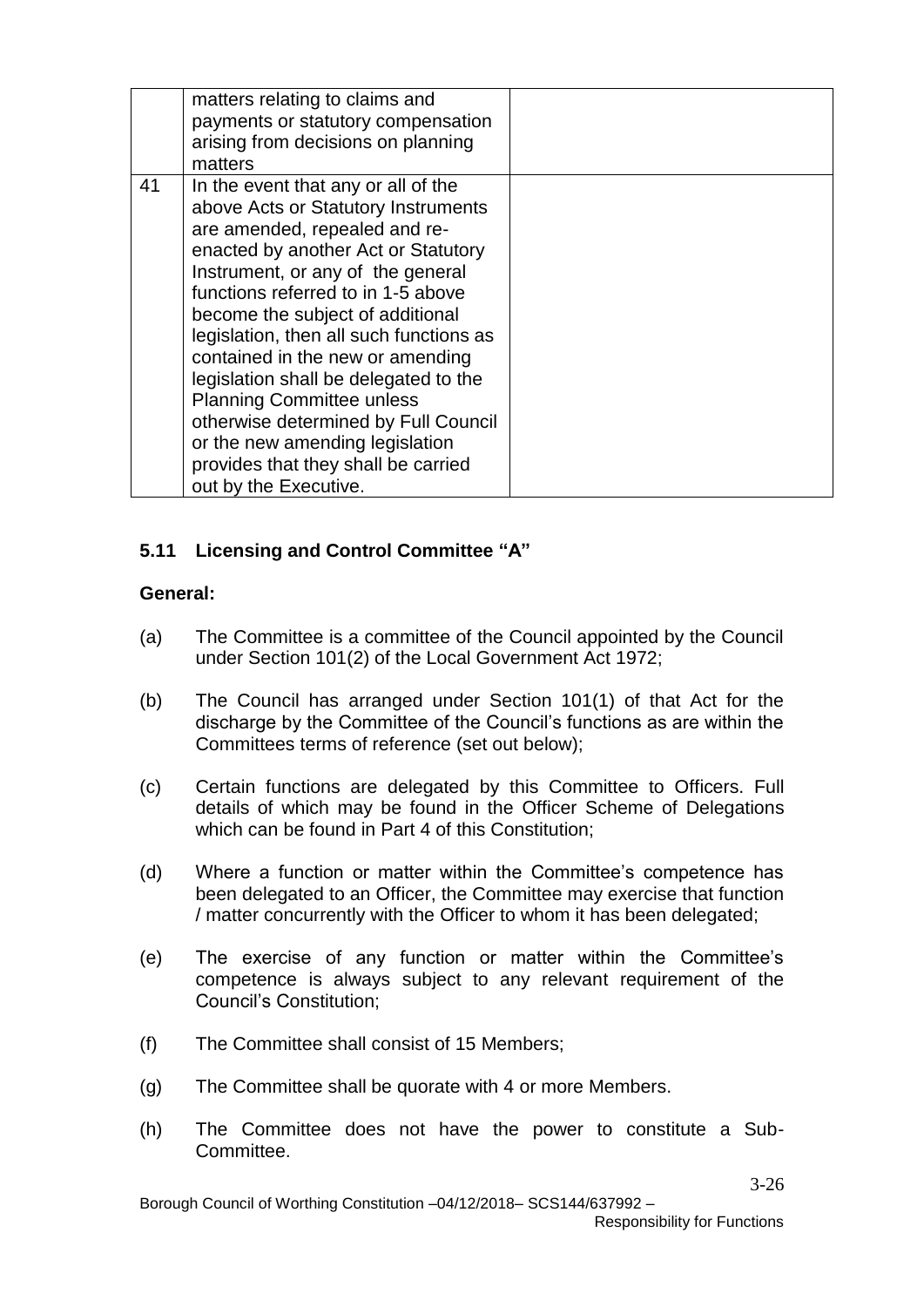(i) Substitutes are permitted on Licensing and Control Committee A, provided they have had appropriate training.

## **Terms of reference:**

Except for matters of policy, to undertake all licensing functions, powers and duties conferred on the Council except under the Licensing Act 2003 and the Gambling Act 2005, including but not limited to the matters set out below:

| <b>No</b>      | <b>Delegation</b>                                                                                                                    | Legislation                                                                                                                                                                                                              |
|----------------|--------------------------------------------------------------------------------------------------------------------------------------|--------------------------------------------------------------------------------------------------------------------------------------------------------------------------------------------------------------------------|
| 1              | Powers to license hackney<br>carriages and private hire<br>vehicles                                                                  | a) as to hackney carriages: Town<br>Police Clauses Act 1847 and Local<br>Government (Miscellaneous<br>Provisions) Act 1976<br>b) as to private hire vehicles: Local<br>Government (Miscellaneous<br>Provisions) Act 1976 |
| $\overline{2}$ | Powers to license drivers of<br>hackney carriages and<br>private hire vehicles                                                       | <b>Local Government (Miscellaneous</b><br>Provisions) Act 1976                                                                                                                                                           |
| 3              | Power to license operators of<br>private hire vehicles                                                                               | <b>Local Government (Miscellaneous</b><br>Provisions) Act 1976                                                                                                                                                           |
| 4              | Power to fix fares for hackney<br>carriages                                                                                          | <b>Local Government (Miscellaneous</b><br>Provisions) Act 1976                                                                                                                                                           |
| 5              | Power to license sex<br>establishments                                                                                               | <b>Local Government (Miscellaneous</b><br>Provisions) Act 1982                                                                                                                                                           |
| 6              | Power to license street<br>trading                                                                                                   | <b>Local Government (Miscellaneous</b><br>Provisions) Act 1982                                                                                                                                                           |
| 7              | Power to license and control<br>scrap metal dealers                                                                                  | Scrap Metal Dealers Act 2013                                                                                                                                                                                             |
| 8              | Power to license persons to<br>collect for charitable and<br>other causes                                                            | Police, Factories etc. Act 1916 and<br>House to House Collections Act 1939                                                                                                                                               |
| 9              | Power to make an order to<br>designate a public place<br>under the Criminal Justice<br>and Police Act 2001                           | <b>Criminal Justice and Police Act 2001</b>                                                                                                                                                                              |
| 10             | Power to license premises for<br>acupuncture, tattooing, semi-<br>permanent skin colouring,<br>cosmetic piercing and<br>electrolysis | <b>Local Government (Miscellaneous</b><br>Provisions) Act 1982                                                                                                                                                           |
| 11             | Power to obtain particulars of<br>persons interested in land,<br>where relevant to the other<br>functions of the Committee           | <b>Local Government (Miscellaneous</b><br>Provisions) Act 1976                                                                                                                                                           |
| 12             | Power to license pleasure                                                                                                            | Public Health Act (as amended) 1907                                                                                                                                                                                      |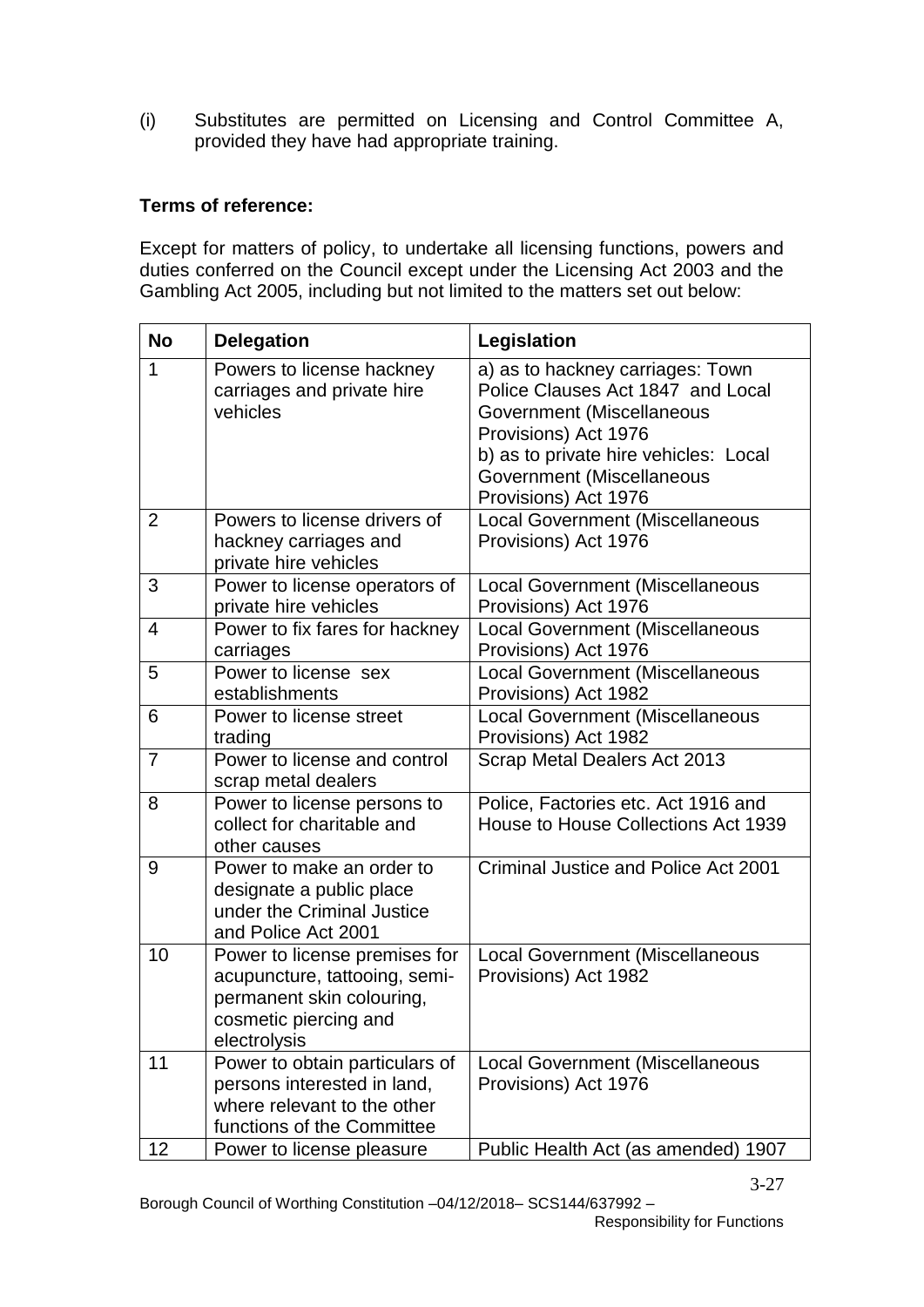|    | boats and pleasure vessels                                                                                                                                                                                                                   |                                                                                           |
|----|----------------------------------------------------------------------------------------------------------------------------------------------------------------------------------------------------------------------------------------------|-------------------------------------------------------------------------------------------|
| 13 | Power to license premises for<br>the breeding of dogs                                                                                                                                                                                        | Breeding of Dogs Act 1973                                                                 |
| 14 | Power to authorise officers to<br>inspect premises for the<br>breeding of dogs                                                                                                                                                               | Breeding of Dogs Act 1973                                                                 |
| 15 | Power to register and license<br>premises for the preparation<br>of food                                                                                                                                                                     | Food Safety Act 1990                                                                      |
| 16 | Power to license land as a<br>caravan site and attach and<br>alter conditions to site<br>licences                                                                                                                                            | Caravan Sites and Control of<br>Development Act 1960                                      |
| 17 | Power to license dangerous<br>wild animals, power to<br>inspect premises and power<br>to seize and dispose of<br>animals without<br>compensation                                                                                             | Dangerous Wild Animals Act 1976                                                           |
| 18 | Power to grant consent for<br>the operation of a<br>loudspeaker in streets or<br>roads                                                                                                                                                       | Noise Nuisance and Statutory Act<br>1993                                                  |
| 19 | Power to license and inspect<br>thereafter, pet shops                                                                                                                                                                                        | Pet Animals Act 1951                                                                      |
| 20 | Power to license, and<br>inspection of, riding<br>establishments                                                                                                                                                                             | Riding Establishments Act 1964 and<br>Riding Establishments Act 1970                      |
| 21 | Power to control use of<br>moveable dwellings                                                                                                                                                                                                | Public Health Act 1936                                                                    |
| 22 | Power to license zoos                                                                                                                                                                                                                        | Zoo Licensing Act 1981                                                                    |
| 23 | Animal welfare powers –<br>entry and search under<br>warrant in connection with<br>offence and inspection of<br>premises and documents                                                                                                       | Animal Welfare Act 2006 (all functions<br>insofar as they are non-executive<br>functions) |
| 24 | For the avoidance of doubt<br><b>Licensing and Control</b><br>Committee "A" shall not<br>determine any matters arising<br>from the Licensing Act 2003.<br>All such matters shall be<br>determined by Licensing and<br>Control Committee "B". |                                                                                           |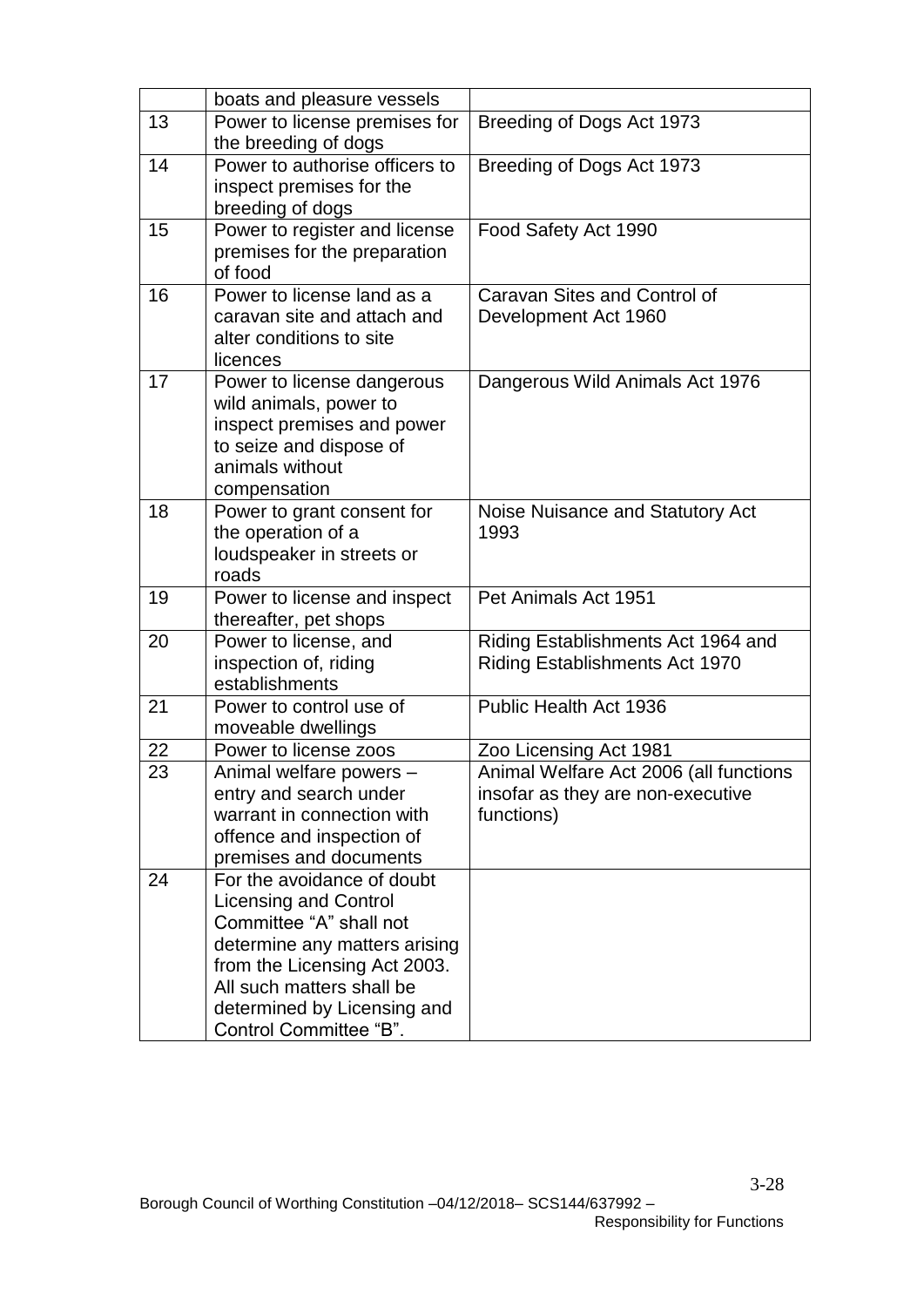# **5.12 Licensing and Control Committee "B"**

## **General:**

- (a) This is a Committee of the Council appointed by the Council under Section 6 of the Licensing Act 2003;
- (b) The Council has arranged under Section 9 of that Act for the discharge by the Committee of such of the Council's functions as are within the Committee's terms of reference (set out below);
- (c) The Committee may establish one or more Sub-Committees in accordance with the provisions of the Licensing Act 2003; any such Sub-Committees are authorised to discharge all relevant functions under the Licensing Act 2003. A Sub-Committee shall consist of 3 Members of the Licensing Committee;
- (d) Certain functions are delegated by this Committee to Officers. Full details may be found in the Officer Scheme of Delegations;
- (e) Where a function or matter within the Committee's competence has been delegated to an Officer, the Committee may exercise that function or matter concurrently with the Officer to whom it has been delegated;
- (f) The exercise of any function or matter within the Committee's competence is always subject to any relevant requirement of the Council's Constitution; and
- (g) The Committee shall consist of 15 Members.
- (h) Substitutes are not permitted on Licensing and Control Committee "B" and substitutes on any Sub-Committee are only permissible from Licensing and Control Committee "B".
- (i) The quorum for Licensing and Control Committee "B" shall be 4 or more Members.
- (j) The quorum for any Sub-Committee shall be 3.
- (k) Procedures adopted at hearings of Licensing and Control Committee "B" and its sub-committees may be determined by that Committee subject to complying with all relevant regulations.
- (l) Licensing and Control Committee "B" and any of its sub-committees are authorised to make exceptions to any such procedure where appropriate, subject to complying with all relevant regulations.

3-29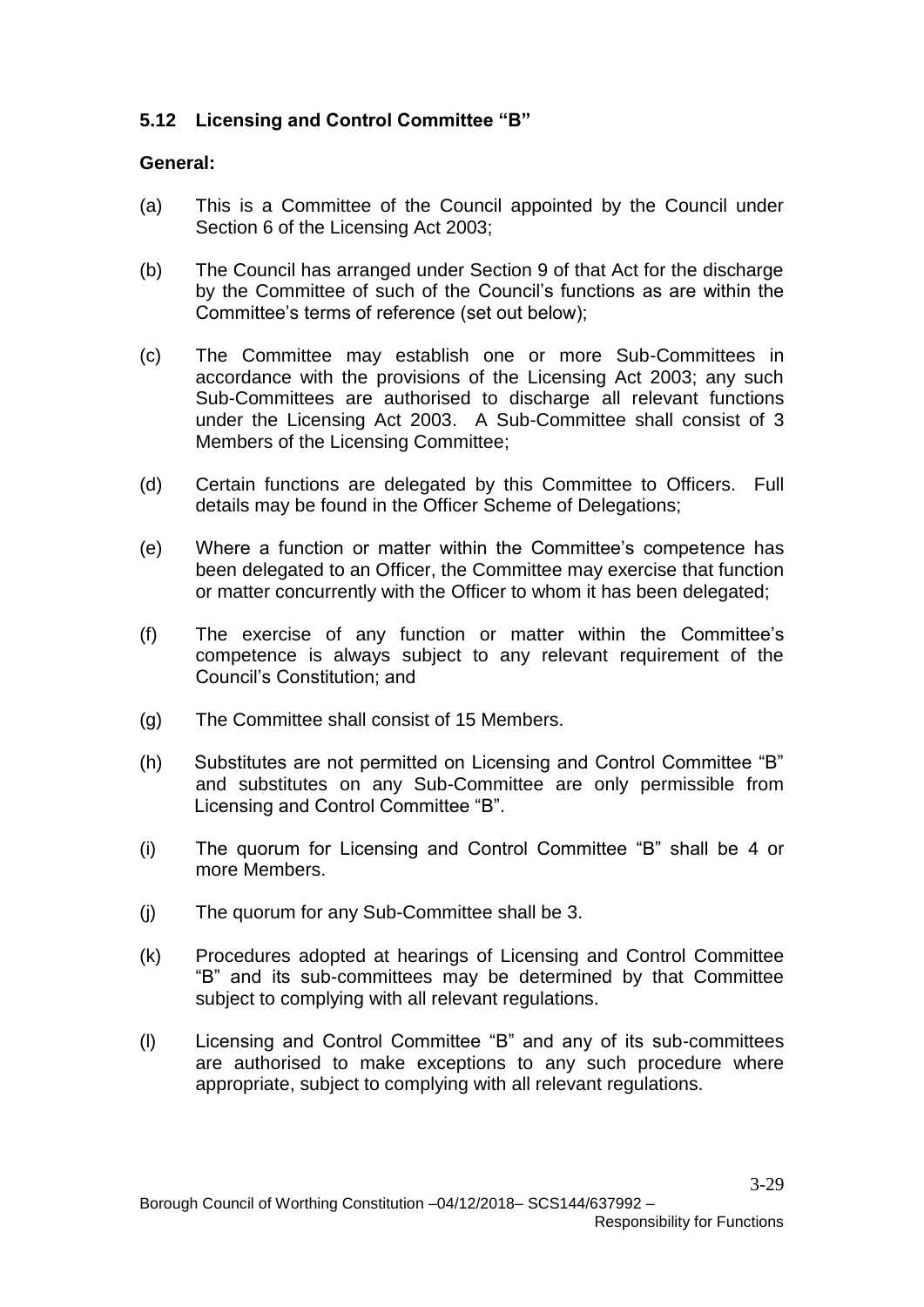(m) For the avoidance of doubt, Licensing and Control Committee "B" shall only determine matters arising out of the Licensing Act 2003 and Gambling Act 2005.

## **Terms of Reference**

#### **Licensing Act 2003**

Except for matters of policy, to undertake all functions, powers and duties conferred by the Licensing Act 2003, including but not limited to the matters set out below:

| No. | <b>Delegation</b>                                                                                        | Legislation                                |
|-----|----------------------------------------------------------------------------------------------------------|--------------------------------------------|
| 1.  | Power to determine applications for personal<br>licences.                                                | Part 6 of the Licensing<br>Act 2003.       |
| 2.  | Power to determine applications for<br>premises licences and club premises<br>certificates.              | Part 3 and 4 of the<br>Licensing Act 2003. |
| 3.  | Power to determine applications for variation<br>of premises licences and club premises<br>certificates. | Part 3 and 4, Licensing<br>Act 2003.       |
| 4.  | Power to remove designated premises<br>supervisors.                                                      | Licensing Act 2003                         |
| 5.  | Power to determine applications for transfer<br>of premises licences.                                    | Licensing Act 2003                         |
| 6.  | Power to review premises licence and club<br>premises certificates.                                      | Licensing Act 2003                         |
| 7.  | Power to determine pre-subjections to<br>temporary event notices.                                        | Licensing Act 2003                         |

#### **Gambling Act 2005**

Except for matters of policy, to undertake all functions, save for the determination as to whether or not to issue a casino premises licence, powers and duties conferred by the Gambling Act 2005, including by not limited to the matters set out below.

| No.           | <b>Power/Function</b>                                                                                                                   | Legislation                  |
|---------------|-----------------------------------------------------------------------------------------------------------------------------------------|------------------------------|
| $\mathbf 1$ . | Where representations have been received<br>and not withdrawn, to determine an<br>application for a premises licence.                   | Gambling Act 2005            |
| 2.            | Where representations have been received<br>and not withdrawn, to determine an<br>application for a variation to a premises<br>licence. | Part 8, Gambling Act<br>2005 |
| 3.            | Where representations have been received                                                                                                | Part 8, Gambling Act         |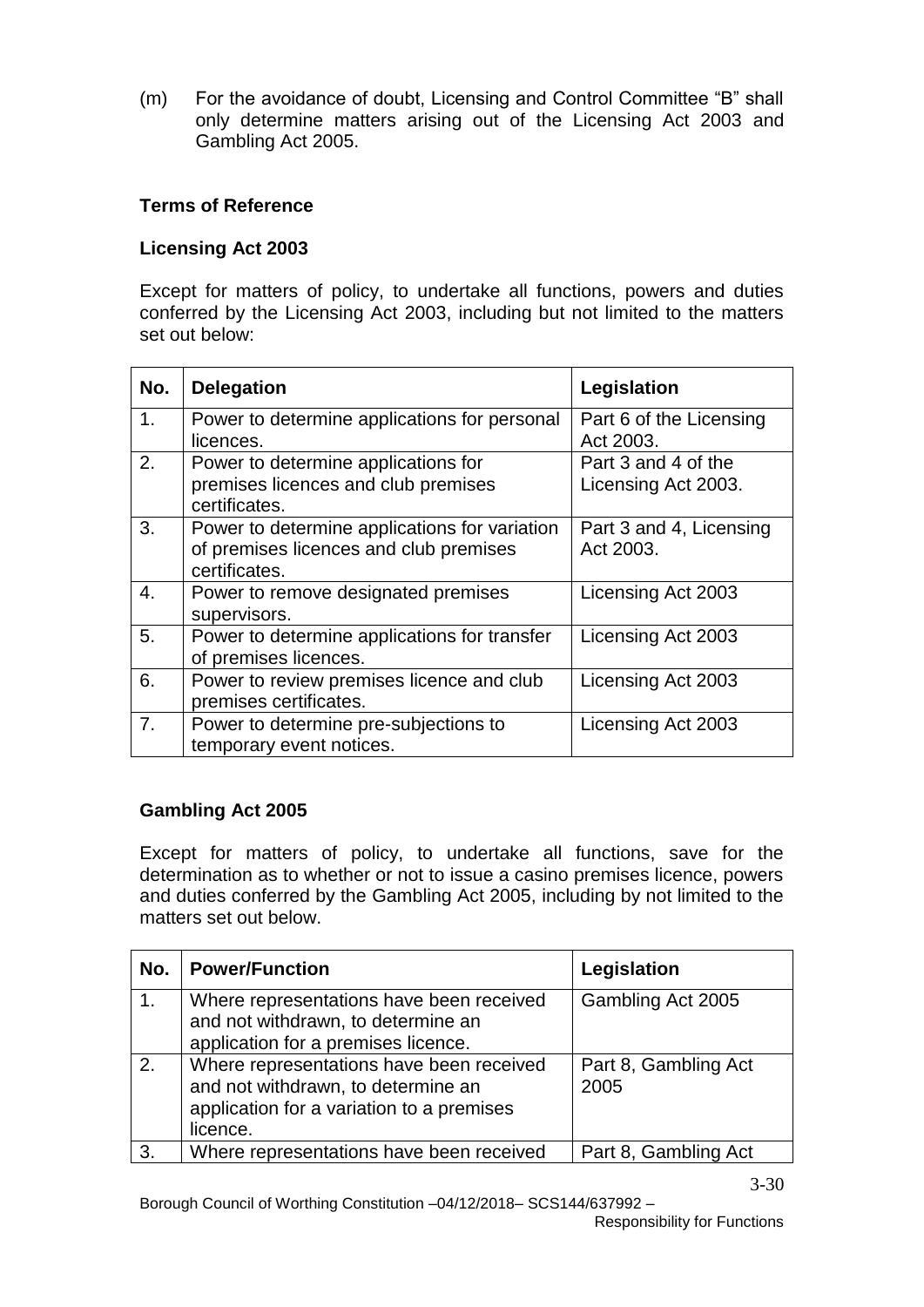|     | and not withdrawn, to determine an<br>application for a transfer to a premises<br>licence.                                                 | 2005               |
|-----|--------------------------------------------------------------------------------------------------------------------------------------------|--------------------|
| 4.  | Where representations have been received<br>and not withdrawn, to determine an<br>application for a provisional statement.                 |                    |
| 5.  | Where representations have been received<br>and not withdrawn, to determine an<br>application for a club gaming or club machine<br>permit. | Gambling Act 2005  |
| 6.  | Power to cancel a club gaming or club<br>machine permit.                                                                                   | Gambling Act 2005  |
| 7.  | Power to determine to give a counter notice<br>to a temporary use notice.                                                                  | Gambling Act 2005  |
| 8.  | Power to take action after a review has been<br>heard under Section 201                                                                    | Gambling Act 2005  |
| 9.  | Power to issue premises licences and to<br>receive temporary use notices.                                                                  | Gambling Act 2005  |
| 10. | Power to dis-apply Section 279 and 282(1) of<br>the Act.                                                                                   | Gambling Act 2005  |
| 11. | Power to revoke premises licences for non-<br>payment of fee or dis-apply Section 193 of<br>the Act.                                       | Gambling Act 2005. |
| 12. | Power to determine prize gaming permits.                                                                                                   | Gambling Act 2005  |
| 13. | Power to determine licensed premises<br>gaming machine permits.                                                                            | Gambling Act 2005  |

# **5.13 Joint Governance Committee**

# **General**

- (a) This Committee is a committee of the Council appointed by the Council jointly with Adur District Council under Section 101(5) of the Local Government Act 1972;
- (b) Certain functions are delegated by this Committee to Officers. Full details may be found in the Officer Scheme of Delegations found in Part 4 of the Constitution;
- (c) Where a functional matter within the Committee's competence has been delegated to an Officer, the Committee may exercise that function or matter concurrently with the Officer to whom it has been delegated;
- (d) The exercise of any functional matter within the Committee's competence is always subject to any relevant requirement of the Council's Constitution; and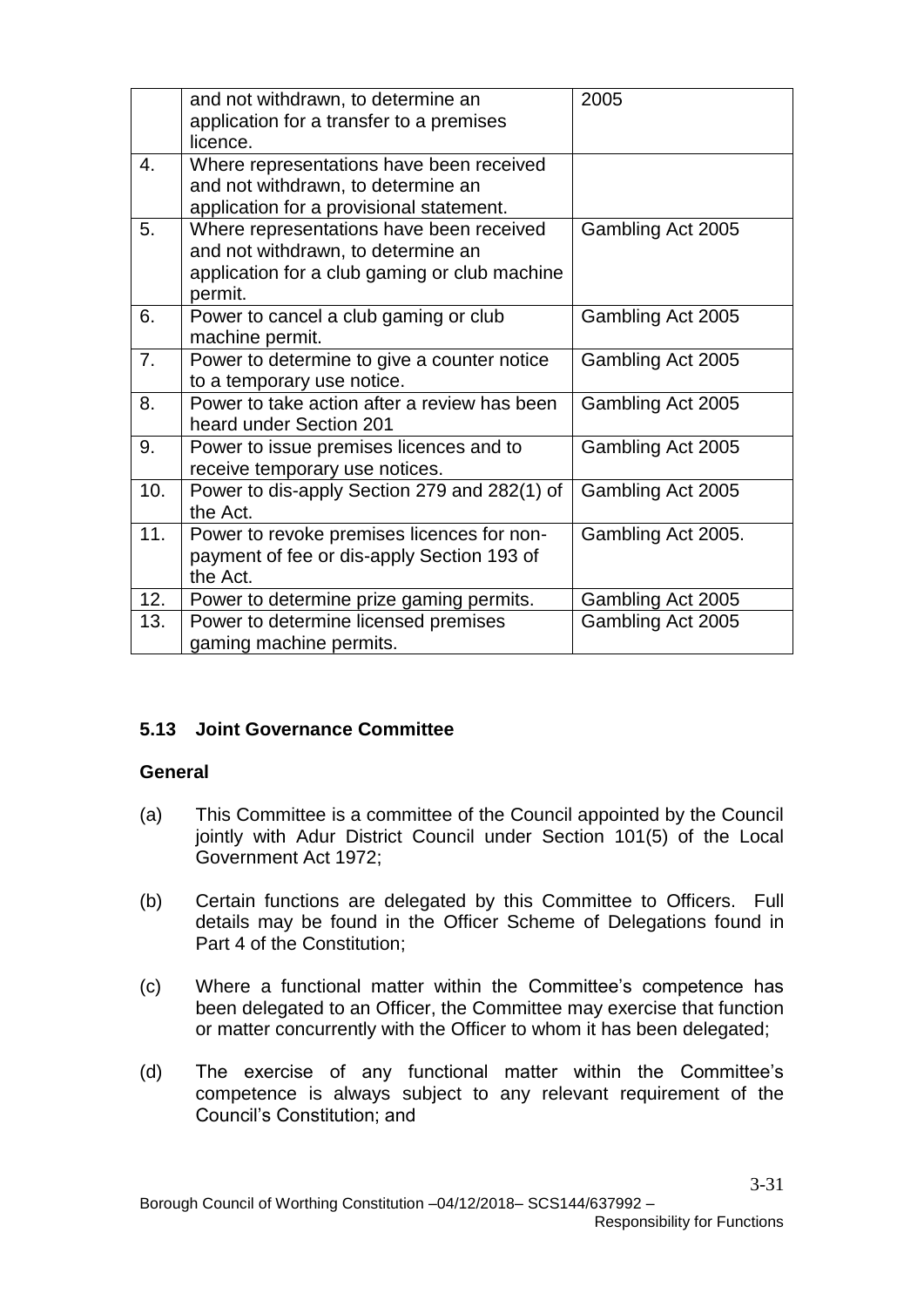- (e) The Joint Committee has 16 Elected Members (8 appointed by the Council and 8 by the District Council of Adur), and up to 3 Independent Persons. The Independent Persons will be co-opted non-voting Members of the Committee. The Joint Committee shall also co-opt one Member of Lancing Parish Council and one Member of Sompting Parish Council to advise the Committee on Parish matters, when considering such matters. Parish representatives will not be entitled to vote at meetings.
- (f) The Joint Committee may establish one or more Sub-Committees in accordance with the Localism Act 2011, to determine standards matters, to make appointments of Joint Independent Remuneration Panel members, and to make recommendations to Full Council in respect of appointments of Independent Persons.
- (g) A Sub-Committee will consist of 6 Elected Members (3 appointed by the Council and 3 by the District Council of Adur) and 1 Independent Person. In addition 1 Parish representative may sit on the Sub-Committee when determining a standards matter relating to a Parish Councillor; the Parish Member cannot be from the same Parish as the Subject Member complained of and should be from the other Parish within the District of Adur. The Independent Person and the Parish representative will be co-opted non-voting Members of the Sub-Committee. The quorum of any Sub-Committee shall be 4.
- (h) The Committee and any Sub-Committee should be politically balanced.
- (i) A maximum of one Member of each Council's Executive may sit on the Joint Governance Committee.
- (j) Substitutes on the Joint Governance Committee are permitted. Substitutes on any Sub-Committee are only permitted from the Joint Governance Committee.

#### **Standards, Ethics and Probity**

| No. | <b>Function/Matter</b>                                                                                                                                                                                                                                                                                                                                             | Legislation                           |
|-----|--------------------------------------------------------------------------------------------------------------------------------------------------------------------------------------------------------------------------------------------------------------------------------------------------------------------------------------------------------------------|---------------------------------------|
| 1.  | To lead on the Council's duties to design,<br>implement, monitor, approve and review the<br>standards of ethics and probity of the Council<br>and its Councillors and Co-opted Members.<br>The Committee's powers should include<br>responding to consultation documents and<br>the promulgation of Codes of Conduct but<br>the adoption and revision of the local | Chapter 7 of the<br>Localism Act 2011 |
|     | Members' Code of Conduct shall be reserved                                                                                                                                                                                                                                                                                                                         |                                       |

3-32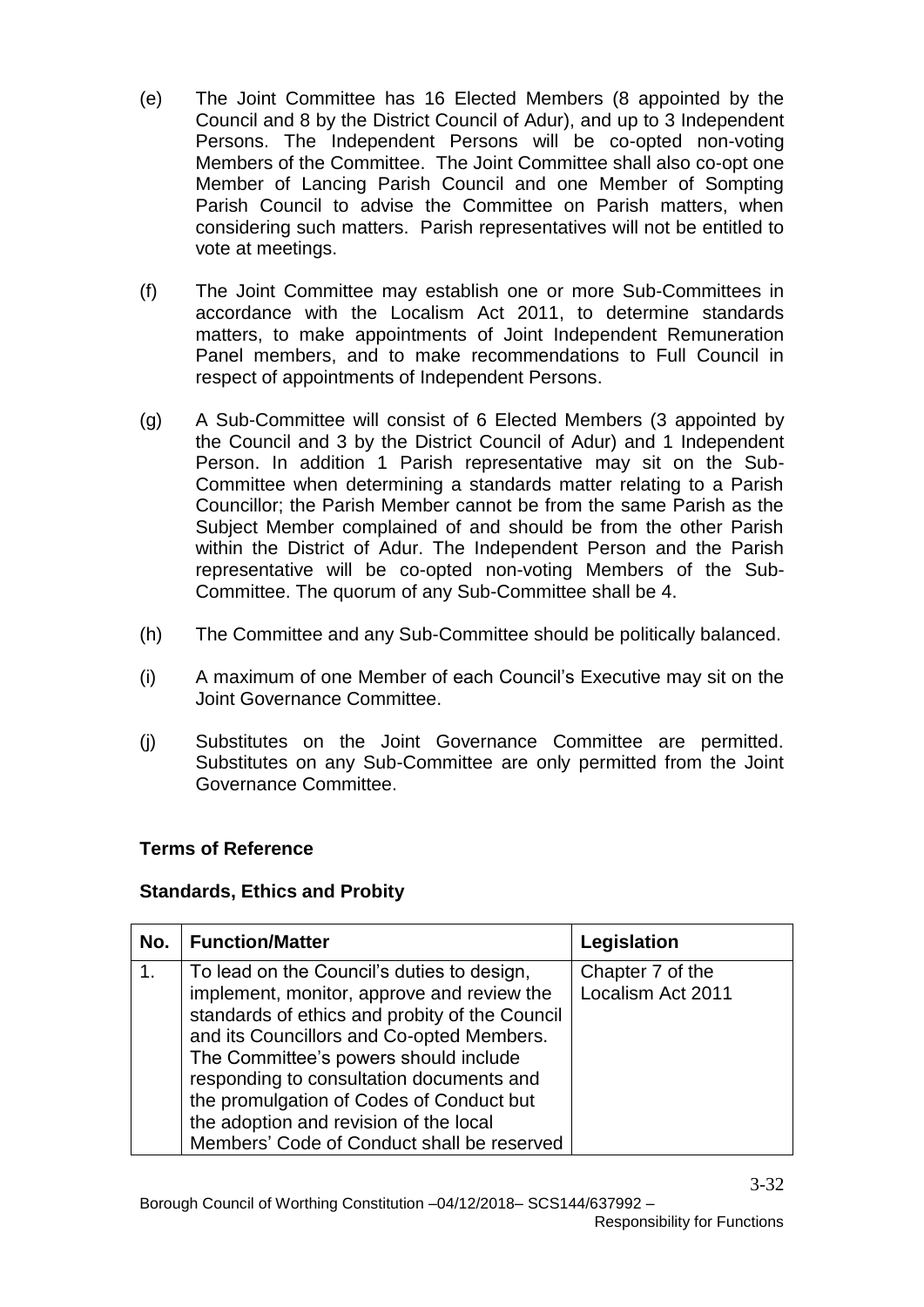|     | to the Council.                                                                                 |                      |
|-----|-------------------------------------------------------------------------------------------------|----------------------|
| 2.  | To promote a culture of openness, ready                                                         |                      |
|     | accountability and probity in order to ensure                                                   |                      |
|     | the higher standards of conduct of                                                              |                      |
|     | Councillors and Co-opted Members.                                                               |                      |
| 3.  | To lead on all aspects of corporate                                                             |                      |
|     | governance by promoting the values of                                                           |                      |
|     | putting people first, valuing public service                                                    |                      |
|     | and creating a norm of the higher standards                                                     |                      |
|     | of personal conduct.                                                                            |                      |
| 4.  | To oversee and manage a programme of                                                            |                      |
|     | quidance, advice and training on ethics,                                                        |                      |
|     | standards and probity for Councillors and                                                       |                      |
|     | Co-opted Members and on the Members'                                                            |                      |
|     | Code of Conduct.                                                                                |                      |
| 5.  | To be responsible for the Council's Register                                                    | Section 29, Localism |
|     | of Members' Interests and to receive reports                                                    | Act 2011             |
|     | from the Monitoring Officer on the operation                                                    |                      |
|     | of the register from time to time.                                                              |                      |
| 6.  | To be responsible for written guidance and                                                      |                      |
|     | advice on the operation of the system of                                                        |                      |
|     | declarations of Members' interests and to                                                       |                      |
|     | receive reports from the Monitoring Officer                                                     |                      |
|     | on the operation of the system of<br>declarations from time to time.                            |                      |
|     |                                                                                                 |                      |
|     |                                                                                                 |                      |
| 7.  | To establish, monitor, approve and issue                                                        | Section 33 of the    |
|     | advice and guidance to Councillors and Co-                                                      | Localism Act 2011.   |
|     | opted Members on a system of                                                                    |                      |
|     | dispensations to speak on, or participate in,                                                   |                      |
|     | matters in which they have interests and give                                                   |                      |
|     | dispensation in appropriate cases. Granting                                                     |                      |
|     | dispensations to Councillors and Co-opted                                                       |                      |
|     | Members from requirements relating to                                                           |                      |
|     | interests set out in the Code of Members'                                                       |                      |
|     | Conduct and the Localism Act 2011, in                                                           |                      |
|     | circumstances where the Monitoring Officer<br>does not exercise his or her discretion.          |                      |
|     | To exercise the functions of the Council in                                                     |                      |
| 8.  |                                                                                                 |                      |
|     | relation to the ethical framework, corporate                                                    |                      |
|     | governance and standards of conduct of joint<br>committees and other bodies.                    |                      |
| 9.  | To establish a Standards Sub-Committee to                                                       |                      |
|     | receive reports following investigation on                                                      |                      |
|     | behalf of the Monitoring Officer into                                                           |                      |
|     | allegations of misconduct by Members and to                                                     |                      |
|     | determine appropriate action in respect of                                                      |                      |
|     | alleged breaches of the Members' Code of                                                        |                      |
|     | Conduct.                                                                                        |                      |
| 10. | To support the Monitoring Officer and Chief<br>Financial Officer (Section 151 Officer) in their |                      |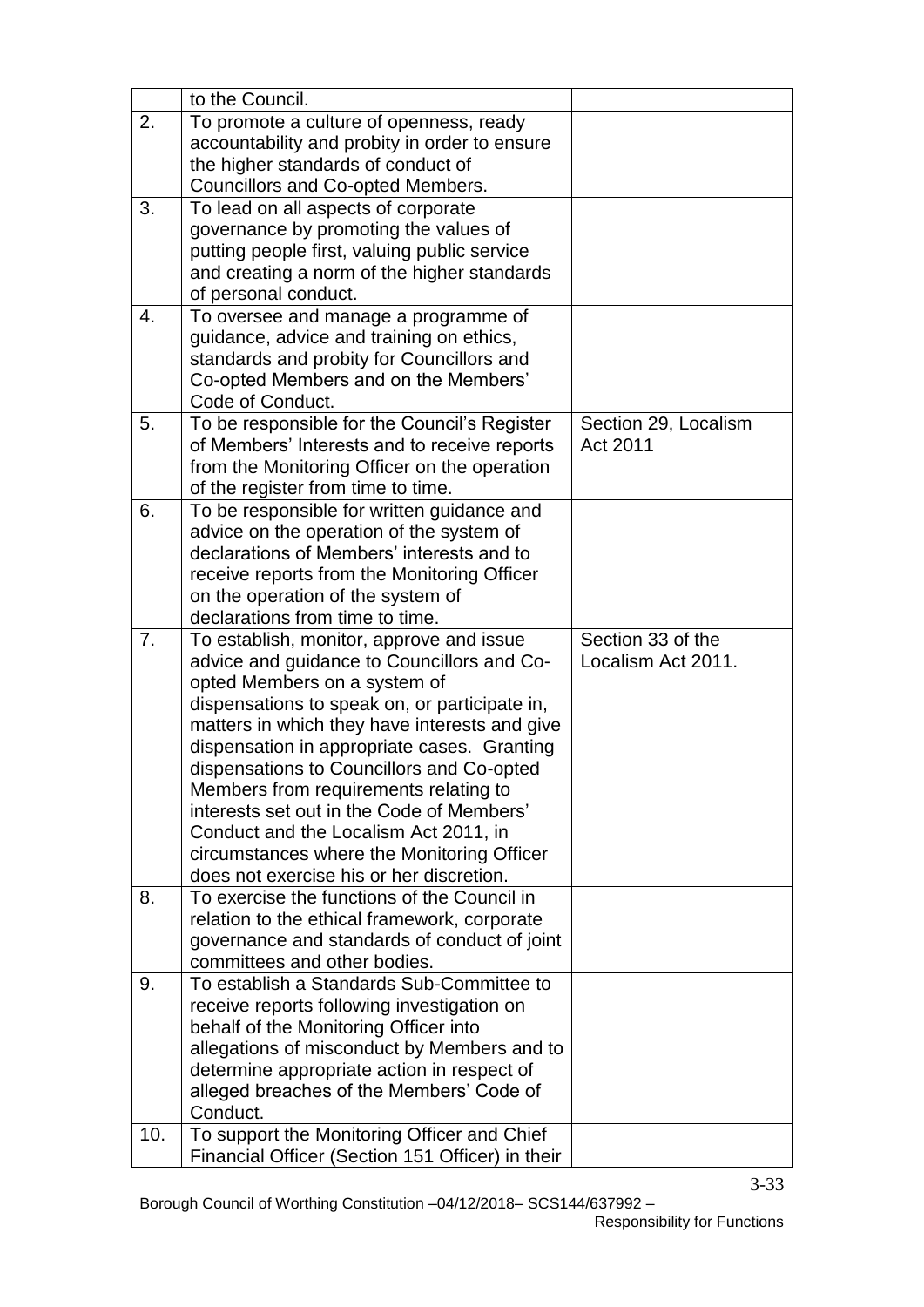|     | statutory roles and the issuing of guidance                                                   |  |
|-----|-----------------------------------------------------------------------------------------------|--|
|     | on them from time to time.                                                                    |  |
| 11. | To receive regular reports on the                                                             |  |
|     | performance of the Corporate Complaints                                                       |  |
|     | Process, Local Government Ombudsman                                                           |  |
|     | referrals, Annual Governance Statement and                                                    |  |
|     | Code of Corporate Governance and to                                                           |  |
|     | recommend revisions to related policies and                                                   |  |
|     | procedures, as appropriate.                                                                   |  |
| 12. | To ensure adequate training and                                                               |  |
|     | development for Elected Members.                                                              |  |
| 13. | To co-opt in an advisory capacity, any                                                        |  |
|     | person who is an Independent Person at                                                        |  |
|     | another Local Authority, to advise the Joint                                                  |  |
|     | Governance Committee or its Sub-                                                              |  |
|     | Committee, on such terms as the Joint                                                         |  |
|     | Governance Committee may determine.                                                           |  |
| 14. | To receive an annual report from the                                                          |  |
|     | Monitoring Officer on the local resolution and                                                |  |
|     | assessment of allegations of breach of the                                                    |  |
|     | Code of Member Conduct, by Members of                                                         |  |
|     | the Council, and any Parish Council in the                                                    |  |
|     | District of Adur.                                                                             |  |
| 15. | Dealing with allegations that a Member of a<br>Parish Council within the District of Adur has |  |
|     |                                                                                               |  |
|     | failed or may have failed to comply with the                                                  |  |
|     | relevant Parish Code and conduct, in                                                          |  |
|     | accordance with the provisions of the<br>Localism Act.                                        |  |
|     |                                                                                               |  |
| 16. | Any other functions imposed by statute.                                                       |  |

# **Audit and Accounts Activity**

| No. | <b>Power/Function</b>                                                             | Legislation |
|-----|-----------------------------------------------------------------------------------|-------------|
| 1.  | To consider the Head of Internal Audit's                                          |             |
|     | Annual Report and opinion and a summary<br>of internal audit activity (actual and |             |
|     | proposed) and the level of assurance it can                                       |             |
|     | give over the Council's corporate governance                                      |             |
|     | arrangements.                                                                     |             |
| 2.  | To consider reports dealing with the                                              |             |
|     | management and performance of the                                                 |             |
|     | providers of internal audit services.                                             |             |
| 3.  | To consider reports on the Internal Audit on                                      |             |
|     | the recommendations agreed with the Heads                                         |             |
|     | of Service which have not been implemented                                        |             |
|     | within a reasonable timescale.                                                    |             |
| 4.  | To consider the External Auditor's Annual                                         |             |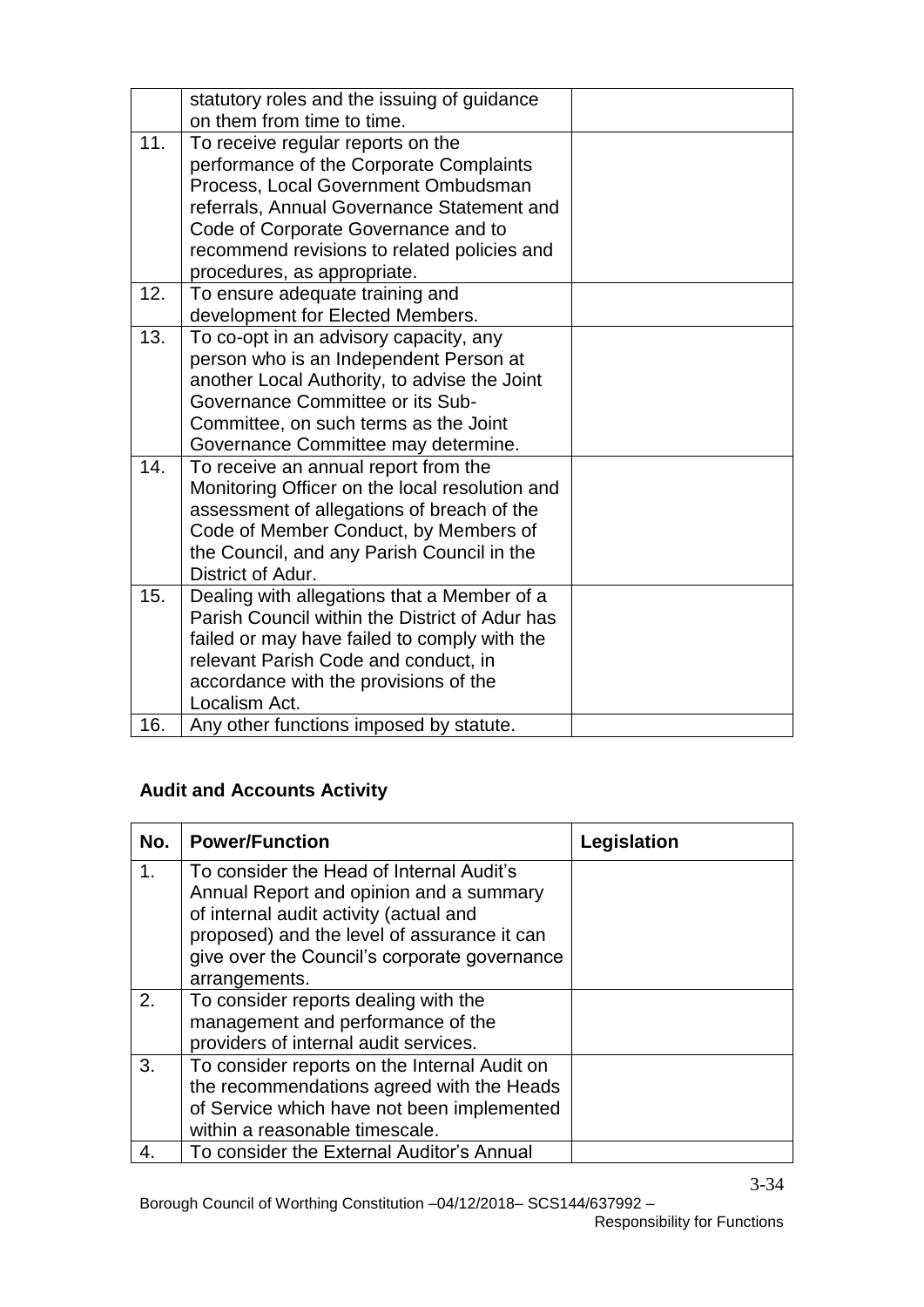|     | Letter, relevant reports (both financial and<br>strategic), and the report of those charged<br>with governance.                                                                                                                                                                                   |  |
|-----|---------------------------------------------------------------------------------------------------------------------------------------------------------------------------------------------------------------------------------------------------------------------------------------------------|--|
| 5.  | To consider specific reports as agreed with<br>the External Auditor.                                                                                                                                                                                                                              |  |
| 6.  | To comment on the scope and depth of<br>external audit work and to ensure it gives<br>value for money.                                                                                                                                                                                            |  |
| 7.  | Power to undertake the Council's<br>responsibilities with regard to External<br>Auditors under Part 3 of the Local Audit and<br>Accountability Act 2014.                                                                                                                                          |  |
| 8.  | To commission work from Internal and<br><b>External Audit.</b>                                                                                                                                                                                                                                    |  |
| 9.  | To review the Annual Statement of Accounts<br>with specific emphasis on whether<br>appropriate accounting policies have been<br>followed and whether there are concerns<br>arising from the financial statements or from<br>the audit that need to be brought to the<br>attention of the Council. |  |
| 10. | To receive the Annual Risk Report.                                                                                                                                                                                                                                                                |  |

# **Constitutional Framework**

| 1. | To monitor and review the operation of the<br>Council's Constitution particularly in respect<br>of financial procedures and protocols, codes<br>of conduct and behaviour (including the<br>Members Code of Conduct), procurement<br>procedures and guidelines |  |
|----|---------------------------------------------------------------------------------------------------------------------------------------------------------------------------------------------------------------------------------------------------------------|--|
| 2. | To review any issue referred to it by the<br>Chief Executive, a Director, or any<br><b>Committee of the Council</b>                                                                                                                                           |  |
| 3. | To monitor the effective development and<br>operation of risk management and corporate<br>governance in the Council                                                                                                                                           |  |
| 4. | To implement, monitor and review the<br>Council's Whistle-Blowing Procedure, Anti-<br>Fraud and corruption Policy and the<br>Council's complaints procedure                                                                                                   |  |
| 5. | To oversee the production of the Council's<br>Statement on Internal Control and to                                                                                                                                                                            |  |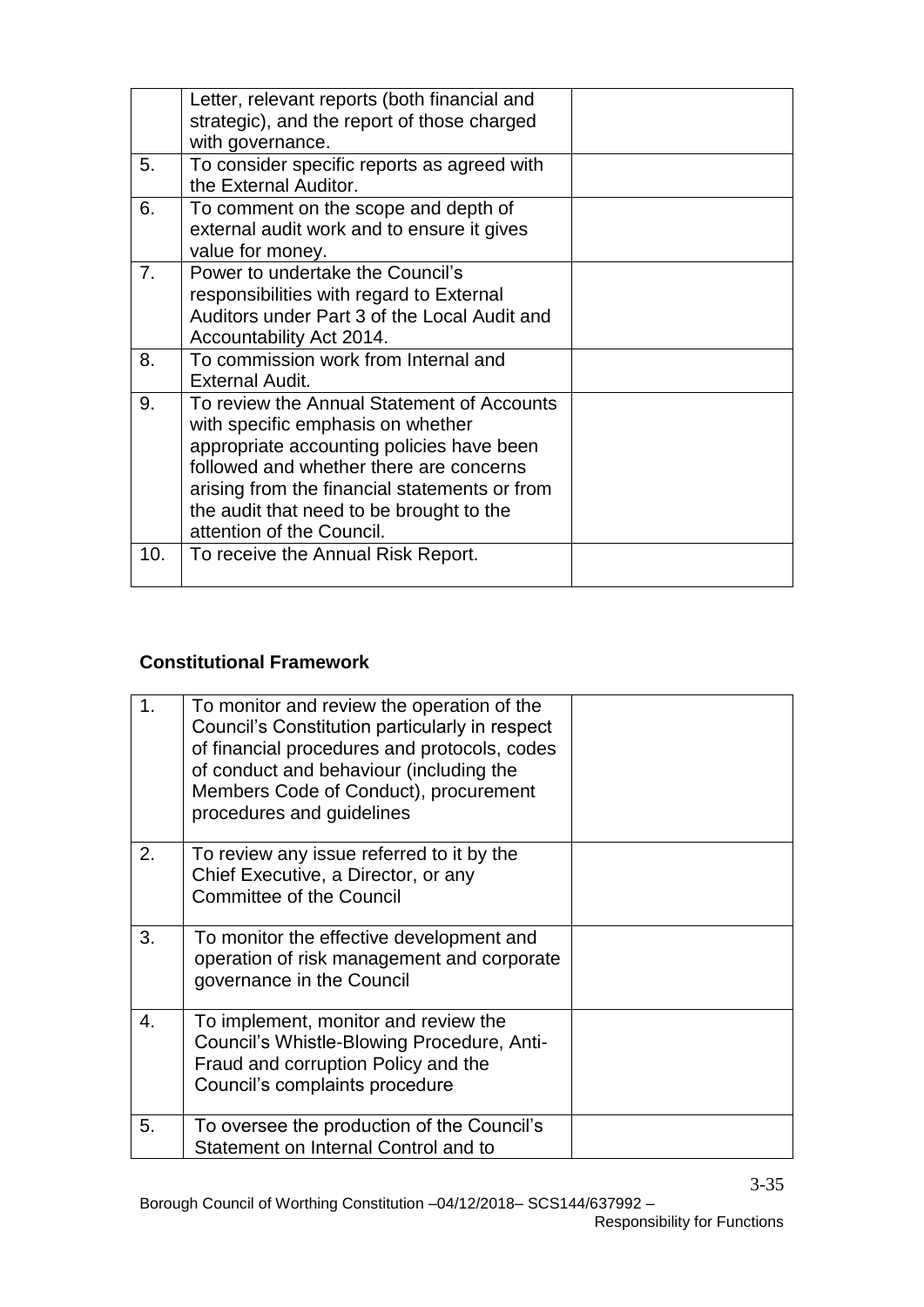|    | recommend its adoption                                                                                                                                                                                                             |  |
|----|------------------------------------------------------------------------------------------------------------------------------------------------------------------------------------------------------------------------------------|--|
| 6. | To consider the Council's arrangements for<br>corporate governance and agreeing<br>necessary actions to ensure compliance<br>with best practice                                                                                    |  |
| 7. | To consider the Council's compliance with<br>its own and other published standards and<br>controls                                                                                                                                 |  |
| 8. | Considering the annual report regarding<br>complaints about the Council referred to the<br><b>Local Government Ombudsman</b>                                                                                                       |  |
| 9. | To appoint persons to the role of members<br>of the Joint Independent Remuneration<br>Panel and to make recommendations to Full<br>Council in respect of proposed appointments<br>of Independent Persons for Standards<br>matters. |  |

## **Other**

|    | To determine matters relating to functions<br>which are not executive functions and are<br>not the responsibility solely of Council or any<br>other Committee. |  |
|----|----------------------------------------------------------------------------------------------------------------------------------------------------------------|--|
| 2. | To receive a report from the Joint<br>Independent Remuneration Panel and make<br>recommendations to Council.                                                   |  |

# **5.14 Overview and Scrutiny Committee**

# **General**

- (a) The Committee is a committee of the Council appointed by the Council under Section 102(1) of the Local Government Act 1972;
- (b) The Council has arranged under Section 101(1) of that Act for the discharge by the Committee of such of the Council's functions as are within the Committee's Terms of Reference (set out below);
- (c) Certain functions are delegated by this Committee to Officers. Full details may be found in the Officer Scheme of Delegations with can be found in Part 4 of the Constitution;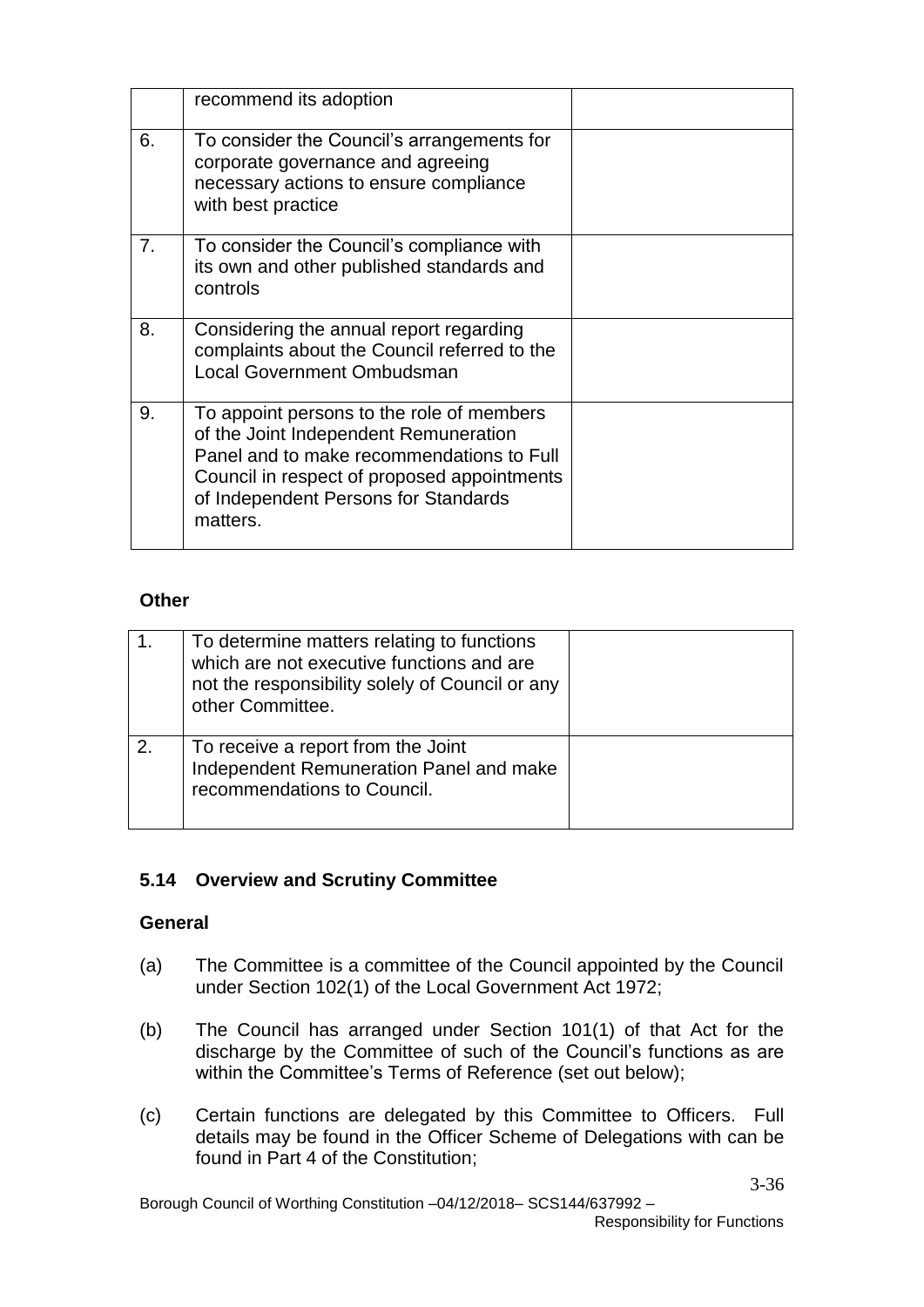- (d) The Committee exercises the scrutiny function of Worthing Borough Council, only in relation to matters which have been specifically reserved to be within the remit of Worthing Borough Council or its Executive, rather than being included under joint working arrangements as set out in the Joint Committee Agreement between Adur District Council and Worthing Borough Council, as may be found in Part 9 of the Constitution.
- (e) Where a functional matter within the Committee's competence has been delegated to an Officer, the Committee may exercise that function or matter concurrently with the Officer to whom it has been delegated;
- (f) The exercise of any function or matter within the Committee's competence is always subject to any relevant requirement of the Council's Constitution; and
- (g) The membership of the Committee is 15 Elected Members;
- (h) The quorum required for this Committee is 5 or more Members.

|    | To consider call-ins relating to decisions of the<br>Worthing Executive in relation to a Worthing<br>Borough Council only matter; and |  |
|----|---------------------------------------------------------------------------------------------------------------------------------------|--|
| 2. | To exercise the functions set out in Article<br>6.03.                                                                                 |  |

# **5.15 Joint Overview and Scrutiny Committee**

- (a) The Committee is a committee of the Council appointed by the Council under Section 102(1) of the Local Government Act 1972;
- (b) The Council has arranged under Section 101(1) of that Act for the discharge by the Committee of such of the Council's functions as are within the Committee's Terms of Reference (set out below);
- (c) The Committee exercises the scrutiny function of both Worthing Borough Council and Adur District Council in relation to all matters other than those specifically reserved to be within the remit of the individual Councils or their Executives.
- (d) Certain functions are delegated by this Committee to Officers. Full details may be found in the Officer Scheme of Delegations which can be found in Part 4 of the Constitution;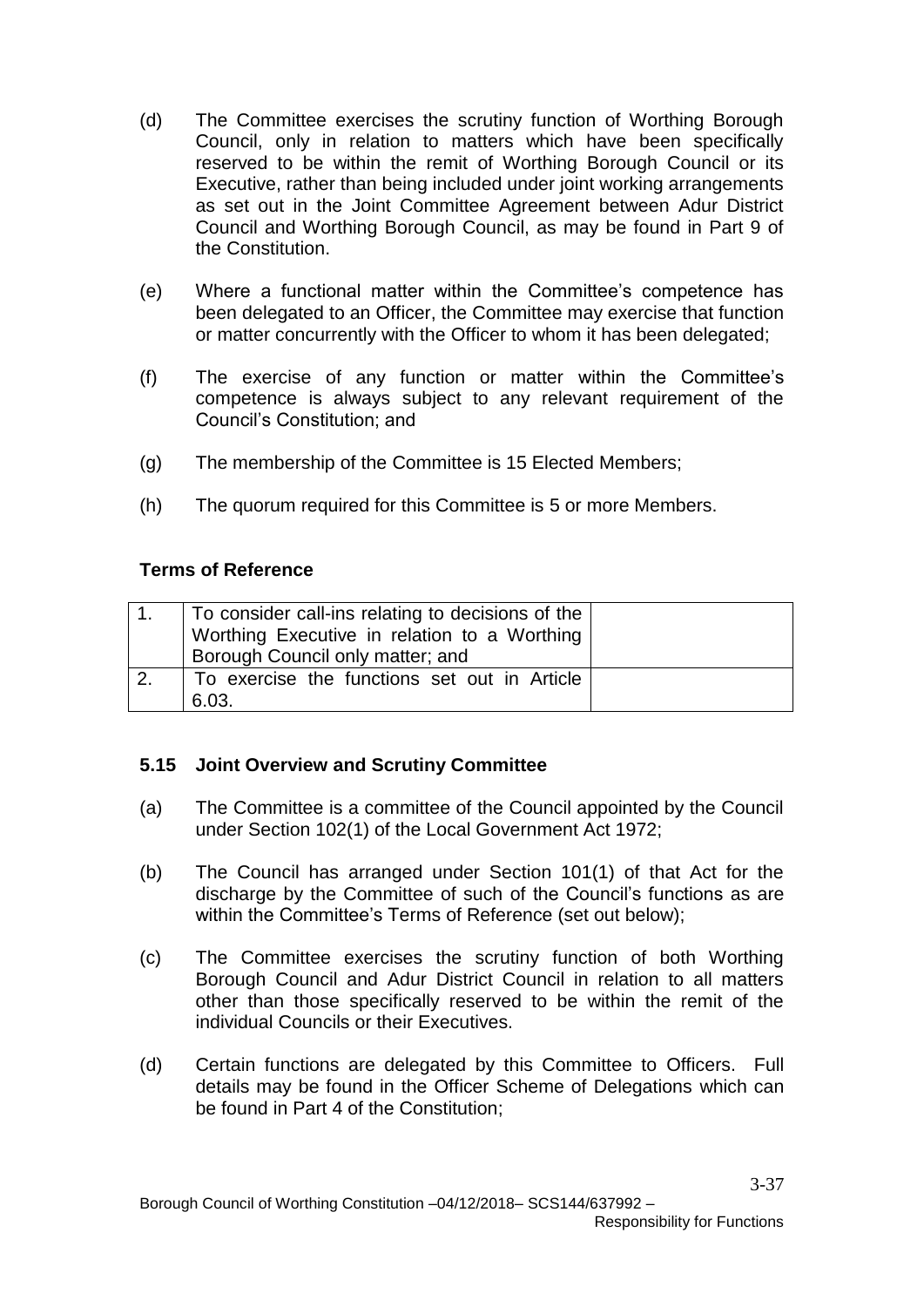- (e) Where a functional matter within the Committee's competence has been delegated to an Officer, the Committee may exercise that function or matter concurrently with the Officer to whom it has been delegated;
- (f) The exercise of any function or matter within the Committee's competence is always subject to any relevant requirement of the Council's Constitution;
- (g) The membership of the Committee is 16 Elected Members (8 appointed by the Council and 8 by the District Council of Adur); and
- (h) The current Chairperson and Vice Chairperson of the Council's Joint Overview and Scrutiny Committee will automatically represent the Council on the Greater Brighton Economic Scrutiny Committee and be consultees for any call-in of decisions by the Greater Brighton Economic Board.

| As set out in the Joint Committee Agreement |  |
|---------------------------------------------|--|
|                                             |  |

## **5.16 Joint Staff Committee**

- (a) The Committee is a committee of the Council appointed by the Council under Section 102(1) of the Local Government Act 1972;
- (b) The Council has arranged under Section 101(1) of that Act for the discharge by the Committee of such of the Council's functions as are within the Committee's terms of reference (set out below);
- (c) Certain functions are delegated by this Committee to Officers. Full details may be found in the Officer Scheme of Delegations which can be found in Part 4 of the Constitution;
- (d) Where a functional matter within the Committee's competence has been delegated to an Officer, the Committee may exercise that function or matter concurrently with the Officer to whom it has been delegated;
- (e) The exercise of any function or matter within the Committee's competence is always subject to any relevant requirement of the Council's Constitution; and
- (f) The membership of the Committee is 6 Elected Members (3 appointed by the Council and 3 appointed by the District Council of Adur).

3-38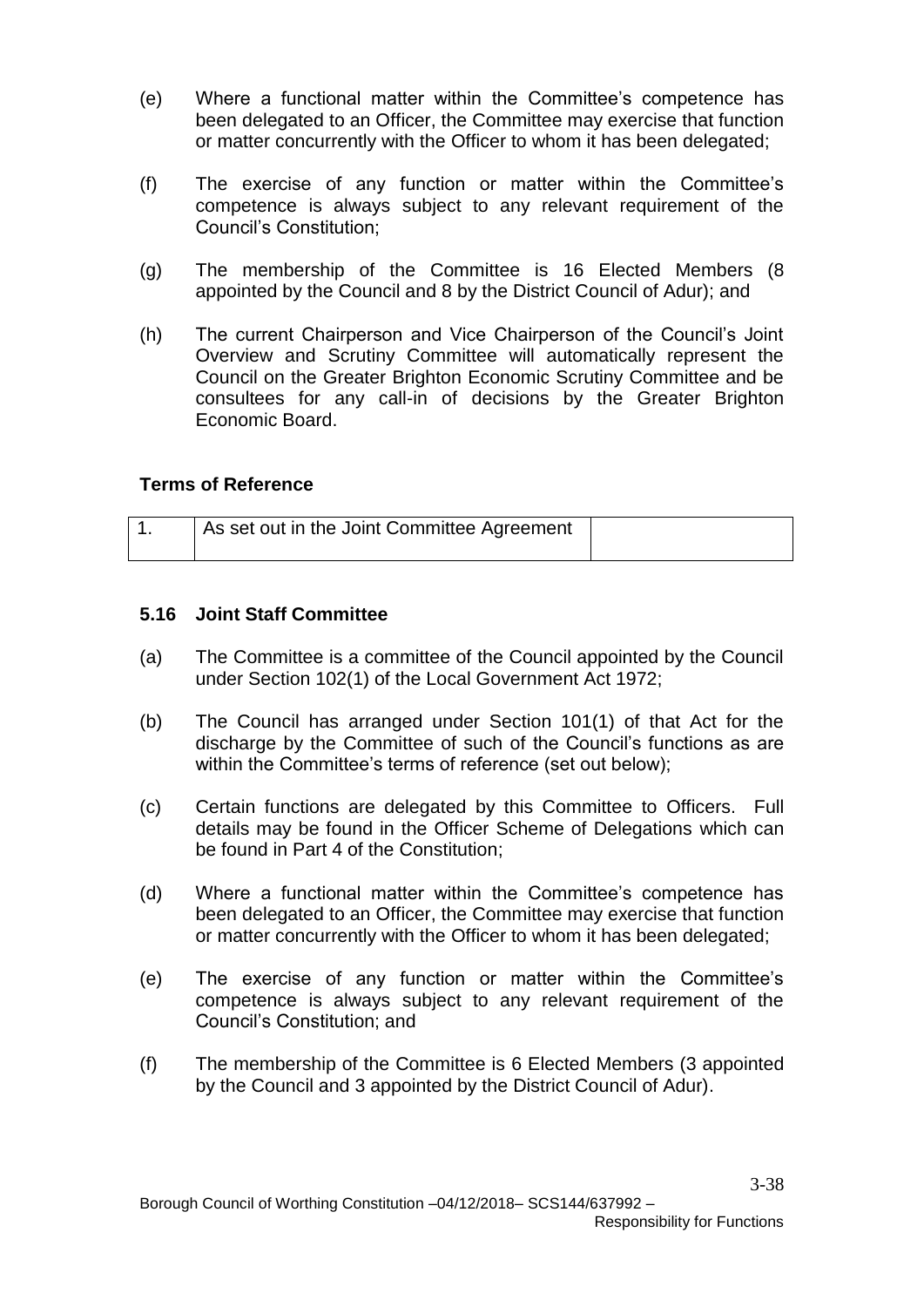| No. | <b>Function/Duty</b>                                                                                                                                                                                                                                                                                                                                 | Legislation                                                                                                                                                      |
|-----|------------------------------------------------------------------------------------------------------------------------------------------------------------------------------------------------------------------------------------------------------------------------------------------------------------------------------------------------------|------------------------------------------------------------------------------------------------------------------------------------------------------------------|
| 1.  | Power to determine the terms and conditions<br>on which all staff other than the Head of Paid<br>Service, the Chief Finance Officer and the<br>Monitoring Officer, hold office (including<br>employment procedures).                                                                                                                                 | Section 112 of the<br><b>Local Government Act</b><br>1972.<br><b>The Local Authorities</b><br>(Standing Orders)<br>(England)<br>(Amendment)<br>Regulations 2015. |
| 2.  | The making of agreements with other Local<br>Authorities for the placing of staff for the<br>disposal of those other Authorities, to the<br>extent that the staff are being placed at the<br>disposal of the other Authority in relation to<br>the discharge of functions which are not the<br>responsibility of the Executive placing the<br>staff. | Section 113(4) and<br>(5), Local Government<br>Act 1972                                                                                                          |
| 3.  | <b>Functions relating to Local Government</b><br>pensions etc.                                                                                                                                                                                                                                                                                       | Regulations under<br>Section 7, 12 and 24<br>of the Superannuation<br>Act 1972                                                                                   |

## **5.17 Joint Senior Staff Committee**

- (a) The Committee is a committee of the Council appointed by the Council under Section 102(1) of the Local Government Act 1972;
- (b) The Council has arranged under Section 101(1) of that Act for the discharge by the Committee of such of the Council's functions as are within the Committee's Terms of Reference (set out below);
- (c) Certain functions are delegated by this Committee to Officers. Full details may be found in the Officer Scheme of Delegations which can be found in Part 4 of the Constitution;
- (d) Where a functional matter within the Committee's competence has been delegated to an Officer, the Committee may exercise that function or matter concurrently with the Officer to whom it has been delegated;
- (e) The exercise of any function or matter within the Committee's competence is always subject to any relevant requirement of the Council's Constitution; and
- (f) The membership of the Committee is 6 Elected Members (3 appointed by the Council and 3 appointed by the District Council of Adur);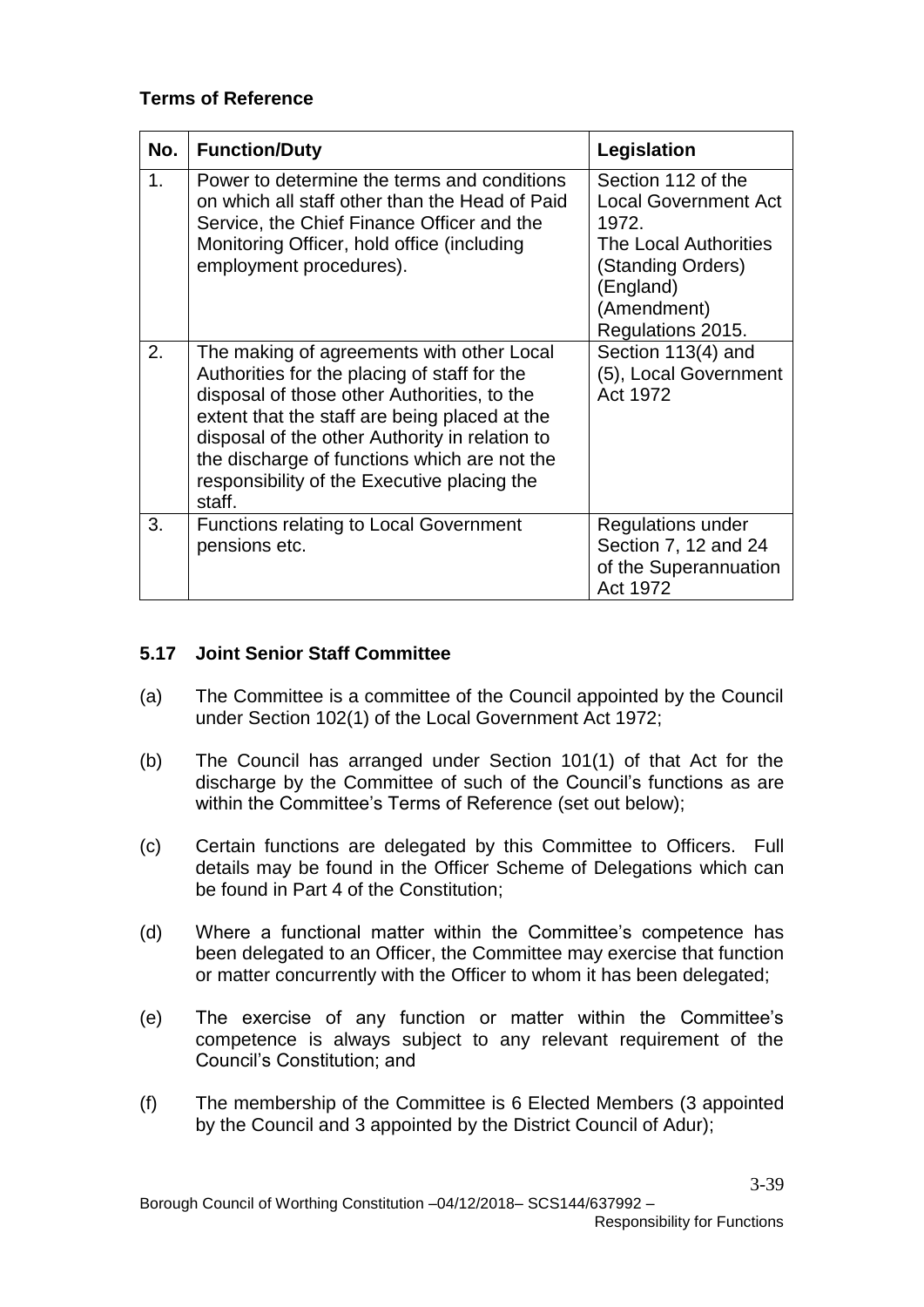(g) The Membership of the Committee shall include at least one Executive Member and at least one non-Executive Member from each Council.

# **Terms of Reference**

| No. | <b>Function/Duty</b>                                                                                                                                                                                                                                                                                                                                                                                                                                                                                                                                                                                                                    | Legislation                                                                                 |
|-----|-----------------------------------------------------------------------------------------------------------------------------------------------------------------------------------------------------------------------------------------------------------------------------------------------------------------------------------------------------------------------------------------------------------------------------------------------------------------------------------------------------------------------------------------------------------------------------------------------------------------------------------------|---------------------------------------------------------------------------------------------|
| 1.  | To be responsible for the recruitment and<br>terms and conditions of the Chief Executive<br>(Head of Paid Service), Chief Finance Officer<br>and Monitoring Officer, and make<br>recommendations on any proposed<br>appointment, and terms and conditions, to the<br><b>Council and Adur District Council.</b>                                                                                                                                                                                                                                                                                                                          | The Local Authorities<br>(Standing Orders)<br>(England)<br>(Amendment)<br>Regulations 2015  |
| 2.  | All matters relating to the investigation,<br>hearing and determination of any grievance<br>against or allegation of misconduct by the<br>Chief Executive, Chief Finance Officer or<br>Monitoring Officer, including the appointment<br>of the Independent Panel, the receipt of their<br>report and the implementation of their<br>recommendations. Where the Panel's<br>recommendation is to dismiss the Chief<br>Executive, the Chief Finance Officer or the<br>Monitoring Officer, or where the Joint Senior<br>Staff Committee proposes to dismiss, the<br>power to approve any proposed dismissal is<br>reserved to Full Council. | The Local Authorities<br>(Standing Orders)<br>(England)<br>(Amendment)<br>Regulations 2015. |

# **5.18 Officers**

- (a) Certain Officers of the Council have responsibility for decisions delegated to them in accordance with the Officer Scheme of Delegations, which can be found at Part 4 of the Constitution, and expressly delegated to them from time to time by Members, such delegations to be recorded in writing and notified to the Monitoring Officer.
- (b) The Officer Scheme of Delegations may be reviewed and varied from time to time.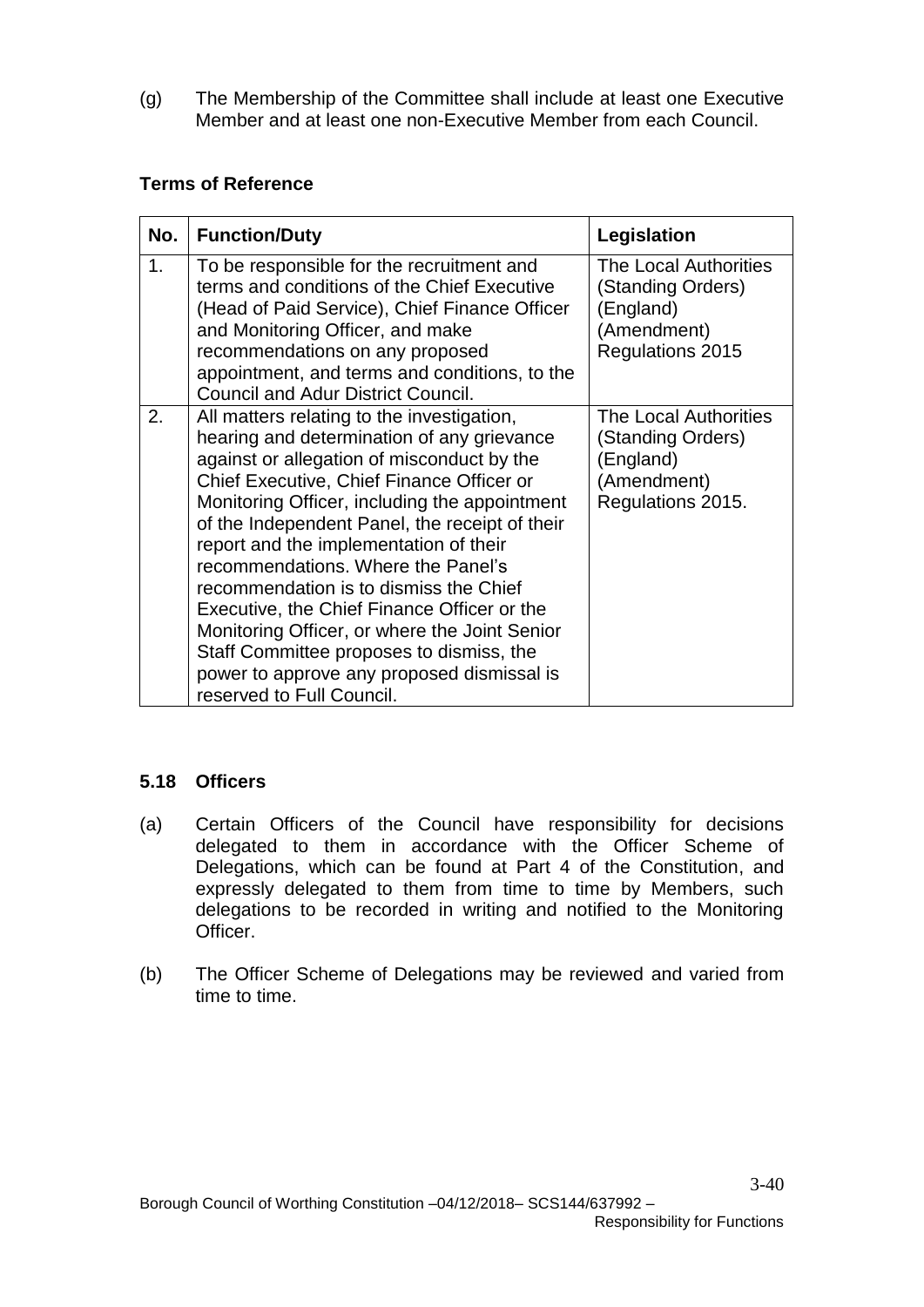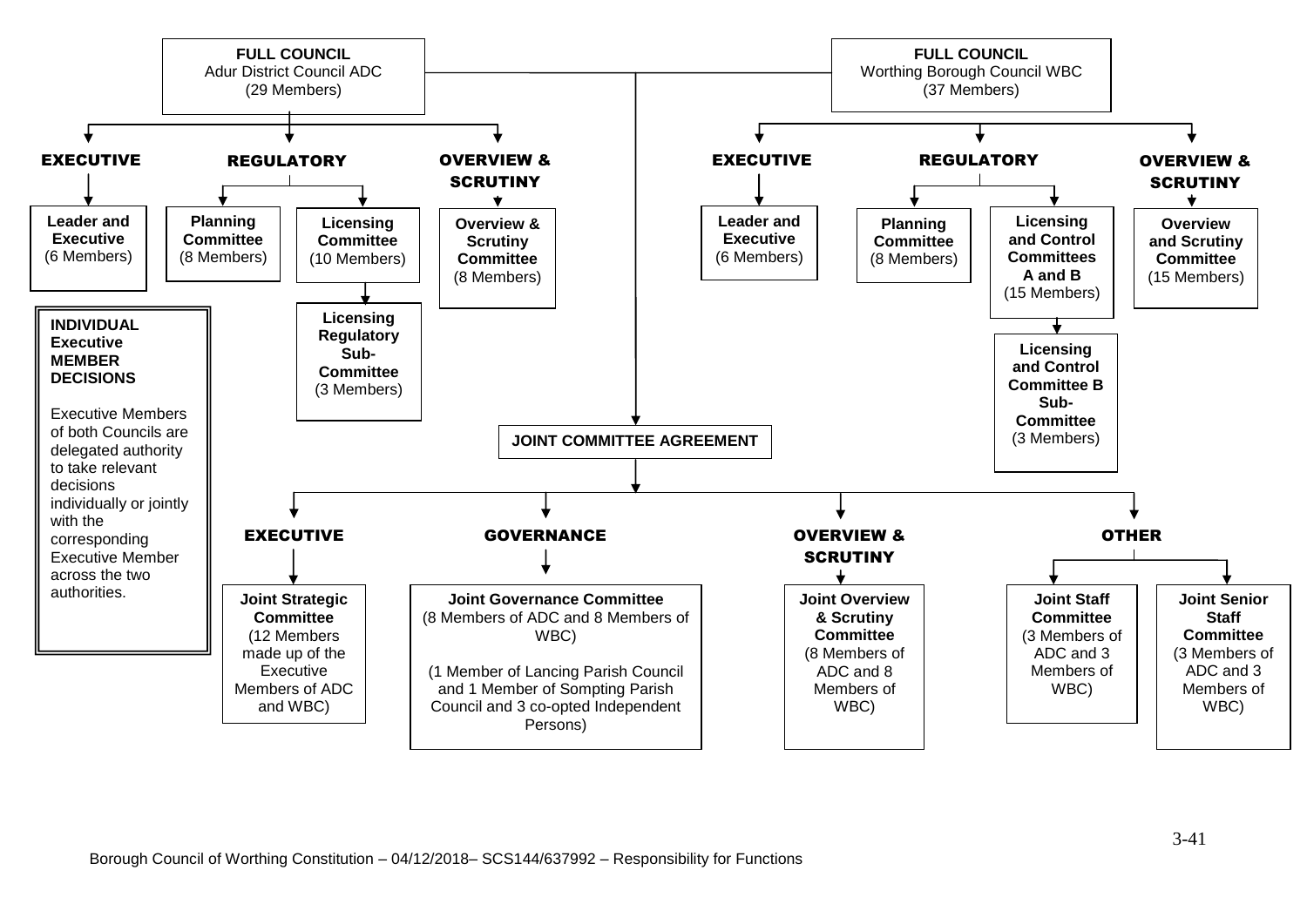| <b>Service Area / Function</b>                            | Responsible 'Head of' /<br><b>Director</b>                         | <b>Executive</b><br><b>Member (ADC)</b> | <b>Executive</b><br>Member (WBC) | Committee (if not specific to an<br><b>Executive Member)</b> |
|-----------------------------------------------------------|--------------------------------------------------------------------|-----------------------------------------|----------------------------------|--------------------------------------------------------------|
| <b>Abandoned Vehicles</b>                                 | <b>Environmental Services</b>                                      | Environment                             | Regeneration                     |                                                              |
| Accountancy (technical and<br>strategic)                  | <b>Financial Services</b>                                          | <b>Resources</b>                        | <b>Resources</b>                 |                                                              |
| Adur Community Leisure (Impulse<br>Leisure) - client role | <b>Director for Communities</b>                                    | Environment                             | $\blacksquare$                   |                                                              |
| Adur Consultative Forum (ACF)                             | Housing                                                            | Customer<br><b>Services</b>             |                                  |                                                              |
| Adur Core strategy (now the Local<br>Plan)                | Planning and Development                                           | Regeneration                            |                                  |                                                              |
| Adur Homes (including Management<br>Board)                | Housing                                                            | Customer<br><b>Services</b>             |                                  |                                                              |
| <b>Affordable Housing Provision</b>                       | Housing                                                            | Customer<br><b>Services</b>             | Customer<br><b>Services</b>      |                                                              |
| <b>Air Quality</b>                                        | Wellbeing                                                          | Health and<br>Wellbeing                 | Health and<br>Wellbeing          |                                                              |
| Allotments                                                | <b>Environmental Services</b>                                      | Environment                             | Environment                      |                                                              |
| Annual statement of Accounts                              | Director for Digital and<br>Resources/Financial<br><b>Services</b> |                                         |                                  | <b>Joint Governance</b>                                      |
| <b>Anti Social Behaviour</b>                              | Wellbeing                                                          | Health and<br>Wellbeing                 | Health and<br>Wellbeing          |                                                              |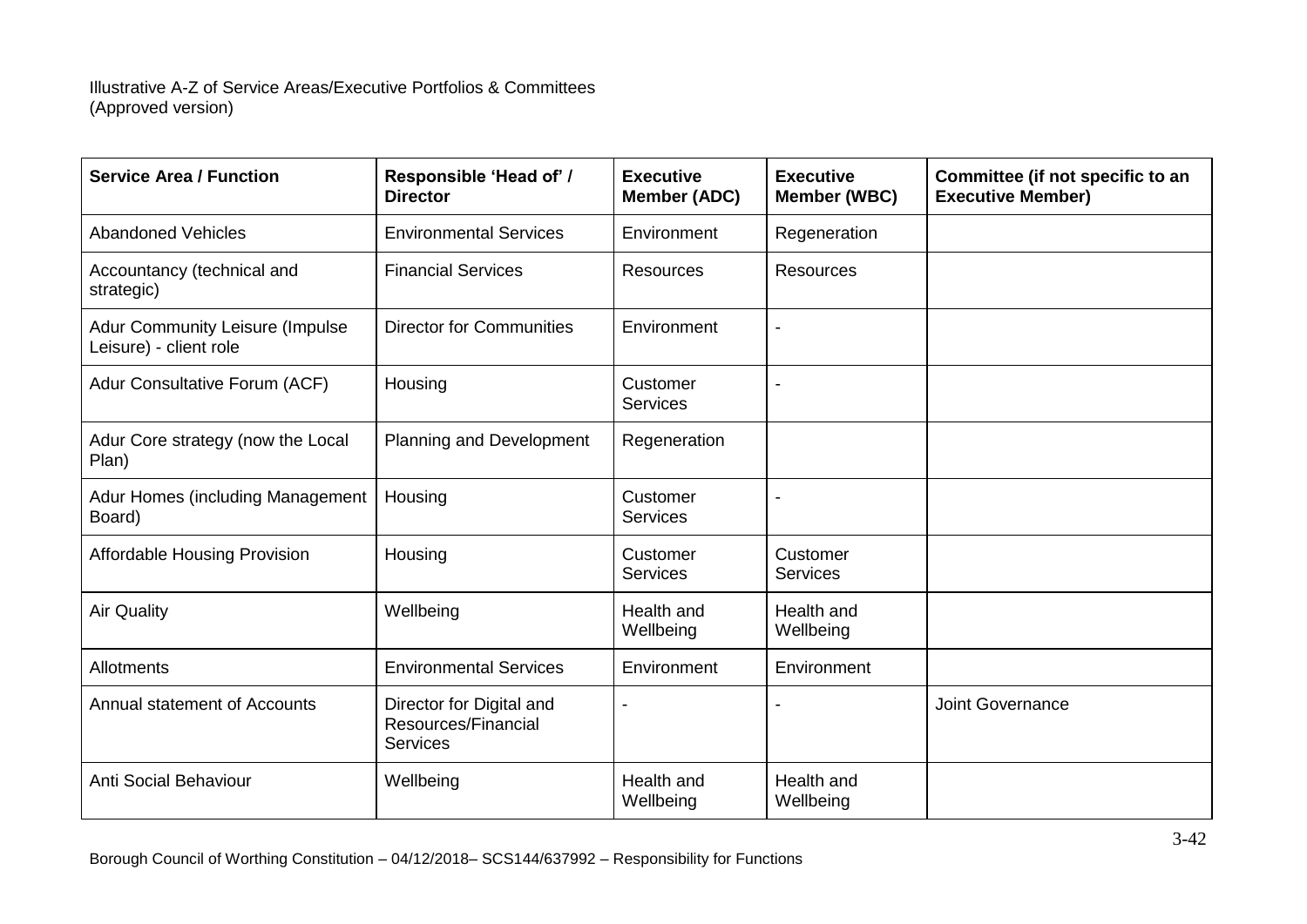| Anti Social Behaviour in relation to<br>tenants                        | Housing                                          | Customer<br><b>Services</b> | Customer<br><b>Services</b> |                                                           |
|------------------------------------------------------------------------|--------------------------------------------------|-----------------------------|-----------------------------|-----------------------------------------------------------|
| <b>Assembly Hall</b>                                                   | Culture                                          |                             | Customer<br>Services        |                                                           |
| <b>Asset Management</b>                                                | <b>Business and Technical</b><br><b>Services</b> | Leader                      | Leader                      |                                                           |
| <b>Audit Fees</b>                                                      | <b>Chief Financial Services</b>                  | <b>Resources</b>            | <b>Resources</b>            | Joint Governance Committee                                |
| <b>Audit Management</b>                                                | <b>Chief Financial Services</b>                  |                             |                             | Joint Governance Committee                                |
| <b>Audit Service</b>                                                   | <b>Chief Financial Services</b>                  |                             |                             | <b>Joint Governance Committee</b>                         |
| <b>Beach Huts and Chalets</b>                                          | <b>Environmental Services</b>                    | Environment                 | Regeneration                |                                                           |
| <b>Beach Maintenance</b>                                               | <b>Environmental Services</b>                    | Environment                 | Regeneration                |                                                           |
| <b>Benefit Administration (Worthing)</b>                               | <b>Revenues and Benefits</b>                     |                             | Customer<br><b>Services</b> |                                                           |
| <b>Bereavement Services</b><br>(formerly cemeteries and<br>crematoria) | <b>Environmental Services</b>                    | Environment                 | Environment                 |                                                           |
| <b>Branding</b>                                                        | Communications                                   | Leader                      | Leader                      |                                                           |
| Budgets (including the overall<br>allocation of Revenue and Capital)   | <b>Chief Financial Officer</b>                   | <b>Resources</b>            | <b>Resources</b>            | Council Tax (revenue budget<br>approved by Full Councils) |
| <b>Building / Offices Cleaning</b>                                     | <b>Business and Technical</b><br><b>Services</b> | <b>Resources</b>            | <b>Resources</b>            |                                                           |
| Building cleaning (Adur Homes)                                         | Housing                                          | Customer<br><b>Services</b> |                             |                                                           |
| <b>Building Control</b>                                                | <b>Planning and Development</b>                  | Regeneration                | Regeneration                |                                                           |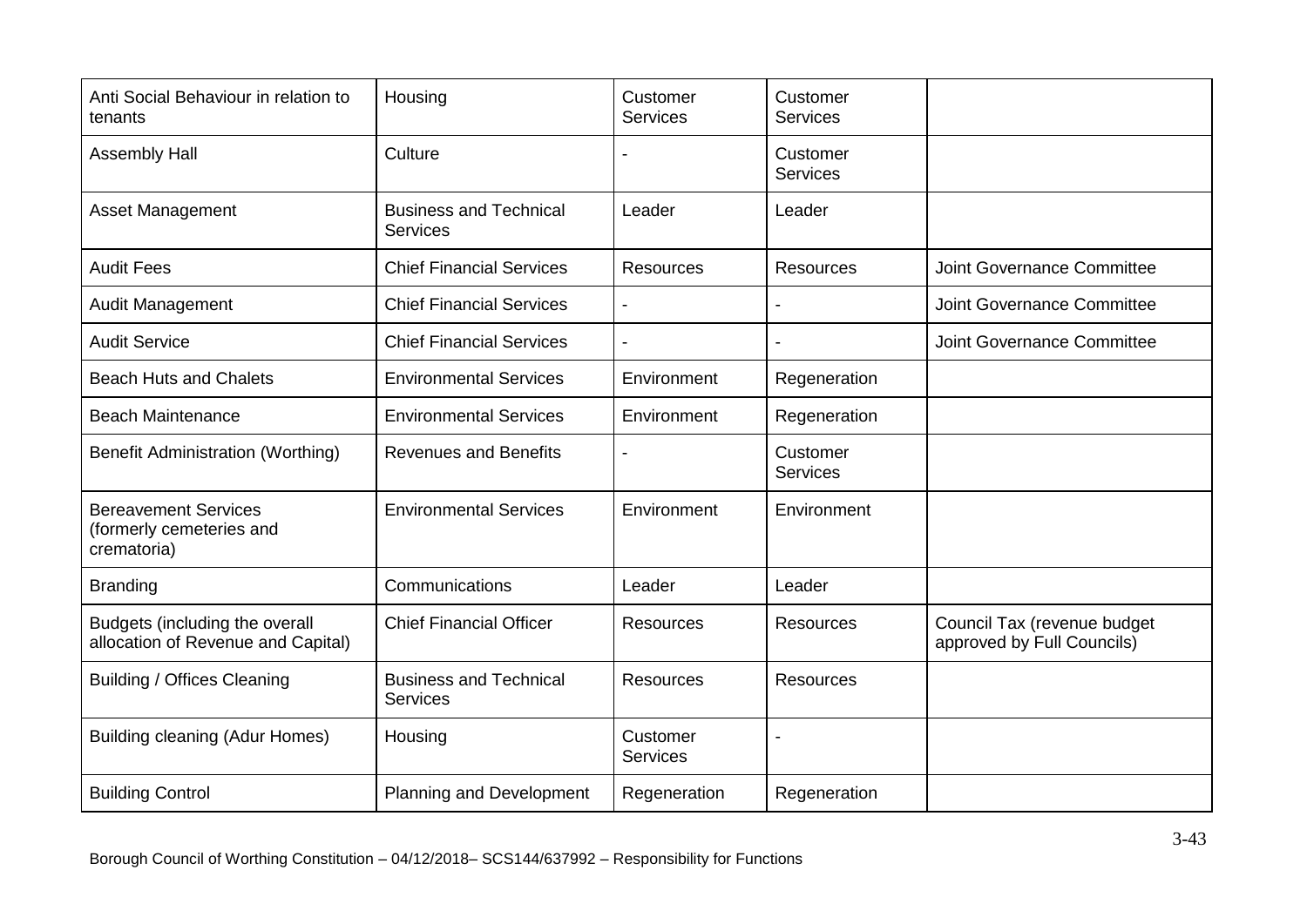| <b>Bulky Waste</b>                                                  | <b>Environmental Services</b>                                            | Environment                 | Environment                 |                       |
|---------------------------------------------------------------------|--------------------------------------------------------------------------|-----------------------------|-----------------------------|-----------------------|
| <b>Burials</b>                                                      | <b>Environmental Services</b>                                            | Environment                 | Environment                 |                       |
| <b>Bus shelters</b>                                                 | <b>Business and Technical</b><br><b>Services</b>                         | Environment                 | Regeneration                |                       |
| <b>Business Engagement and</b><br>Partnerships                      | Place and Investment                                                     | Regeneration                | Regeneration                |                       |
| <b>Business Rates</b>                                               | <b>Revenues and Benefits</b>                                             | <b>Resources</b>            | <b>Resources</b>            |                       |
| <b>Business Continuity</b>                                          | <b>Business and Technical</b><br><b>Services</b>                         | Health and<br>Wellbeing     | Regeneration                |                       |
| <b>Business Improvement District Levy</b>                           | <b>Revenues and Benefits</b>                                             | <b>Resources</b>            | Resources                   |                       |
| <b>Building Management (Worthing</b><br>Town Hall, Portland House,) | <b>Business and Technical</b><br>services                                | <b>Resources</b>            | <b>Resources</b>            |                       |
| Capital Programme                                                   | <b>Business and Technical</b><br>services and Chief Financial<br>Officer | <b>Resources</b>            | <b>Resources</b>            |                       |
| Capital Programme (Adur Homes)                                      | Housing and Chief Financial<br>Officer                                   | Customer<br><b>Services</b> |                             |                       |
| Chairman of the Council                                             | Wellbeing                                                                | Leader                      | $\blacksquare$              |                       |
| <b>Chief Financial Officer</b>                                      | Finance                                                                  |                             |                             | <b>Statutory Role</b> |
| <b>Choice Based Lettings</b>                                        | Housing                                                                  | Customer<br><b>Services</b> | Customer<br><b>Services</b> |                       |
| Cinema (Ritz)                                                       | Culture                                                                  |                             | Customer<br><b>Services</b> |                       |
| City Deal (strategic matters)                                       |                                                                          | Leader                      | Leader                      |                       |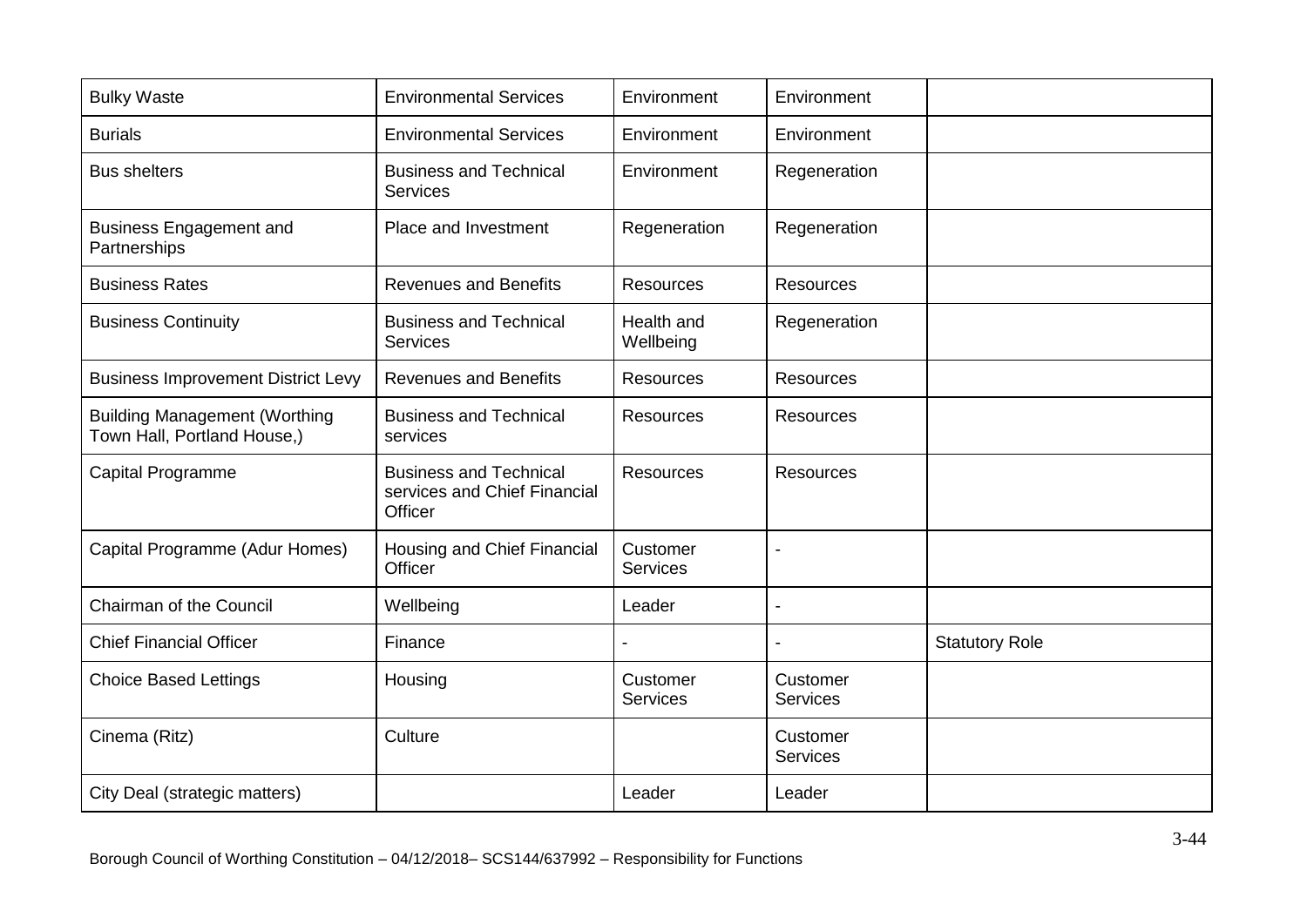| <b>Cleansing (Street)</b>                            | <b>Environmental Services</b>             | Environment                 | Environment                 |  |
|------------------------------------------------------|-------------------------------------------|-----------------------------|-----------------------------|--|
| <b>Clinical waste</b>                                | <b>Environmental Services</b>             | Environment                 | Environment                 |  |
| Coastal Protection and monitoring                    | <b>Business and Technical</b><br>services | Regeneration                | Regeneration                |  |
| <b>Coastal West Sussex</b>                           | <b>Planning and Development</b>           | Regeneration                | Regeneration                |  |
| <b>Commercial Waste</b>                              | <b>Environmental Services</b>             | Environment                 | Environment                 |  |
| <b>Committee Management</b>                          | Wellbeing                                 | Leader                      | Leader                      |  |
| Community Alarm and telecare<br>service              | Housing                                   | Customer<br><b>Services</b> |                             |  |
| <b>Community Safety and Anti Social</b><br>Behaviour | Wellbeing                                 | Health and<br>Wellbeing     | Health and<br>Wellbeing     |  |
| Concessions                                          | Place and Investment                      | Regeneration                | Regeneration                |  |
| Connaught Theatre                                    | Culture                                   |                             | Customer<br><b>Services</b> |  |
| <b>Conservation areas</b>                            | Planning and Development                  | Regeneration                | Regeneration                |  |
| Consultation (public)                                | Communications                            | Leader                      |                             |  |
| <b>Contact Centre Services</b>                       | <b>Customer Contact and</b><br>Engagement | Customer<br><b>Services</b> | Customer<br><b>Services</b> |  |
| <b>Contracts &amp; Procurement</b>                   | <b>Financial Services</b>                 | <b>Resources</b>            | Resources                   |  |
| <b>Corporate Complaints</b>                          | <b>Customer Contact and</b><br>Engagement | Leader                      | Leader                      |  |
| <b>Corporate Information Management</b><br>(GIS)     | Digital and Design                        | <b>Resources</b>            | <b>Resources</b>            |  |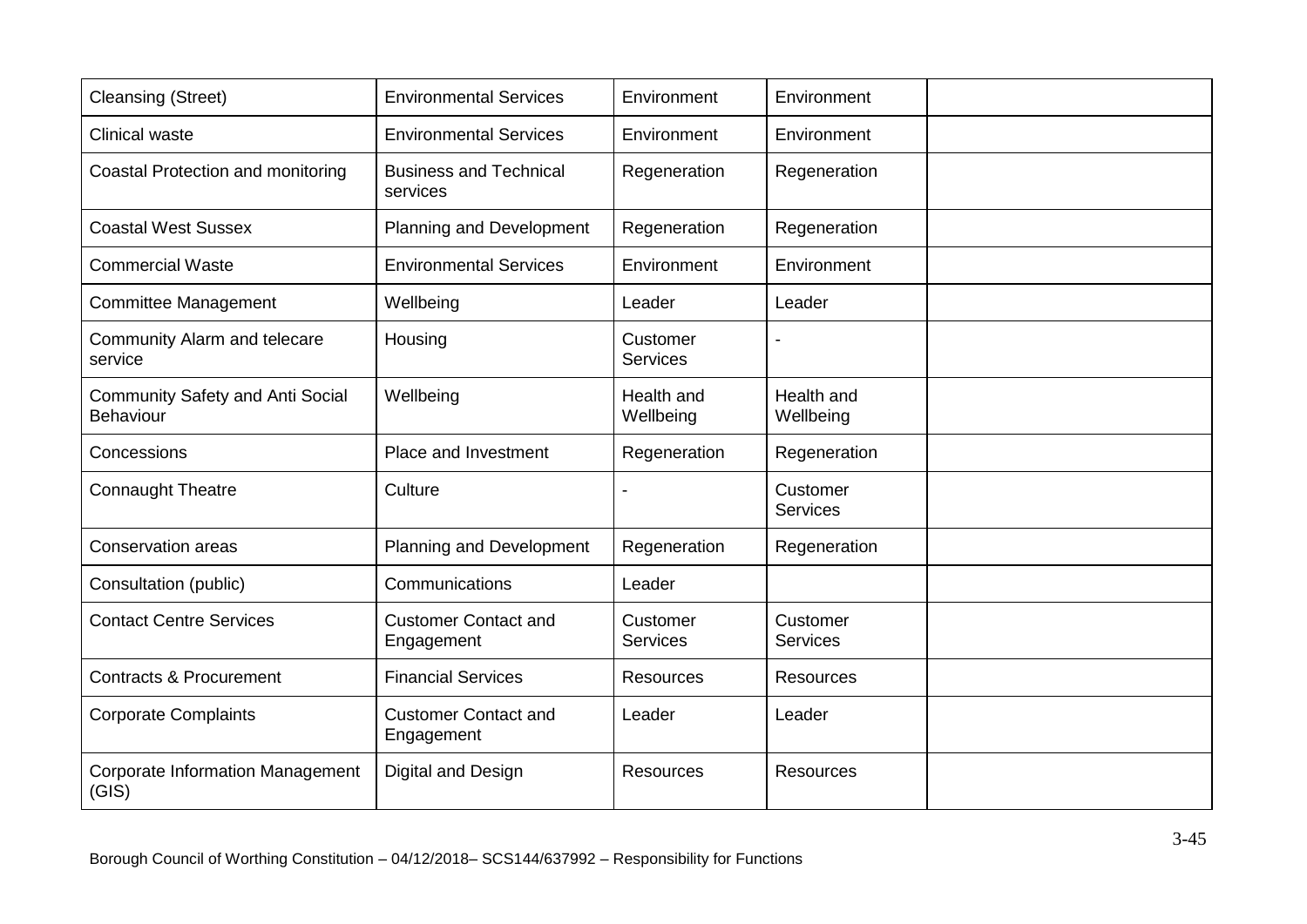| <b>Corporate Property Terriers</b>                                           | <b>Technical and Business</b><br><b>Services</b> | <b>Resources</b>            | <b>Resources</b>                                |                                                                        |
|------------------------------------------------------------------------------|--------------------------------------------------|-----------------------------|-------------------------------------------------|------------------------------------------------------------------------|
| Corporate Property (not included in<br>other portfolios)                     | Planning and Development                         | <b>Resources</b>            | <b>Resources</b>                                |                                                                        |
| <b>Council sheltered Housing Schemes</b><br>(Adur)                           | Housing                                          | Customer<br><b>Services</b> |                                                 |                                                                        |
| <b>Council Tax</b>                                                           | <b>Revenues and Benefits</b>                     | <b>Resources</b>            | <b>Resources</b>                                |                                                                        |
| <b>Councillor Code of Conduct</b><br>(including Parish)                      | Legal<br>(Monitoring Officer)                    |                             |                                                 | <b>Joint Governance</b><br><b>Committee/Standards Sub</b><br>Committee |
| Customer Insight, Customer<br>Experience. Process and Service<br>Improvement | <b>Customer Contact and</b><br>Engagement        | Customer<br><b>Services</b> | Customer<br><b>Services</b>                     |                                                                        |
| <b>Dangerous Structures</b>                                                  | Development and Planning                         |                             |                                                 | <b>Planning Committee</b>                                              |
| <b>Data Protection</b>                                                       | Digital and Design                               | <b>Resources</b>            | Digital and<br>Environmental<br><b>Services</b> |                                                                        |
| <b>Debtors</b>                                                               | <b>Chief Financial Officer</b>                   | <b>Resources</b>            | <b>Resources</b>                                |                                                                        |
| <b>Democratic Services</b>                                                   | Wellbeing                                        | Leader                      | Leader                                          |                                                                        |
| Devolution, strategic direction                                              |                                                  | Leader                      | Leader                                          |                                                                        |
| Disability Facilities Grant and other<br><b>Housing Grants</b>               | Housing                                          | Customer<br><b>Services</b> | Customer<br><b>Services</b>                     |                                                                        |
| <b>Digital Transformation</b>                                                | Digital and Design                               | <b>Resources</b>            | Digital and<br>Environmental<br><b>Services</b> |                                                                        |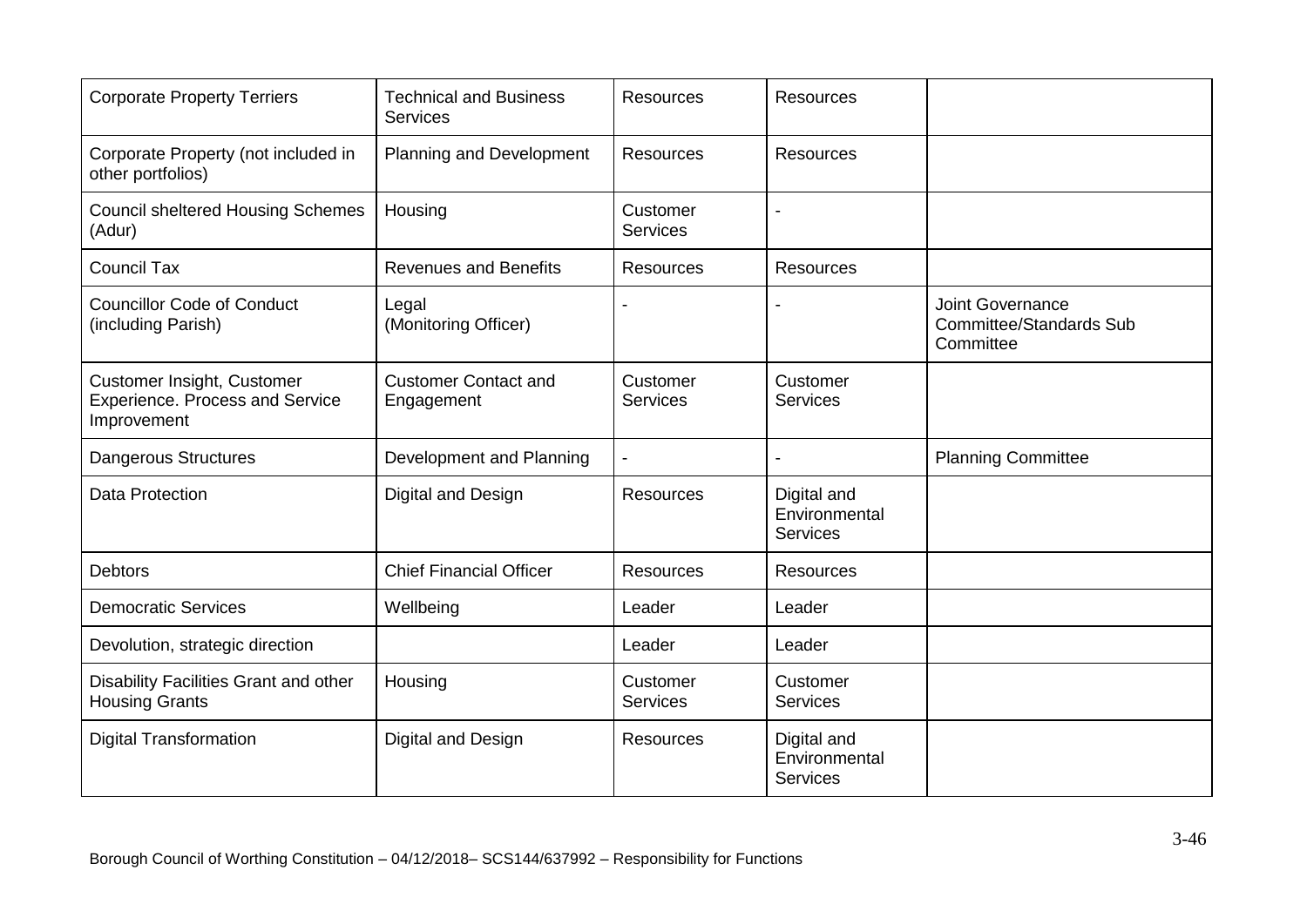| Dog Control                                                                                             | <b>Environmental Services</b>                                         | Environment                           | Health and<br>Wellbeing     |                                                                                            |
|---------------------------------------------------------------------------------------------------------|-----------------------------------------------------------------------|---------------------------------------|-----------------------------|--------------------------------------------------------------------------------------------|
| Economic Board - representative on<br>and Strategic Direction                                           |                                                                       | Leaders                               | Leaders                     |                                                                                            |
| Economic Development, Inward<br><b>Investment &amp; Business Retention,</b><br>Growth Deal, City Region | Place and Investment                                                  | Regeneration                          | Regeneration                |                                                                                            |
| Education Liaison, promotion etc.                                                                       |                                                                       | Regeneration                          | Regeneration                |                                                                                            |
| Elections                                                                                               | <b>Returning Officer</b><br><b>Customer Contact and</b><br>Engagement |                                       |                             | Returning Officer / some decisions<br>reserved to Council (i.e. frequency<br>of elections) |
| <b>Emergency Planning</b>                                                                               | <b>Business and Technical</b><br><b>Services</b>                      | Health and<br>Wellbeing               | Regeneration                |                                                                                            |
| <b>Empty Properties</b>                                                                                 |                                                                       | Regeneration                          | Customer<br><b>Services</b> |                                                                                            |
| <b>Employee Relations</b>                                                                               | <b>Strategic Human Resources</b>                                      | <b>Resources</b>                      | <b>Resources</b>            |                                                                                            |
| <b>Energy Management</b>                                                                                | Sustainability                                                        |                                       | Leader                      |                                                                                            |
| <b>Engineering and Surveying</b>                                                                        | <b>Business and Technical</b><br><b>Services</b>                      | <b>Resources</b>                      | <b>Resources</b>            |                                                                                            |
| <b>Environmental Health (Protection)</b>                                                                | Wellbeing                                                             | Health and<br>Wellbeing               | Health and<br>Wellbeing     |                                                                                            |
| <b>Events and Cultural Projects</b>                                                                     | Culture                                                               | Regeneration<br>and/or<br>Environment | Regeneration                |                                                                                            |
| <b>Exchequer Services</b>                                                                               | <b>Chief Financial Officer</b>                                        | <b>Resources</b>                      | <b>Resources</b>            |                                                                                            |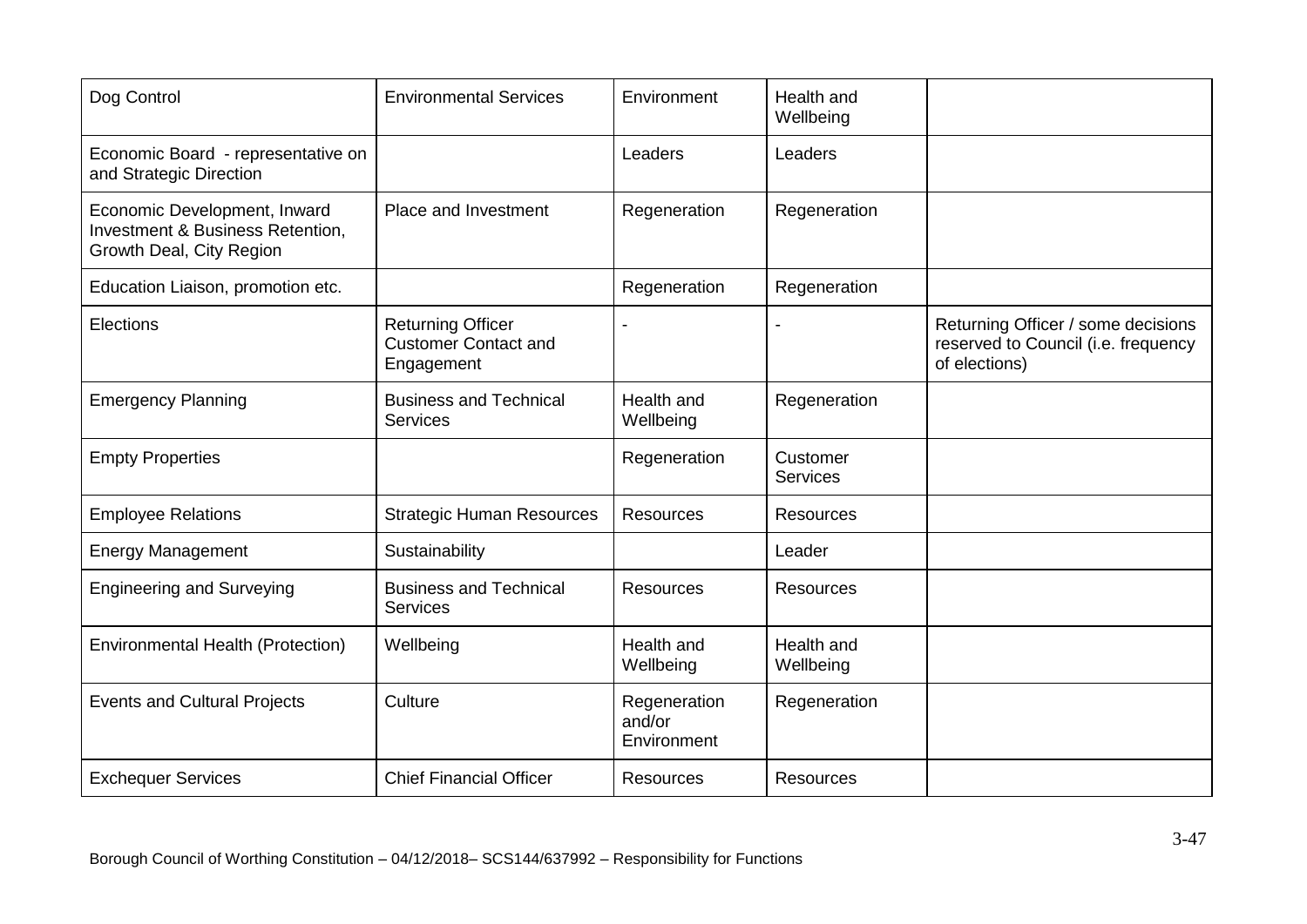| <b>External Auditor's Annual Letter</b>                                     | <b>Chief Financial Officer</b>                   |                             |                                                 | <b>Joint Governance Committee</b> |
|-----------------------------------------------------------------------------|--------------------------------------------------|-----------------------------|-------------------------------------------------|-----------------------------------|
| <b>EU and External Funding</b>                                              | Place and Investment                             | <b>Resources</b>            | <b>Resources</b>                                |                                   |
| Facilities Management (incl security,<br>reprographics, porters, pool cars) | <b>Business and Technical</b><br><b>Services</b> | <b>Resources</b>            | <b>Resources</b>                                |                                   |
| <b>Fleet and Transport Maintenance</b>                                      | <b>Environmental Services</b>                    | Environment                 | Environment                                     |                                   |
| <b>Flood Protection</b>                                                     | <b>Business and Technical</b><br><b>Services</b> | Regeneration                | Environment                                     |                                   |
| Food safety incl Enforcement Plan                                           | Wellbeing                                        | Health and<br>Wellbeing     | Health and<br>Wellbeing                         |                                   |
| Foreshore Management                                                        | <b>Environmental Services</b>                    | Environment                 | Regeneration                                    |                                   |
| Fraud Investigation (Adur)                                                  | <b>Chief Financial Officer</b>                   | <b>Resources</b>            |                                                 |                                   |
| Fraud Investigation (Worthing)                                              | <b>Chief Financial Officer</b>                   |                             | <b>Resources</b>                                |                                   |
| Freedom of Information                                                      | Digital and Design                               | <b>Resources</b>            | Digital and<br>Environmental<br><b>Services</b> |                                   |
| <b>Fuel Poverty</b>                                                         | Wellbeing                                        | Health and<br>Wellbeing     | Health and<br>Wellbeing                         |                                   |
| Garage Management (Adur Homes<br>properties)                                | Housing                                          | Customer<br><b>Services</b> |                                                 |                                   |
| Garden Waste                                                                | <b>Environmental Services</b>                    | Environment                 | Environment                                     |                                   |
| <b>Grounds Maintenance</b>                                                  | <b>Environmental Services</b>                    | Environment                 | Environment                                     |                                   |
| Grounds Maintenance (Adur Homes<br>Properties)                              | Housing                                          | Environment                 |                                                 |                                   |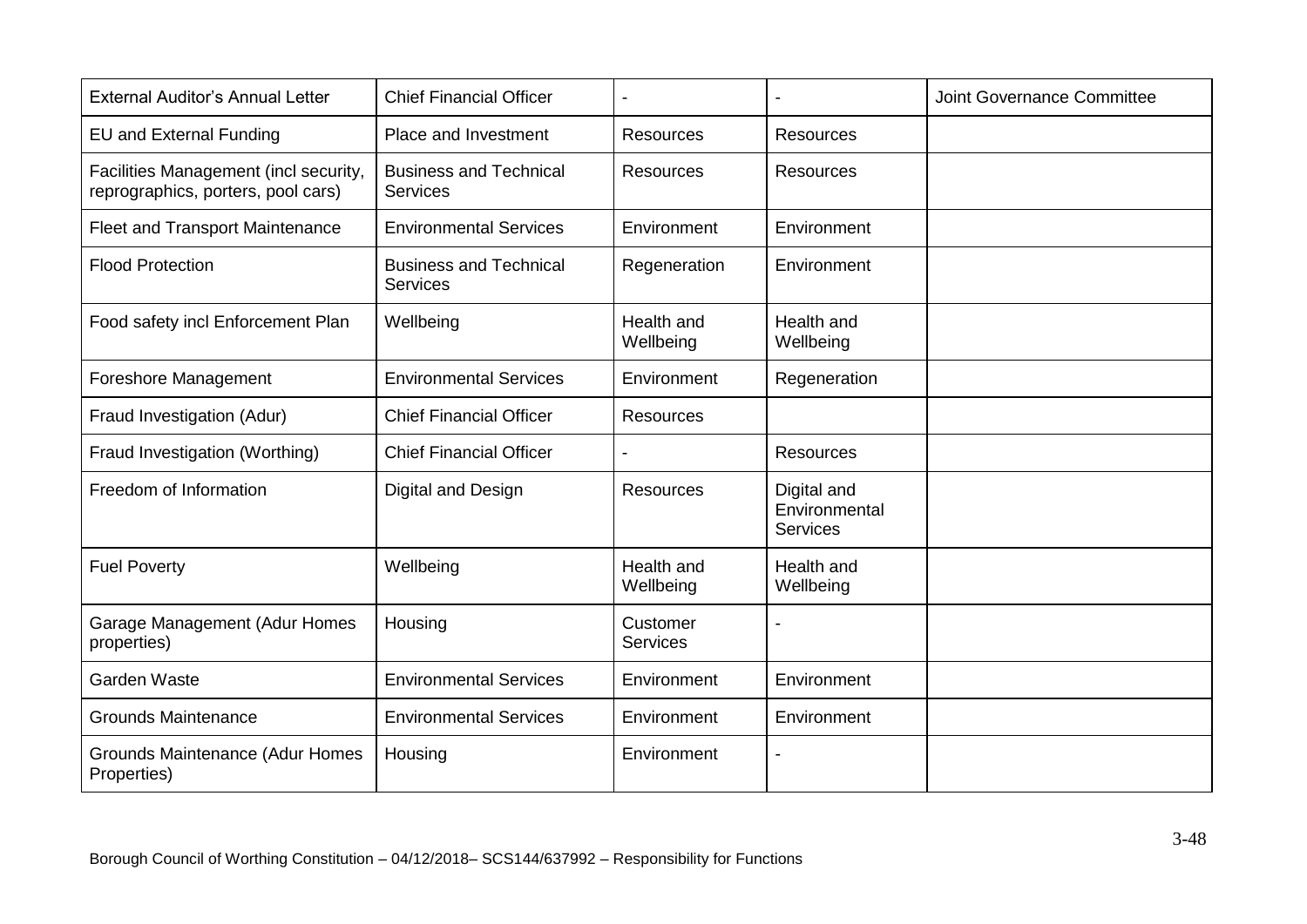| Hackney Carriage Licensing                             | Wellbeing                                        |                             |                                                 | <b>Licensing Committees</b>       |
|--------------------------------------------------------|--------------------------------------------------|-----------------------------|-------------------------------------------------|-----------------------------------|
| Health and Safety (corporate)                          | <b>Business and Technical</b><br><b>Services</b> | Health &<br>Wellbeing       | Regeneration                                    |                                   |
| Help points/Customer services<br>receptions            | <b>Customer Services and</b><br>Engagement       | Customer<br><b>Services</b> | Customer<br><b>Services</b>                     |                                   |
| Housing Systems support and<br>monitoring (Adur Homes) | Housing                                          | Customer<br><b>Services</b> |                                                 |                                   |
| Housing Voice (Adur)                                   | Housing                                          | Customer<br><b>Services</b> |                                                 |                                   |
| <b>Information Security</b>                            | Digital and Design                               | <b>Resources</b>            | Digital and<br>Environmental<br><b>Services</b> |                                   |
| Infrastructure delivery plans                          | Planning and Development                         | Regeneration                | Regeneration                                    |                                   |
| Insurance                                              | <b>Chief Financial Officer</b>                   | Leader                      | <b>Resources</b>                                |                                   |
| <b>Internal Audit</b>                                  | <b>Chief Financial Officer</b>                   | <b>Resources</b>            | <b>Resources</b>                                |                                   |
| Internal Audit Annual Report and<br>Opinion            | <b>Chief Financial Officer</b>                   |                             |                                                 | <b>Joint Governance Committee</b> |
| <b>Investments (Treasury</b><br>Management)            | <b>Chief Financial Officer</b>                   | <b>Resources</b>            | <b>Resources</b>                                |                                   |
| IT Systems support                                     | Digital and Design                               | <b>Resources</b>            | Digital and<br>Environmental<br><b>Services</b> |                                   |
| <b>Land Charges</b>                                    | Planning and Development                         | <b>Resources</b>            | <b>Resources</b>                                |                                   |
| <b>Land Drainage</b>                                   | <b>Business and Technical</b>                    | Regeneration                | Health and                                      |                                   |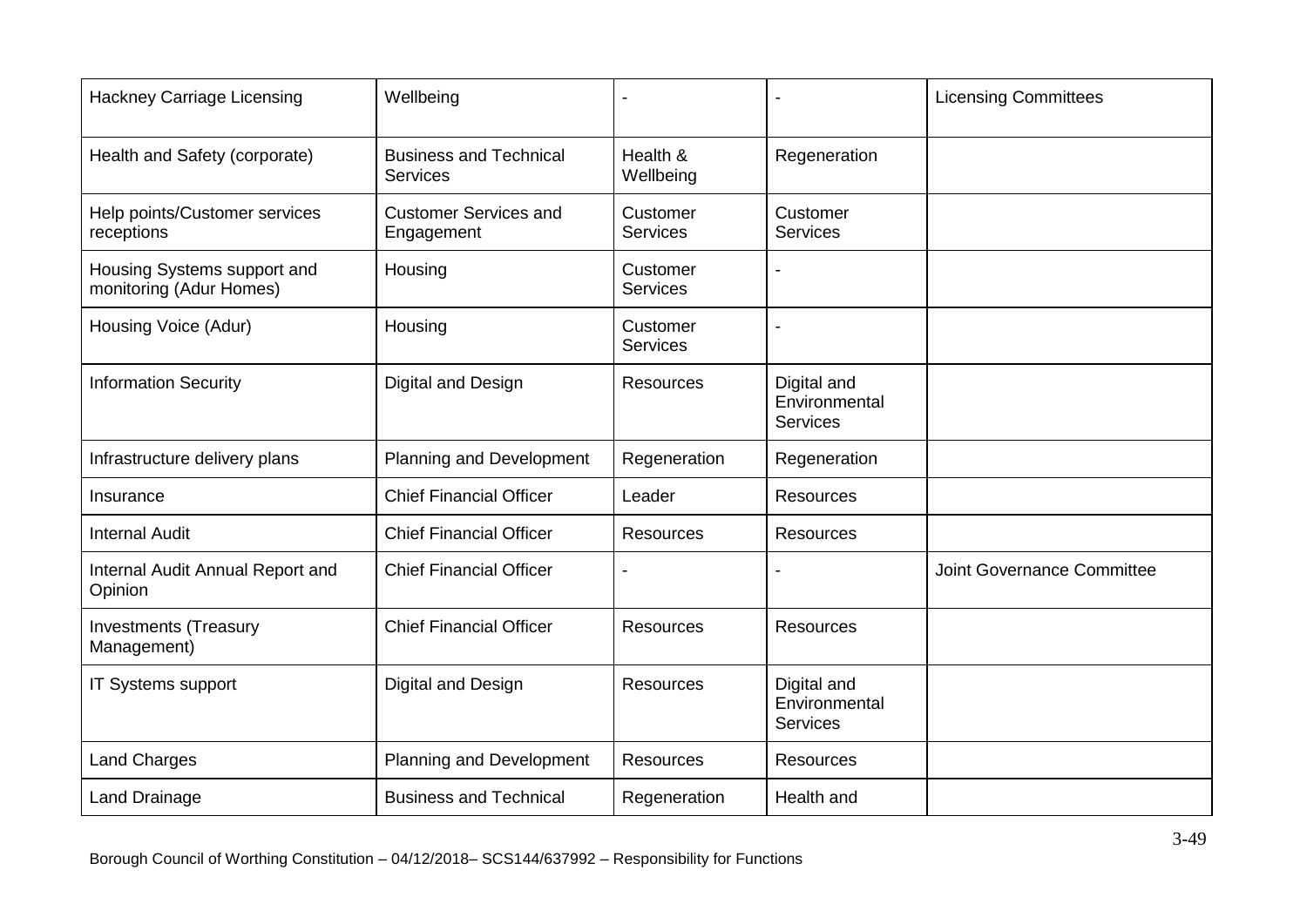|                                                                                   | <b>Services</b>                             |                             | Wellbeing               |                            |
|-----------------------------------------------------------------------------------|---------------------------------------------|-----------------------------|-------------------------|----------------------------|
| Leasehold administration                                                          | Housing                                     | Customer<br><b>Services</b> |                         |                            |
| <b>Leasehold Sheltered Scheme</b>                                                 | Housing                                     | Customer<br><b>Services</b> |                         |                            |
| Learning and Development                                                          | <b>Strategic Human Resources</b>            |                             |                         |                            |
| <b>Legal Services</b>                                                             | Legal                                       | <b>Resources</b>            | Resources               |                            |
| Leisure Facilities (management of<br>Adur sites)                                  | <b>Director for Communities</b><br>(client) | Environment                 |                         |                            |
| Leisure Facilities (management of<br>Worthing sites)                              | <b>Director for Communities</b><br>(Client) |                             | Environment             |                            |
| Licensing (Premises, personal,<br>alcohol, gambling hackney carriages<br>$etc.$ ) | Wellbeing                                   |                             |                         | <b>Licensing Committee</b> |
| <b>Listed Buildings</b>                                                           | Planning and Development                    | $\overline{\phantom{0}}$    |                         | <b>Planning Committee</b>  |
| <b>Local Development Plans</b>                                                    | Planning and Development                    | Regeneration                | Regeneration            |                            |
| Local Land and Property Gazetteer                                                 | Planning and Development                    | <b>Resources</b>            | <b>Resources</b>        |                            |
| Local Strategic Partnership                                                       | Wellbeing                                   | Health and<br>Wellbeing     | Health and<br>Wellbeing |                            |
| <b>Major Regeneration Projects</b>                                                | Planning and Development                    | Regeneration                | Regeneration            |                            |
| Mayoralty                                                                         | Wellbeing                                   |                             | Leader                  |                            |
| Media                                                                             | Communications                              | Leader                      | Leader                  |                            |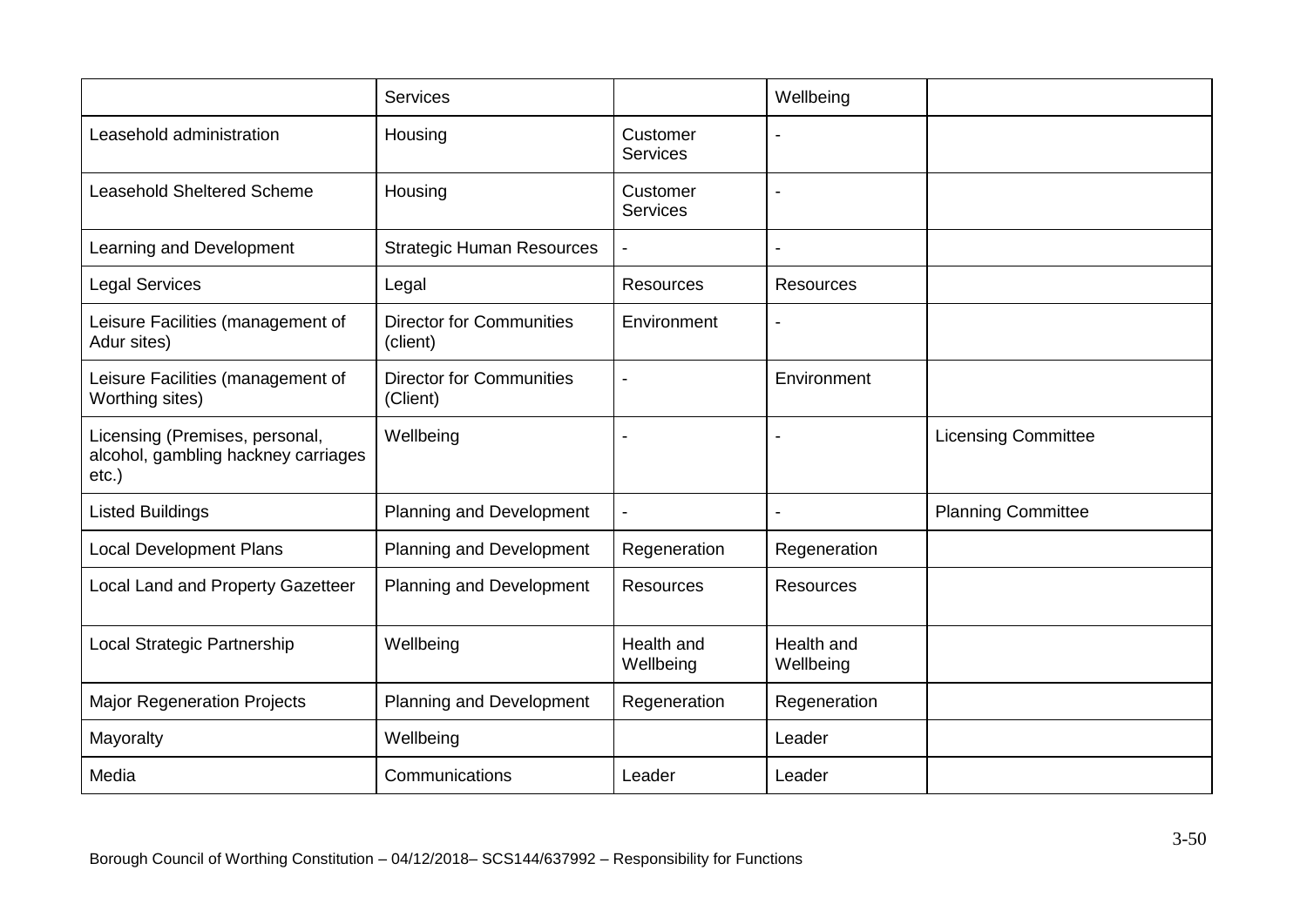| Member Development & Services<br>for                                     | Wellbeing                                        | Leader                      | Leader                  |                            |
|--------------------------------------------------------------------------|--------------------------------------------------|-----------------------------|-------------------------|----------------------------|
| <b>Monitoring Officer</b>                                                | Legal                                            |                             |                         | <b>Statutory Role</b>      |
| Neighbour Disputes (dealing with)<br>Noise etc. via environmental health | Wellbeing                                        | Health and<br>Wellbeing     | Health and<br>Wellbeing |                            |
| Neighbour Disputes (dealing with)<br>Anti-Social Behaviour Team          | Wellbeing                                        | Health and<br>Wellbeing     | Health and<br>Wellbeing |                            |
| Neighbour Disputes (dealing with)<br>Adur homes                          | Housing                                          | Customer<br><b>Services</b> |                         |                            |
| Non-Domestic Rates (Adur)                                                | <b>Revenues and Benefits</b>                     | <b>Resources</b>            |                         |                            |
| Non-Domestic Rates (Worthing)                                            | <b>Revenues and Benefits</b>                     |                             | Resources               |                            |
| Non-Housing property repairs                                             | <b>Business and Technical</b><br><b>Services</b> | <b>Resources</b>            | <b>Resources</b>        |                            |
| Ombudsman                                                                | <b>Customer Contact and</b><br>Engagement        |                             |                         | Joint Governance Committee |
| Open spaces                                                              | <b>Environmental Services</b>                    | Environment                 | Environment             |                            |
| <b>Organisational Development</b>                                        | <b>Strategic Human Resources</b>                 | <b>Resources</b>            | <b>Resources</b>        |                            |
| <b>Parking Services</b>                                                  | <b>Customer Contact and</b><br>engagement        | Environment                 | Regeneration            |                            |
| Parks Management                                                         | <b>Environmental Services</b>                    | Environment                 | Environment             |                            |
| Performance Management                                                   | Digital and Design                               | Leader                      | Leader                  |                            |
| <b>Pest Control</b>                                                      | <b>Environmental Services</b>                    | Health and<br>Wellbeing     | Health and<br>Wellbeing |                            |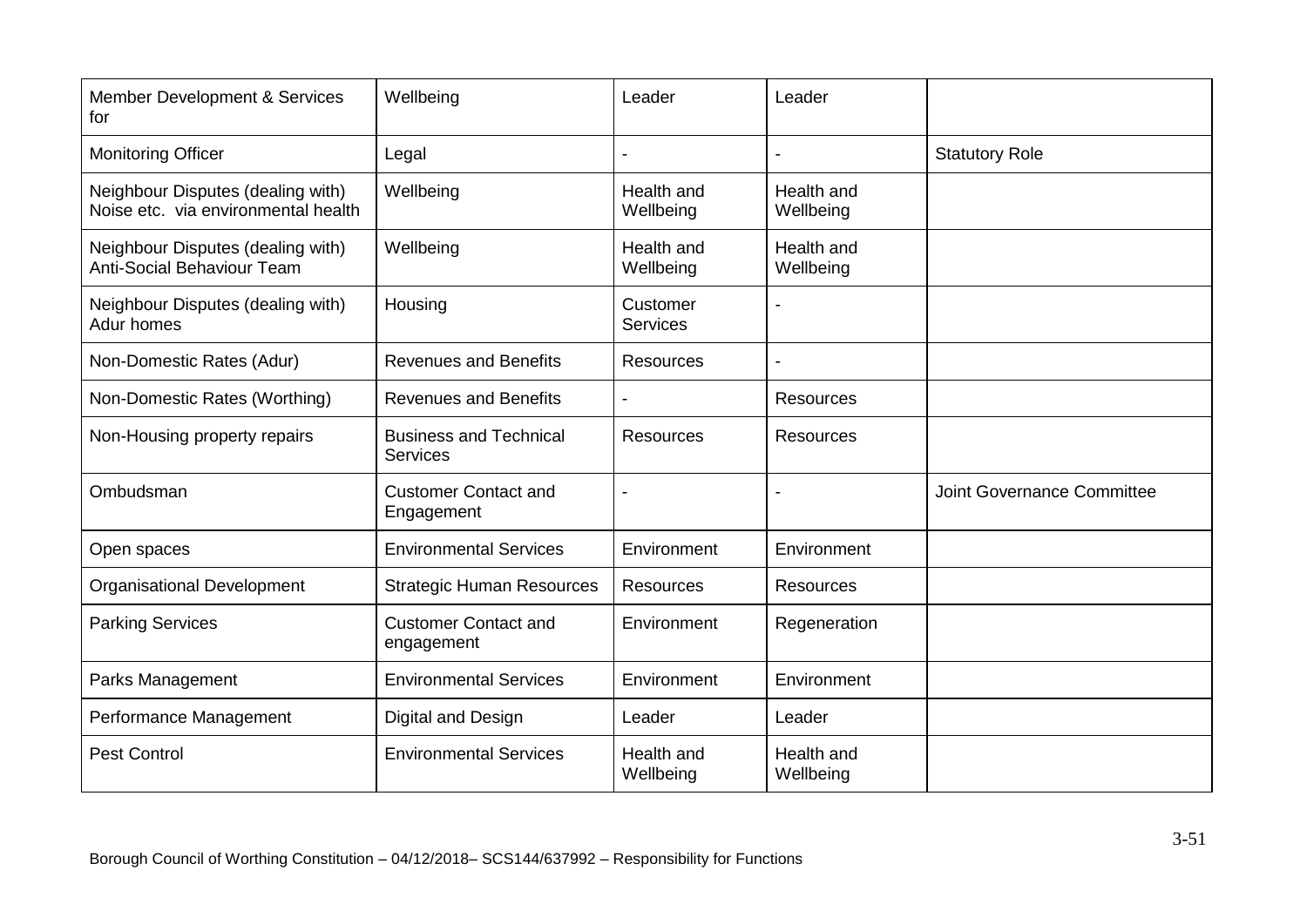| Places and Neighbourhoods                                            | Wellbeing                                        | Health and<br>Wellbeing     | Health and<br>Wellbeing |                                                                                              |
|----------------------------------------------------------------------|--------------------------------------------------|-----------------------------|-------------------------|----------------------------------------------------------------------------------------------|
| <b>Place Shaping</b>                                                 | Place and Investment                             | Regeneration                | Regeneration            |                                                                                              |
| <b>Planning Policy</b>                                               | Planning and Development                         | Regeneration                | Regeneration            |                                                                                              |
| Private Hire Vehicle Licensing                                       | Wellbeing                                        |                             |                         | <b>Licensing Committee</b>                                                                   |
| <b>Procurement and Contracts</b>                                     | Finance                                          | <b>Resources</b>            | <b>Resources</b>        |                                                                                              |
| Public conveniences (Including<br>Cleaning) - contract management    | <b>Environmental Services</b>                    | Environment                 | Environment             |                                                                                              |
| Recruitment and Selection of Chief<br><b>Executive and Directors</b> | Organisational Development                       |                             |                         | Joint Senior Staff<br>Committee/Council                                                      |
| Recycling                                                            | <b>Environmental Services</b>                    | Environment                 | Environment             |                                                                                              |
| Refuse                                                               | <b>Environmental Services</b>                    | Environment                 | Environment             |                                                                                              |
| Remuneration (Members) -<br>(Members Allowances)                     | Wellbeing                                        |                             |                         | Joint Independent Remuneration<br>Panel / Joint Governance<br><b>Committee /Full Council</b> |
| <b>Rent Accounting (Adur)</b>                                        | Housing                                          | Customer<br><b>Services</b> |                         |                                                                                              |
| Repairs and Maintenance (Adur<br>Homes)                              | Housing                                          | Customer<br><b>Services</b> |                         |                                                                                              |
| Reprographics                                                        | <b>Business and Technical</b><br><b>Services</b> | <b>Resources</b>            | <b>Resources</b>        |                                                                                              |
| <b>Resident's Panels</b>                                             | Communications                                   | Leader                      | Leader                  |                                                                                              |
| <b>Risk Management</b>                                               | Digital and Design                               | Leader                      | Leader                  |                                                                                              |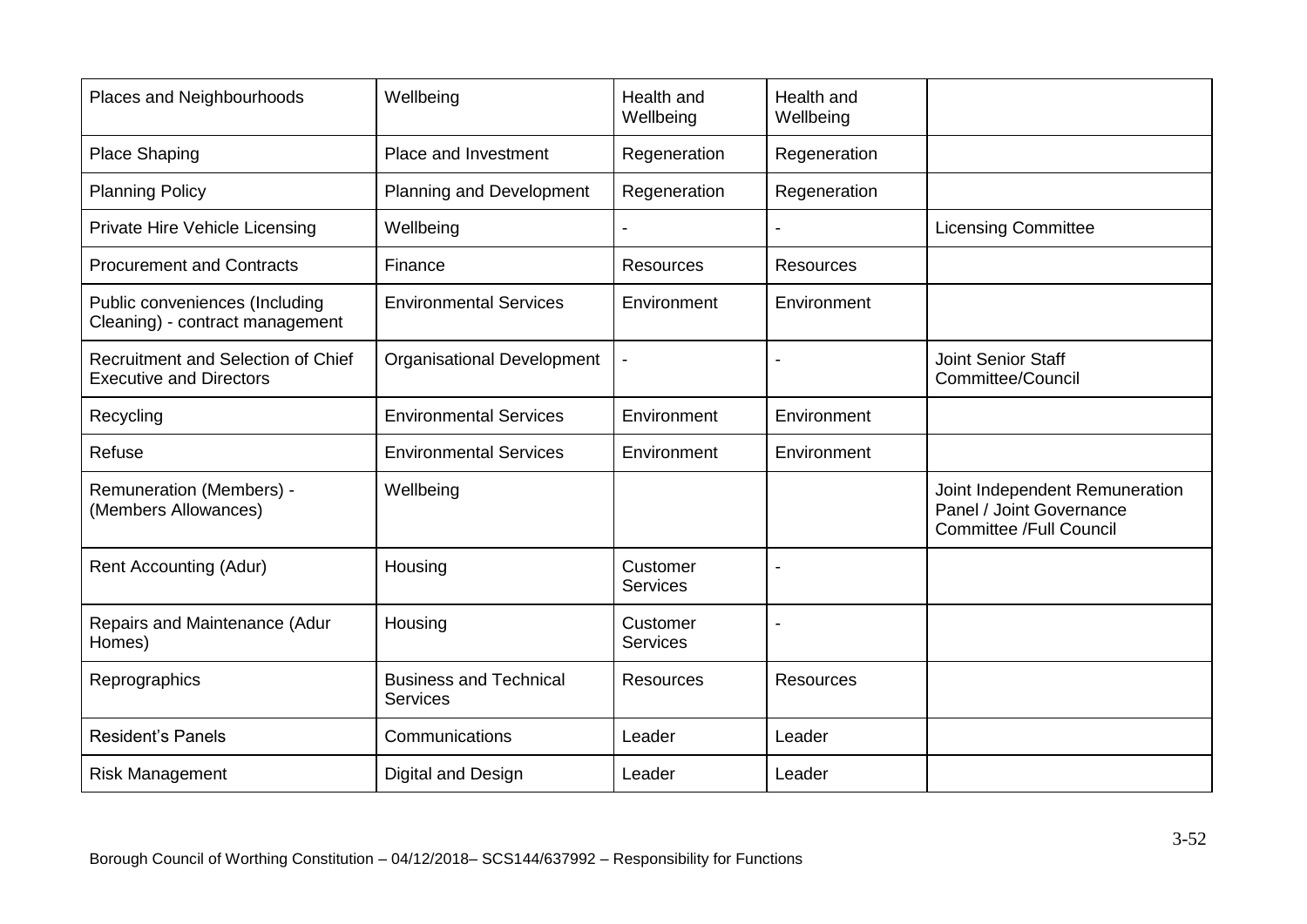| Revenues and Benefits (Adur)                 | <b>Revenues and Benefits</b>                     |                             |                             | <b>CenSus Joint Committee</b>            |
|----------------------------------------------|--------------------------------------------------|-----------------------------|-----------------------------|------------------------------------------|
| Revenues and Benefits (Worthing)             | <b>Revenues and Benefits</b>                     |                             | Customer<br><b>Services</b> |                                          |
| Road Nameplates                              | Planning and Development                         | Environment                 | Regeneration                |                                          |
| <b>Safer Communities</b>                     | Wellbeing                                        | Health and<br>Wellbeing     | Health and<br>Wellbeing     |                                          |
| Safeguarding                                 | Wellbeing                                        | Health and<br>Wellbeing     | Health and<br>Wellbeing     |                                          |
| Scrutiny                                     | Digital and Design                               |                             |                             | Joint Overview and Scrutiny<br>Committee |
| Section 151 Role                             | <b>Chief Financial Officer</b>                   | $\blacksquare$              |                             | <b>Statutory Role</b>                    |
| Senior Information Risk Officer              | Director for Digital and<br><b>Resources</b>     |                             |                             |                                          |
| <b>Sex Establishments</b>                    | Wellbeing                                        |                             | $\blacksquare$              | <b>Licensing Committees</b>              |
| Shops owned by the Council (Adur)            | <b>Business and Technical</b><br><b>Services</b> | <b>Resources</b>            |                             |                                          |
| Skills and Enterprise/Education<br>liaison   |                                                  | Regeneration                | Regeneration                |                                          |
| South Downs Leisure Trust (client<br>role)   | <b>Director for Communities</b>                  |                             | Environment                 |                                          |
| Strategy, Systems and Clienting<br>(Housing) | Housing                                          | Customer<br><b>Services</b> | Customer<br><b>Services</b> |                                          |
| <b>Strategic Housing and Enabling</b>        | Housing                                          | Customer<br><b>Services</b> | Customer<br><b>Services</b> |                                          |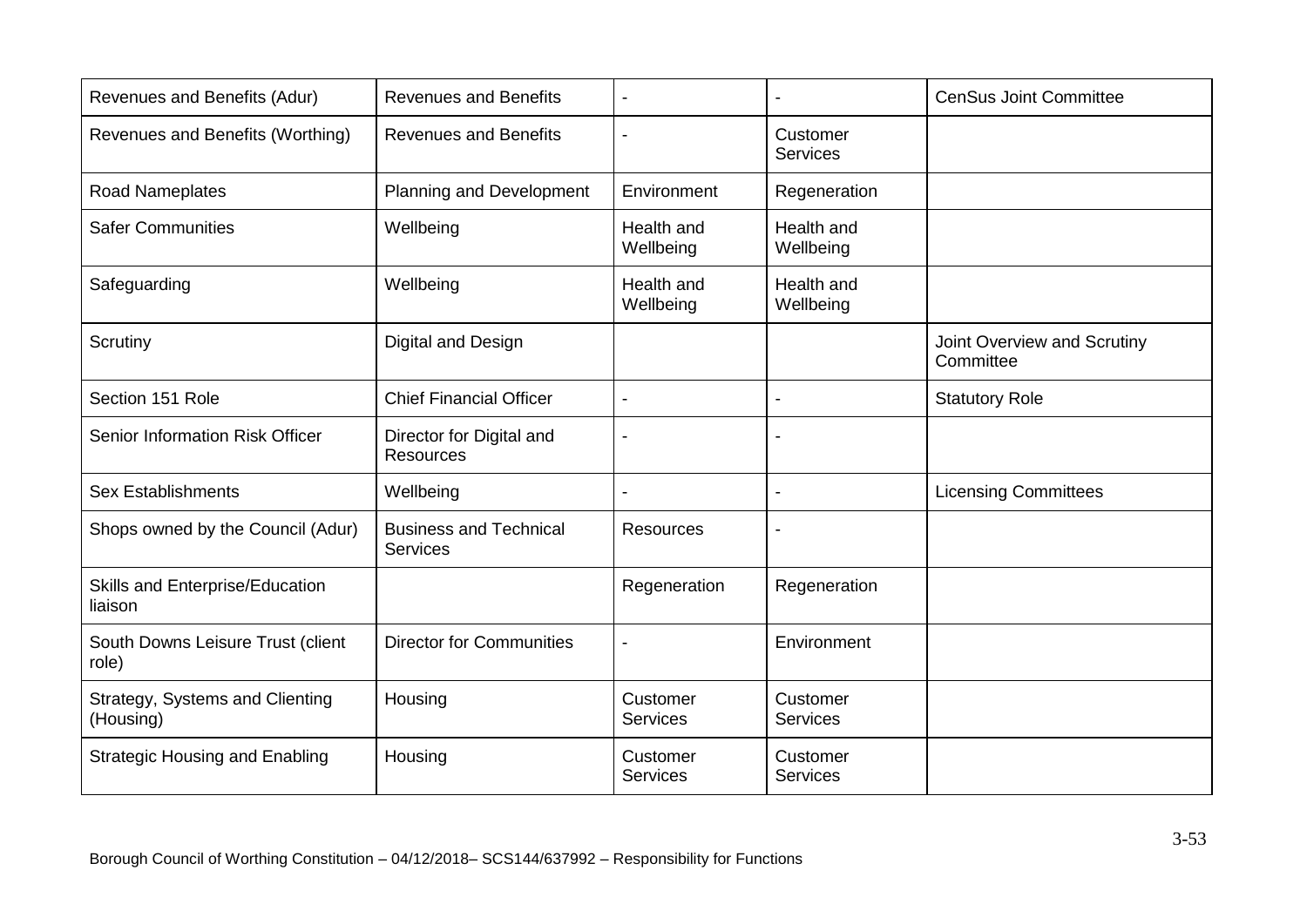| <b>Street Cleansing</b>                                      | <b>Environmental Services</b>                    | Environment                 | Environment                                     |                             |
|--------------------------------------------------------------|--------------------------------------------------|-----------------------------|-------------------------------------------------|-----------------------------|
| <b>Street Furniture</b>                                      | <b>Business and technical</b><br><b>Services</b> | Environment                 | Regeneration                                    |                             |
| Street and House to House<br>Collections                     | Wellbeing                                        |                             |                                                 | <b>Licensing Committees</b> |
| <b>Street naming and Numbering</b>                           | Planning and Development                         | Environment                 | Regeneration                                    |                             |
| Supported Housing - sheltered<br>housing and community alarm | Housing                                          | Customer<br>Services        | Customer<br>Services                            |                             |
| Systems support and Development                              | Digital and Design                               | <b>Resources</b>            | Digital and<br>Environmental<br><b>Services</b> |                             |
| <b>Taxi and Private Hire</b>                                 | Wellbeing                                        | $\blacksquare$              |                                                 | <b>Licensing Committee</b>  |
| Telephony                                                    | Digital and Design                               | <b>Resources</b>            | Digital and<br>Environmental<br>Services        |                             |
| <b>Temporary Accommodation</b><br>Management                 | Housing                                          | Customer<br><b>Services</b> | Customer<br><b>Services</b>                     |                             |
| <b>Tenancy Services</b>                                      | Housing                                          | Customer<br><b>Services</b> |                                                 |                             |
| <b>Tenant Participation</b>                                  | Housing                                          | Customer<br><b>Services</b> |                                                 |                             |
| <b>Theatres</b>                                              | Culture                                          |                             | Customer<br><b>Services</b>                     |                             |
| Think Family and Early Help                                  | Wellbeing                                        | Health and<br>Wellbeing     | Health and<br>Wellbeing                         |                             |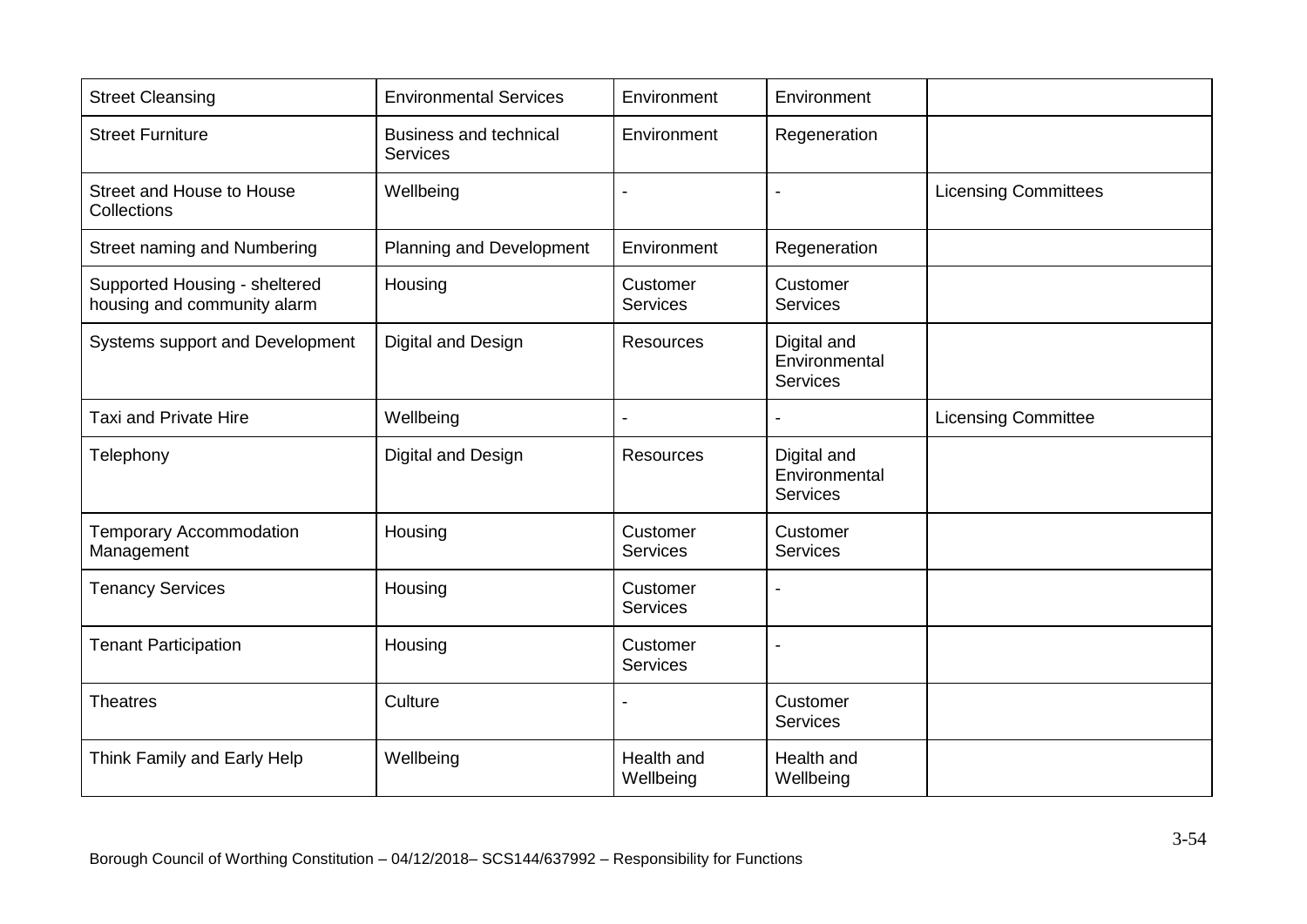| <b>Third Sector and Partnerships</b>                                                | Wellbeing                      | Health and<br>Wellbeing       | Health and<br>Wellbeing                         |                           |
|-------------------------------------------------------------------------------------|--------------------------------|-------------------------------|-------------------------------------------------|---------------------------|
| Town Centre Management (Lancing,<br>Shoreham, Southwick)                            | Place and Investment           | Regeneration                  |                                                 |                           |
| <b>Trade Waste</b>                                                                  | <b>Environmental Services</b>  | Environment                   | Environment                                     |                           |
| <b>Treasury Management</b>                                                          | <b>Chief Financial Officer</b> | <b>Resources</b>              | <b>Resources</b>                                | Joint Governance          |
| <b>Tree Management</b>                                                              | Planning and Development       |                               |                                                 | <b>Planning Committee</b> |
| Tree Preservation Orders (TPOs)                                                     | Planning and Development       |                               |                                                 | <b>Planning Committee</b> |
| Urban Realm                                                                         | Place and Investment           | Regeneration                  | Regeneration                                    |                           |
| <b>Visitors and Events</b><br>(cultural - Environment)<br>(business - Regeneration) | Place and Investment           | Regeneration /<br>Environment | Regeneration/<br>Environment                    |                           |
| <b>Waste Education</b>                                                              | <b>Environmental Services</b>  | Environment                   | Environment                                     |                           |
| Waste Management                                                                    | <b>Environmental Services</b>  | Environment                   | Environment                                     |                           |
| Waste Strategy and compliance                                                       | <b>Environmental Services</b>  | Environment                   | Environment                                     |                           |
| <b>Waste Transfer Licences</b>                                                      | <b>Environmental Services</b>  | Environment                   | Environment                                     |                           |
| <b>Website and Online Service</b><br>Development                                    | Digital and Design             | <b>Resources</b>              | Digital and<br>Environmental<br><b>Services</b> |                           |
| <b>Wellbeing Hub</b>                                                                | Wellbeing                      | Health and<br>Wellbeing       | Health and<br>Wellbeing                         |                           |
| <b>Whistle Blowing Procedure</b>                                                    | Legal                          |                               |                                                 | Joint Governance          |
| <b>Worthing Foreshore Service</b>                                                   | <b>Environmental Services</b>  |                               | Regeneration                                    |                           |